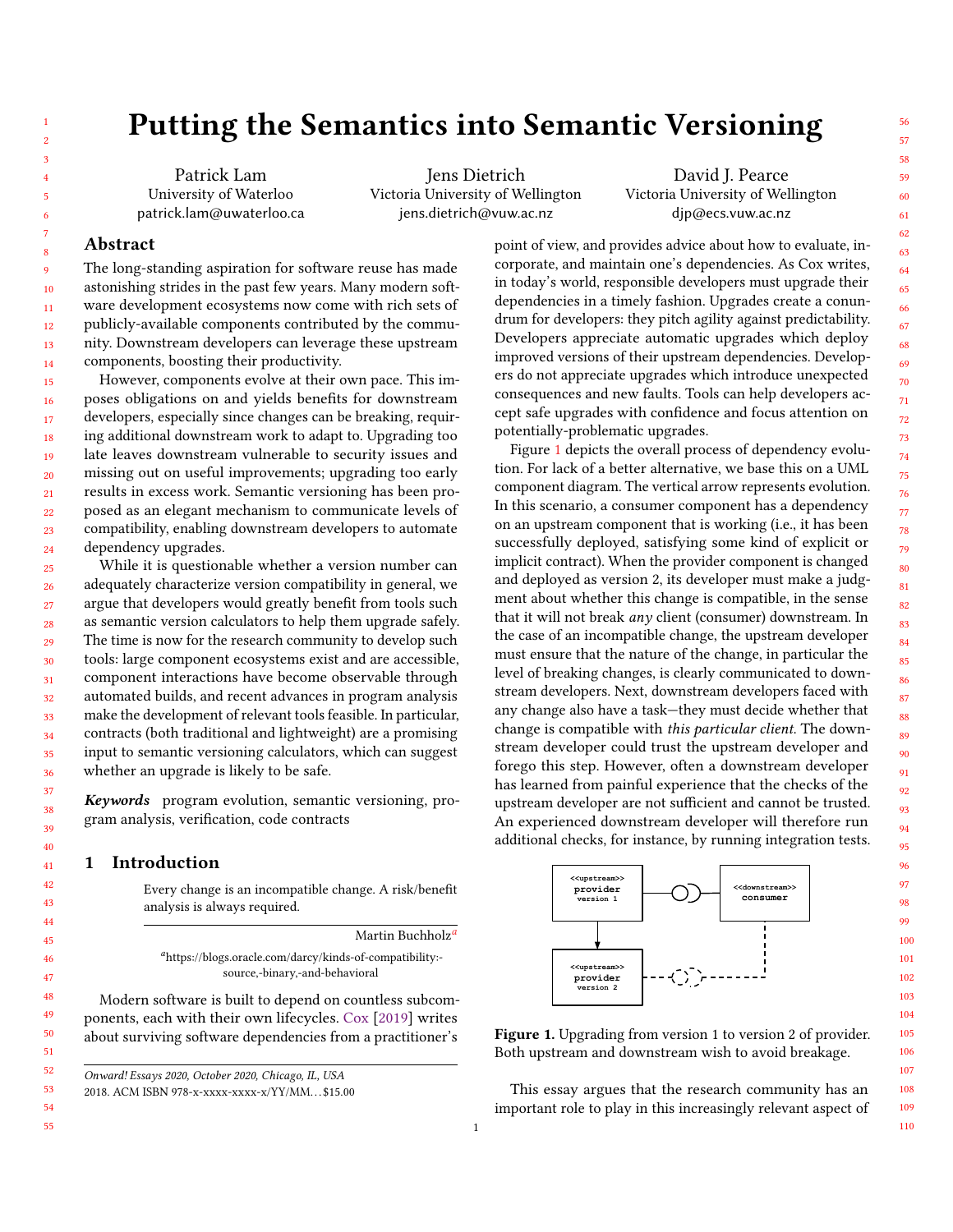111 112 113 114 115 116 modern software development, by providing a suite of tools that help both upstream and downstream developers with evolution-related tasks. We use a generalized meaning of "tool" which includes not just a concrete program that one executes on one's software but also abstract methods and concepts such as contracts and versioning schemes.

117 118 119 120 121 122 123 124 125 126 Indeed, versioning schemes are an important technique that is already widely used, especially in the form of semantic versioning [\[Preston-Werner](#page-21-0) [2013\]](#page-21-0). Declarative dependency declaration and semantic versioning promise an elegant solution to the software upgrade conundrum: upstream component providers use version numbers to encode compatibility levels of the respective components, while downstream component consumers declare dependencies using ranges of compatible versions that ensure automated upgrades do not introduce new faults.

127 128 129 130 131 132 133 One can think of semantic versioning as a condensed code contract. A safe upgrade is one for which contracts do not change incompatibly. The complexity of component interactions in modern systems suggests that computing version numbers which clients can rely on is challengingto-impossible. However, tools can help improve the current practice, even if imperfect.

134 135 136 137 138 139 140 As a partial aid to versioning, we advocate for the development of semantic version calculators (or version calculators for short). Such a version calculator must, given a software artifact  $A$  with version number x.y.z, and a different version  $A'$  of  $A$ , compute a new version number x'.y'.z', which accurately communicates the changes made to X according to the rules of semantic versioning.

141 142 143 144 145 146 147 148 149 150 151 152 The implication of semantic versioning is that clients may rely on dependencies subject to flexible version constraints, like 1.2.\* ("any version where the major version is 1 and the minor version is 2"). Such a client may safely upgrade to new micro versions (e.g., from 1.2.3 to 1.2.4). The actual upgrading can thus be fully automated and performed by a dependency manager, usually at build-time<sup>[1](#page-1-0)</sup>. There exist services which carry out such updates today; at the time of writing,  $Snyk<sup>2</sup>$  $Snyk<sup>2</sup>$  $Snyk<sup>2</sup>$ provided this service for npm code. Assuming that the quality of components generally increases as they evolve, this keeps the deployment process of programs agile (highly automated) while program behaviour remains predictable.

153 154 155 156 157 158 159 Assuming that version numbers tell the whole story (Section [6](#page-15-0) discusses relationships between version numbers and software evolution in more detail), the challenge is then to compute version numbers. If we assume that all that clients care about is shallow contracts that operate on the level of API signatures in a statically typed language, then providing tool support is well within the state of the art. This tool-based

approach has enjoyed some popularity among developers. For instance, Java developers have already adopted existing tools like *clirr<sup>[3](#page-1-2)</sup>* and Revapi<sup>[4](#page-1-3)</sup>. These tools provide value by helping to avoid errors caused by violating the rules of binary compatibility [\[Lindholm et al.](#page-20-0) [2014,](#page-20-0) Sect.5.4], which many developers struggle to understand [\[Dietrich et al.](#page-19-2) [2016\]](#page-19-2). Our pilot study in Section [2.1](#page-3-0) observes linking issues caused in practice which could have been prevented with such tools.

Unfortunately, shallow contracts are only the tip of the iceberg. More complex component contracts matter a lot. Examples include issues related to code behaviour, quality of service attributes, and more [\[Beugnard et al.](#page-18-0) [1999\]](#page-18-0). As an example, consider the contract implied by the licenses of a program and the components it uses. Making the license of a component less permissive (e.g. from MIT to GPL) would certainly be considered a breaking change that would warrant a major version upgrade. Making such a change in a minor version would be considered as highly undesirable or even hostile by clients, primarily because tools are empowered to automatically update dependencies across minor version changes. Clients would not want their software to become undistributable without warning.

A more common scenario is when the behaviour of components changes in a way that affects the behaviour of their clients. Examples are strengthened precondition checks leading to exceptions, changes in the traversal order to collection data structures returned to clients, or dropped null pointer safety in methods returning values. A good way to conceptually capture many of these scenarios is to describe them in terms of safe substitution, similar to Liskov's Substitution Principle for behavioural subtyping [\[Liskov and Wing](#page-20-1) [1994\]](#page-20-1), but instead applied to the safe substitution of an artifact (class, method, procedure, function, etc) by a later version of itself.

Detecting changes that predict the impact on potential clients and calculating a version number to communicate the impact is a program analysis problem. As with any program analysis problem, a perfect solution is not feasible [\[Rice](#page-21-1) [1953\]](#page-21-1), and researchers must develop practical approximations that achieve acceptable precision and soundness trade-offs.

In the context of semantic version calculation, we recast precision and soundness as optimistic and pessimistic calculations, respectively. An optimistic calculation is based on an unsound analysis—it may miss changes which could break clients, and some clients could upgrade too aggressively, potentially requiring developers to rollback or mitigate changes. On the other hand, a pessimistic calculation is based on an imprecise analysis—it would, for instance, increase the major number of a version often, even if the respective changes in the component have no negative impact on most clients. This pushes the burden onto downstream developers, who are

```
3http://clirr.sourceforge.net/
4https://revapi.org/
```
<span id="page-1-1"></span><span id="page-1-0"></span><sup>161</sup> 162 163 164 <sup>1</sup>It is also common to perform "hot" component upgrades where systems must run in 24/7 mode. [Hicks](#page-19-1) [\[2001\]](#page-19-1) proposed a general-purpose methodology for dynamic updates, while in practice, OSGi supports (less-principled) dynamic updates based on the use of class loaders swapping class definitions. <sup>2</sup><https://snyk.io/>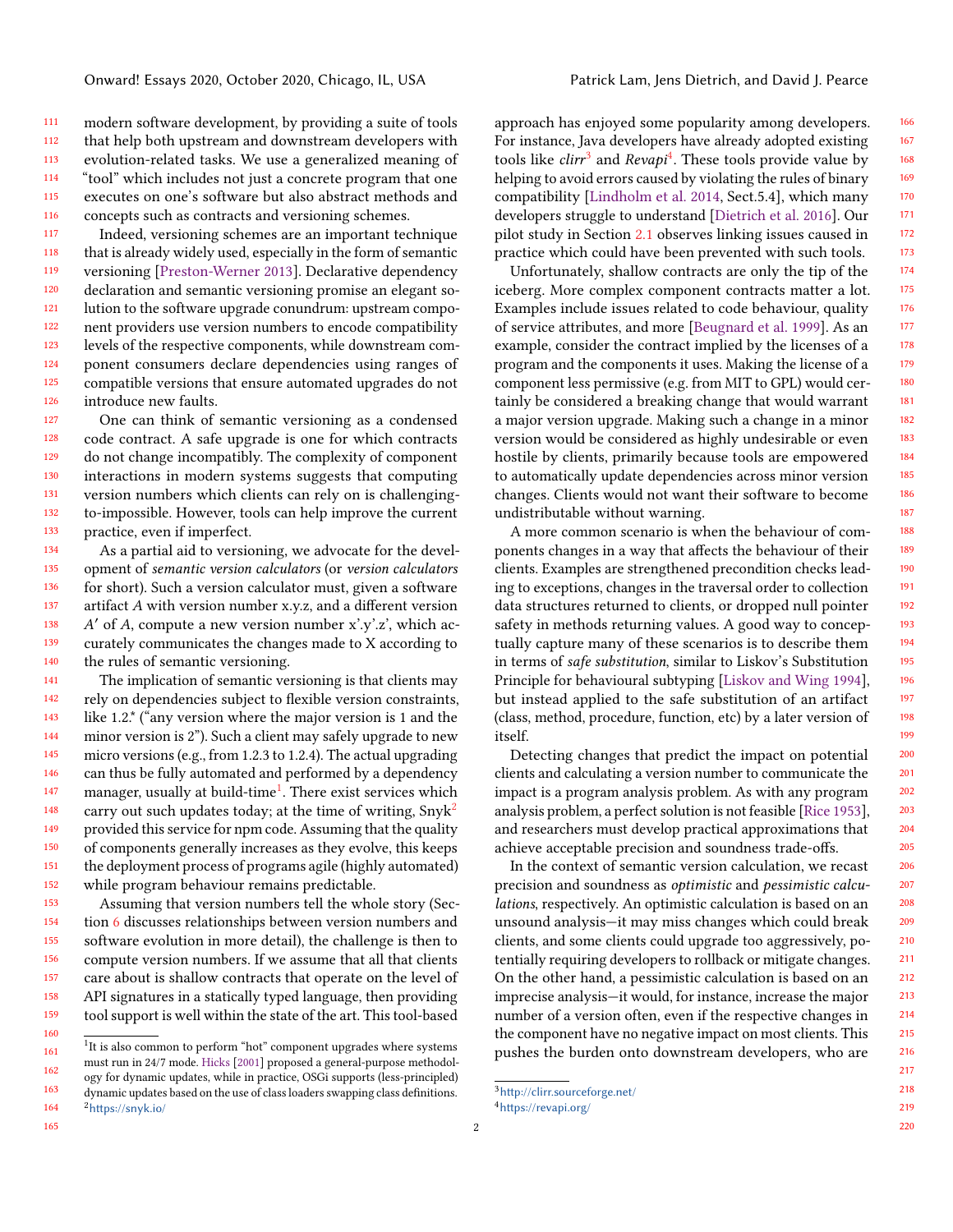221 222 223  $224$ 225 226 227 supposed to manually investigate major number changes for incompatibility. Excessive false positives will eventually lead developers to ignore legitimate potentially breaking changes. To put it another way, an overly-optimistic calculator has developers cleaning up issues that were not flagged, while an overly-pessimistic calculator results in developers needlessly inspecting changes that are harmless in practice.

228 229 230 231 232 233 234 235 236 237 238 239 240 241 242 In general, program analysis aims for a good balance between soundness (or recall, if used as a quantitative term) and precision. Many analyses can tolerate both unsoundness and imprecision. An example is vulnerability detection: as long as some (but not necessarily all) vulnerabilities are found, and the ratio between false alerts and detected vulnerabilities is acceptable, the analysis is generally considered useful. In the context of semantic version calculation, the situation is even more complex. Different strategies influence how quickly fixed faults in libraries are propagated to clients (faster in the optimistic, slower in the pessimistic approach); and how likely compatibility-related faults are to occur in the program (more likely in the optimistic, and less likely in the pessimistic approach). The consequences affect the choice of strategy in the design of calculation tools.

244 245 246 247 248 249 250 251 252 253 254 Thesis. We argue that, given that developers in today's software ecosystem constantly need to evaluate version compatibility, the research community has a key role to play in developing relevant tools to help developers. From the ecosystem side, the availability of releases and tests in repositories, continuous integration, and issue trackers; and from the technology side, recent advances in powerful yet scalable program analysis, both combine to now enable the development of practical tools to manage versioning. These tools can address pain points in modern software development and have a significant impact on practice.

## <span id="page-2-0"></span>2 Status Quo: Three Challenges for API Upgrading

Let's have a closer look at the fundamental conflict in upgrade timing that developers face. We start with the component (upstream) developers' perspective in Section [2.1,](#page-3-0) exploring their role in (inadvertently) breaking clients. Shifting to the (downstream) client perspective, upgrading late (Section [2.2\)](#page-5-0) will result in unpatched vulnerabilities and bugs. On the other hand, upgrading early (Section [2.3\)](#page-6-0) requires client developers to act earlier than they otherwise would, either in the form of dependency inspection or adaptation to new APIs. Developers of clients must balance optimism and pessimism, and it is our thesis that they would greatly benefit from the availability of tools to help them do so.

271 272 273 274 About components. We often refer to "components" in this essay. Our intended meaning is broad, and we include artifacts at all levels, from the kernel/application interfaces, to dynamically-linked libraries loaded through the system

dynamic linker, up to higher-level libraries as in Java modules and npm packages consisting of code and metadata, all the way to components providing REST APIs which enable distributed systems to communicate. Similar considerations apply to languages, and we discuss them briefly in Section [2.1,](#page-3-0) but our focus is on components.

We focus particularly on components that exist in discoverable ecosystems, such that a client can select a desired version of its dependency, either manually, or automatically by employing some dependency resolution mechanism.

For our purposes, component interfaces are documented in published API specifications. These specifications are contracts (both formal and informal); we further discuss contracts in Section [3.](#page-7-0) The most important aspect to these components for the purpose of this essay is that component developers periodically release labelled versions of their components, each version having its own API.

About semantic versioning. Preston-Werner [2013] defines semantic versioning as a system where components' version numbers have three parts: major.minor.patch. The major version indicates a breaking change; the semantic versioning specification calls for the major version to be increased "if any backwards incompatible changes are introduced to the public API". The minor version is to be increased when new, backwards-compatible, public functionality is added or when some public API is deprecated; it may also denote "substantial new functionality or improvements". The patch version is to be increased if "only backwards compatible bug fixes are introduced", where a bug fix is "an internal change that fixes incorrect behaviour".

Semantic versioning is concerned with changes in an upstream component that affect any possible (API-respecting) downstream client. An incompatible change must be marked as a major version change. A compatible change—where new version A' still conforms to the contract of old version Amay be a minor or patch upgrade. If the contract of  $A'$  is stronger than that for  $A$ , then  $A'$  is a minor upgrade. If the contracts are identical, then A' is a patch upgrade.

While the semantic versioning specification is written in black-and-white terms, we will describe (in this section) some inadvertent breaking minor changes and then subsequent minor changes that revert the breaking changes. Technically this breaks the semantic versioning specification. In practice, we find developers tend to reserve major changes for planned significant breakages.

The version compatibility problem at the core of this essay reduces to the following question. For software artifact A, does version A' introduce any changes that would break any possible client of  $A$ ? Semantic versioning is a tool for upstream developers to communicate with downstream developers about the impacts of the changes they have made.

243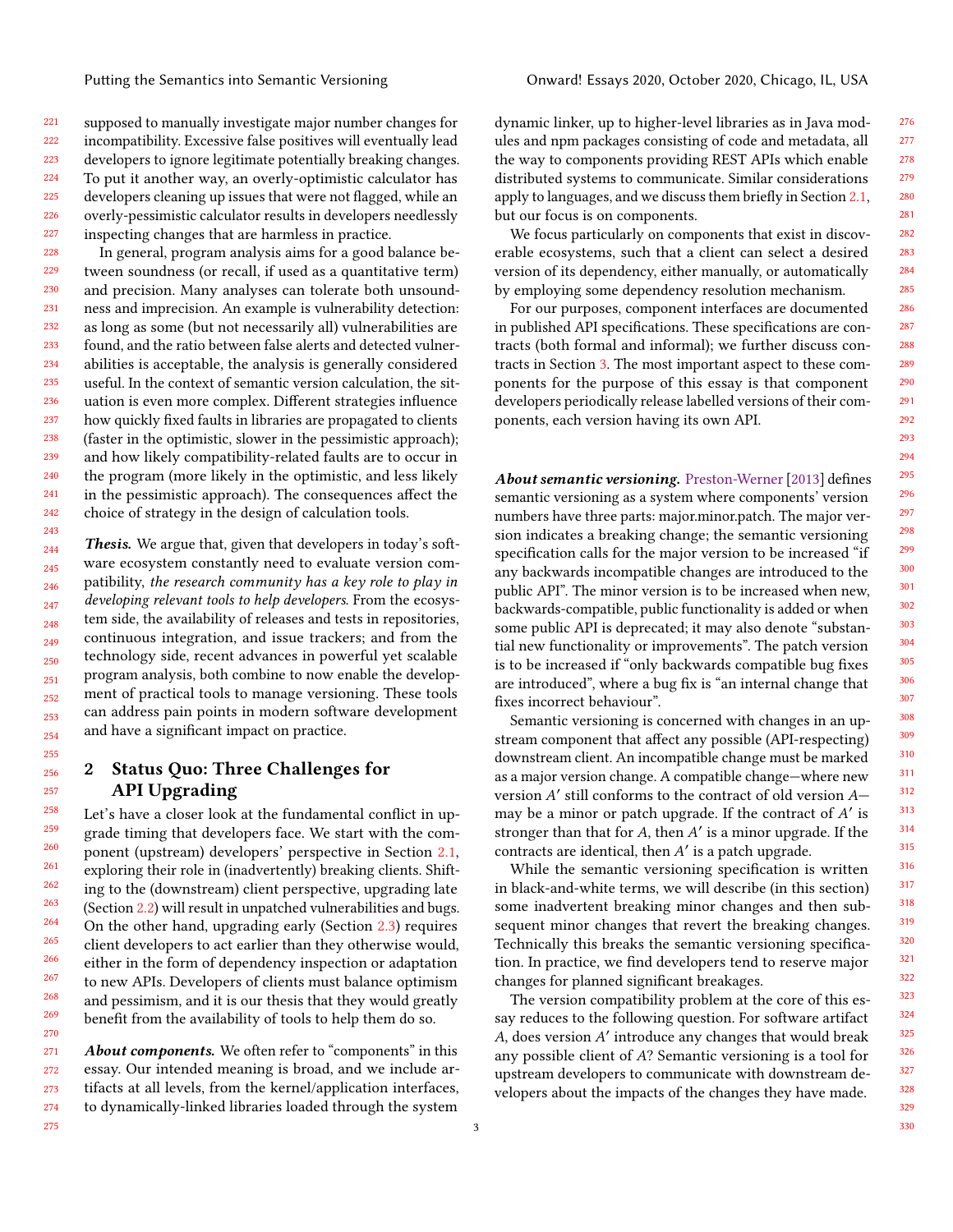#### <span id="page-3-0"></span>331 2.1 Why and How Upstream Breaks APIs

332 333 334 335 336 We first consider component evolution from the upstream perspective. Upstream developers are ostensibly responsible for doing no harm, on balance. Of course, some upgrades fix bugs. Yet, some upgrades break clients.

337 338 339 340 341 342  $Why?$  Sometimes, developers are unaware that they are making breaking changes. For instance, [Dietrich et al.](#page-19-2) [\[2016\]](#page-19-2) surveyed 414 Java developers and found that these developers have only a limited understanding of Java's binary compatibility rules. This suggests that some breaking changes are inadvertent and could be mitigated by better tool support.

343 344 345 346 347 348 349 350 351 352 353 354 355 356 357 358 Other changes are deliberate. Reusable components, like all programs, are subject to change pressure. As [Lehman](#page-20-2) [\[1980\]](#page-20-2)'s law of continuing change puts it: "A program that is used and that as an implementation of its specification reflects some other reality, undergoes continual change or becomes progressively less useful." [Dig and Johnson](#page-19-3) [\[2006\]](#page-19-3) manually analyzed breaking API changes in four Java components and found that many breaking changes were refactorings. More recently, [Brito et al.](#page-18-1) [\[2018\]](#page-18-1) qualitatively studied the reasons that developers made deliberate API-breaking changes, and found that the main reasons were the implementation of new features, the simplification of APIs, and the improvement of maintainability. Occasionally, changes are malicious, as in the case of an upgrade to the npm eventstream library which aimed to steal cryptocurrency from wallets maintained in a particular client [\[Wayne](#page-21-2) [2019\]](#page-21-2).

359 360 361 362 363 364 365 There is a grey area between deliberate and inadvertent breaking changes. Sometimes, a particular change may be allowed according to the published API, and hence should not be breaking. Yet dependencies may rely on implementationspecific behaviour that is undocumented or contrary to documentation; we will discuss an example involving Firefox and its upstream library fontconfig later in this subsection.

367 368 369 370 371 372 373 374 375 How? Communities have different conventions about how to make API-breaking changes. Developer behaviour is heavily influenced by social factors like policies and practices. [Bogart et al.](#page-18-2) [\[2016\]](#page-18-2) surveyed three communities and found that: (1) in Eclipse, developers try not to break APIs, i.e. there is a strong focus on API stability; (2) in R/CRAN, developers notify downstream developers; (3) and in Node.js/npm, developers increase the major version number when making breaking changes.

Considerations about breaking changes also apply at a language level. Breaking changes do occur; for instance, F# documented two breaking changes going from version 4.1 to 4.[5](#page-3-1)<sup>5</sup>. More generally, language design committees publish statements about the conditions under which they are willing to entertain breaking changes. ISO/IEC JTC1/SC22/WG14, responsible for C, published a charter for C2x which aims

to "avoid 'quiet changes'" and to "minimize incompatibilities with C90". Some members of the C++ working group recently published a proposal<sup>[6](#page-3-2)</sup> which states that their vision of C++ includes ease-of-migration rather than compatibility between versions as goals for the C++ language itself. Other members have proposed an "epoch" mechanism for  $\rm C++^7$  $\rm C++^7$  to preserve backwards compatibility while enabling evolution.

This suggests that, to some extent, upstream developers in some communities do attempt to limit or mitigate APIbreaking (and language-breaking) changes. In Sections [3](#page-7-0) and [6,](#page-15-0) we discuss extant tools and suggest novel tools to meet this important need.

#### Example: A semi-inadvertent breaking change in C.

Firefox uses the fontconfig library to select fonts. A commit to fontconfig 2.10.92 caused it to reject empty filenames, thus breaking Firefox's font display<sup>[8](#page-3-4)</sup>. The API documentation (plain English text in Doxygen format) was silent as to whether empty filenames were allowed or not. Once this client behaviour was observed, the upstream library amended its API so that empty filenames were explicitly allowed and modified its implementation accordingly.

Survey: Breaking platform-level changes in .NET. For the .NET platform, [Microsoft\[2019a,](#page-20-3)[b\]](#page-20-4) has defined the notion of a breaking change. It publishes a detailed list of breaking changes with each new platform release. We summarize here the 77 documented breaking changes between .NET 2.2 and  $3.0<sup>9</sup>$  $3.0<sup>9</sup>$  $3.0<sup>9</sup>$  to better understand the types of deliberate breaking changes that occur in practice; after each category name, N denotes the number of breaking changes in that category. Some changes belong to multiple categories.

- Behaviour change (N=31): the behaviour of the component changes in a potentially-breaking way, or the client is now required to carry out some additional actions.
- API replacement/redirection (N=30): the component would like its clients to use a new API in place of a previously-published API; sometimes done automatically with .NET type forwarding.
- Published API removal (N=19): the component retracts a given previously-published public API; in some cases, no replacement API is provided.
- Reflecting external world change (N=6): some external component changed (e.g. Bootstrap 3 to 4) and .NET made this change visible to clients.
- Unpublished API removal (N=5): ASP.NET previously contained public APIs in .Internal namespaces, removed in .NET 3.0.

366

<span id="page-3-5"></span><span id="page-3-4"></span><span id="page-3-3"></span><span id="page-3-2"></span><sup>6</sup><http://www.open-std.org/jtc1/sc22/wg21/docs/papers/2020/p2137r0.html> <sup>7</sup><http://www.open-std.org/jtc1/sc22/wg21/docs/papers/2020/p1881r1.html> <sup>8</sup>[https://bugzilla.mozilla.org/show\\_bug.cgi?id=857922](https://bugzilla.mozilla.org/show_bug.cgi?id=857922) <sup>9</sup><https://docs.microsoft.com/en-us/dotnet/core/compatibility/2.2-3.0>

<sup>384</sup> 385

<span id="page-3-1"></span><sup>5</sup><https://devblogs.microsoft.com/dotnet/announcing-f-4-5/>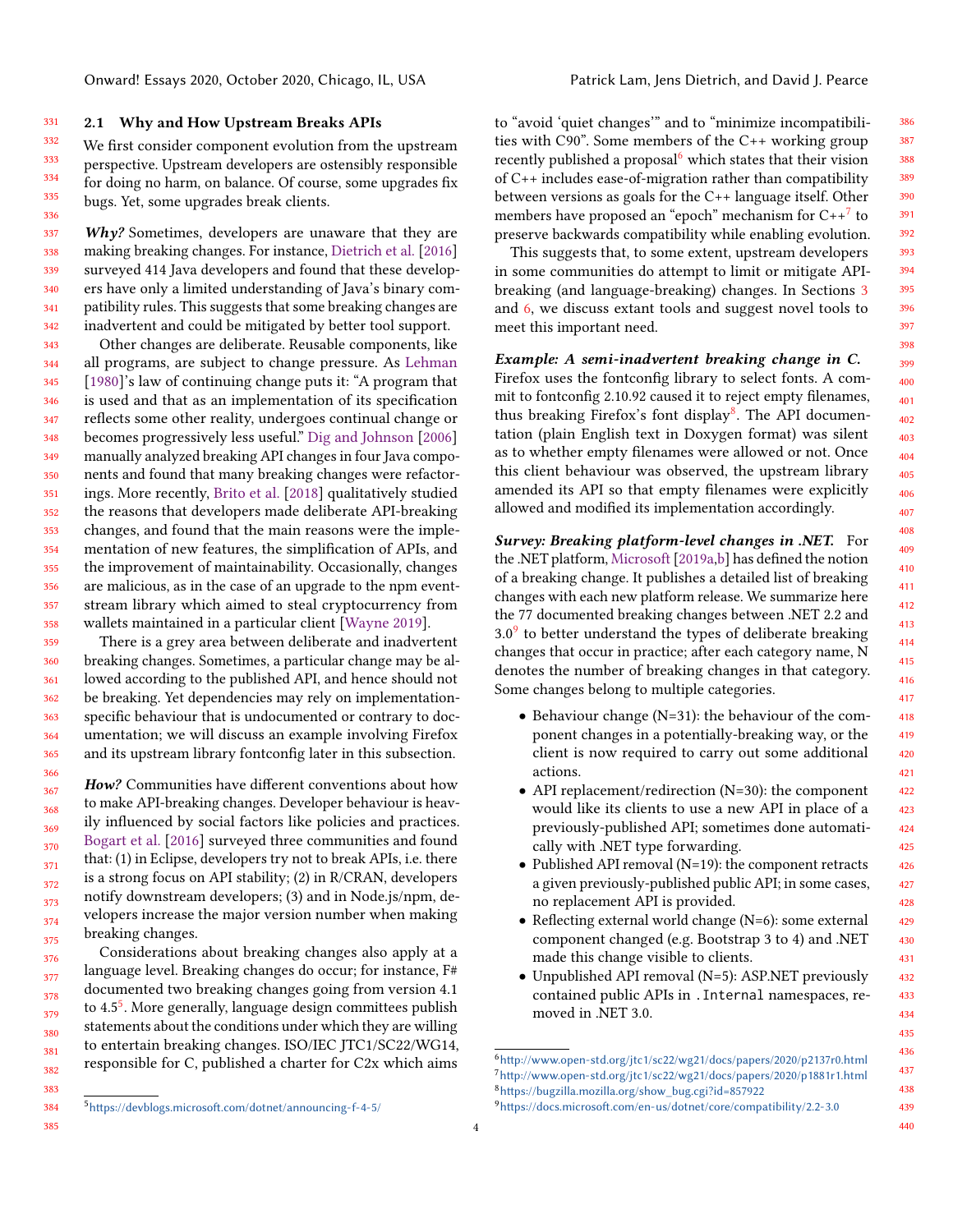• Remove flexibility (N=4): component publishers decided to e.g. make classes sealed, that is, no longer extensible in subclasses.

445 446 447 448 Examples: Upstream breaking changes in Java. It is not at all hard to find examples in the wild where breaking changes have been inadvertently introduced between minor or micro versions. We illustrate some Java examples.

449 450 451 452 453 454 455 456 457 458 459 460 461 462 JSoup v1.10.1 included a performance refactoring for "reducing memory allocation and garbage collection" which introduced a breaking change over the previous version (v1.9.2) $^{10}$  $^{10}$  $^{10}$ . Likewise, v3.3 of the Apache Commons Math library intro-duced a fix for floating point equality.<sup>[11](#page-4-1)</sup> Unfortunately, the fix was botched and not applied consistently across the code base, leading to downstream failures.<sup>[12](#page-4-2)</sup> Another fix for date handling in Apache Commons Lang introduced between v3.2.1 and v3.3 again led to problems downstream.<sup>[13](#page-4-3)</sup> This time, while the fix was done correctly, it nevertheless impacted downstream clients unexpectedly. Finally, a fix between v2.6.0 and v2.6.1 of the FasterXML library for JSON processing introduced breaking changes which were quickly spotted by multiple downstream clients.<sup>[14](#page-4-4)[15](#page-4-5)[16](#page-4-6)</sup>.

463 464 465 466 467 468 469 470 471 472 473 474 475 Another concrete example can be found in asm, a popular bytecode engineering and analysis library [\[Bruneton et al.](#page-18-3) [2002\]](#page-18-3). In commit  $38097600^{17}$  $38097600^{17}$  $38097600^{17}$ , all packages were renamed, replacing the "objectweb" token by "ow2", thus requiring compensating changes in all clients wishing to upgrade. A more subtle change occurred in commit 7bc1be02, when the ClassVisitor type widely used by clients was changed from an interface to an abstract class. This caused numerous issues in clients encountering IncompatibleClassChangeError when upgrading from asm-3.\* to asm-4.\*, for instance [https:](https://github.com/bmc/javautil/issues/17) [//github.com/bmc/javautil/issues/17](https://github.com/bmc/javautil/issues/17) . These changes were then released in the next versions following these commits, and started to affect clients.

Another interesting change occurred in commit 291f39aa. Here, the license was made more permissive—from LGPL to BSD—and the version number went from 1.3.5 to 1.3.6.

Pilot study: incidence of breaking changes in Java. In the presence of breaking changes, upgrading requires developers to adapt their downstream components to changes in upstream. To estimate how much adaptation developers need to do, we conducted a simple experiment. Since incompatibilities often result in specific errors or exceptions that usually occur at component boundaries, searching GitHub

<span id="page-4-7"></span><sup>494</sup> <sup>17</sup>see <https://gitlab.ow2.org/asm/asm/-/commit/<id>>

| ۰.<br>. | $\sim$ |
|---------|--------|

<span id="page-4-8"></span>

| error or exception                                             | issues  |
|----------------------------------------------------------------|---------|
| java.lang.NullPointerException                                 | 199,334 |
| java.lang.ClassCastException                                   | 81,333  |
| java.lang.IllegalArgumentException                             | 79,427  |
| java.lang.IllegalStateException                                | 61,031  |
| java.lang.NoSuchMethodError                                    | 30,450  |
| java.lang.OutOfMemoryError                                     | 24,711  |
| java.lang.StackOverflowError                                   | 11,549  |
| java.lang.NoSuchFieldError                                     | 3,872   |
| java.lang.IncompatibleClassChangeError                         | 2,962   |
| <b>Fable 1</b> Number of GitHub issues referencing common Java |         |

Table 1. Number of GitHub issues referencing common Java exceptions and errors, ordered by issue count (queries performed on 16 March 2020).

issues offers some insights into the scale of the problem. The GitHub search API supports issue subsystem queries, returning a count of the matching issues for search strings, amongst other information. For instance, to search for issues mentioning java.lang.NoSuchMethodError, an exception thrown by the JVM when no matching methods are found and usually caused by a change in a method signature between versions, the following query can be used:

https://github.com/search?q=java.lang.NoSuchMethodError&type=Issues .

Table [1](#page-4-8) shows the number of issues referencing some common Java exceptions and errors. Admittedly, this number is without reference to a denominator; however, it still shows that many users and developers are affected by these issues. Bolded rows represent potential contract violations between client and library code. We include some common exceptions and errors for comparison and perspective. NoSuchMethod- / NoSuchField- and IncompatibleClassChangeError are errors thrown by the JVM to signal binary compatibility violations, so those errors almost certainly occur at component boundaries due to upgrades—the compiler would prevent such situations within components. The situation is less clear for IllegalArgument- and IllegalStateException. Those exceptions are normally used to signal precondition violations, which are likely to occur at component boundaries between clients and libraries, assuming that intra-component occurrences are detected during regression testing.

Similarly, searching for issues with GitHub's internal en-gine using the search phrase "error after upgrade"<sup>[18](#page-4-9)</sup> yields 2,669,047 issues, and sampling the results suggests that the query results have a high precision. These numbers hint that issues that occur at component boundaries are significant pain points for developers.

Community practices to avoid breaking changes. Practices are shaped, in part, by the affordances of the language. We have seen how, in its role as an upstream developer,

<span id="page-4-0"></span><sup>487</sup> <sup>10</sup><https://github.com/jhy/jsoup/issues/830>

<span id="page-4-1"></span><sup>488</sup> <sup>11</sup><https://issues.apache.org/jira/browse/MATH-1118>

<span id="page-4-2"></span><sup>489</sup> <sup>12</sup><https://issues.apache.org/jira/browse/MATH-1127>

<span id="page-4-3"></span><sup>490</sup> <sup>13</sup><https://issues.apache.org/jira/browse/LANG-951>

<sup>491</sup> <sup>14</sup><https://github.com/FasterXML/jackson-module-scala/issues/222>

<span id="page-4-6"></span><span id="page-4-5"></span><span id="page-4-4"></span><sup>15</sup><https://github.com/FasterXML/jackson-databind/issues/954>

<sup>492</sup> 493  $^{16}\mathrm{We}$  discovered those examples using cross-version testing, a technique discussed in Section [3.1](#page-8-0)

<span id="page-4-9"></span><sup>18</sup><https://github.com/search?q=error+after+upgrade&type=Issues>, query performed on 16 May 2020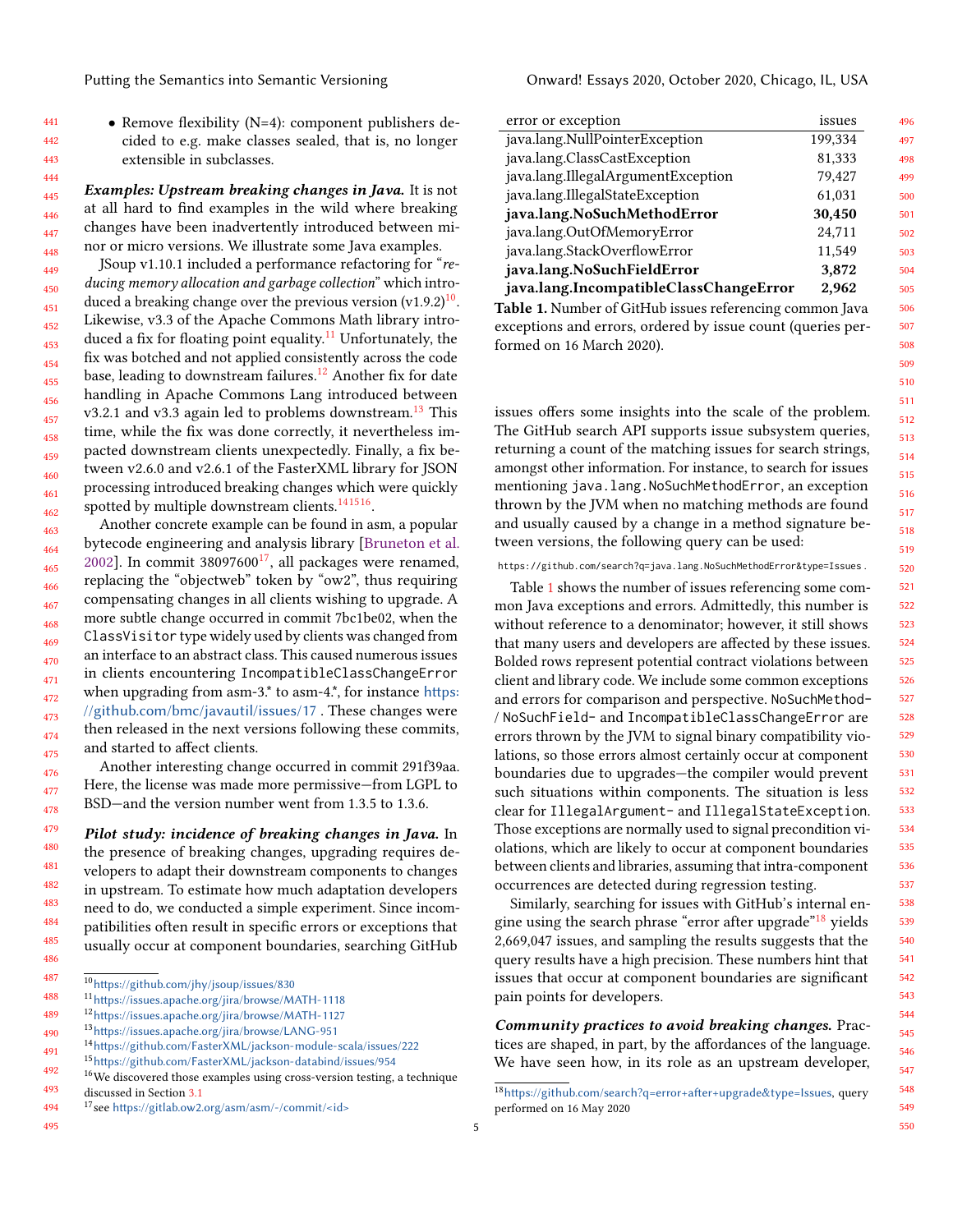551 552 553 554 555 556 557 558 559 560 561 562 563 564 565 566 567 568 569 570 571 572 573 [Microsoft](#page-20-5) [\[2019c\]](#page-20-5) explicitly documents breaking changes between versions of its released .NET APIs and suggests that library developers do the same. .NET changes are manually tagged and documented by upstream developers and collected into a document that is published with each release. It is currently the responsibility of the upstream developers to be aware of when their changes may potentially be breaking; our thesis is that tool support can improve this process. An earlier version of OpenJDK documentation<sup>[19](#page-5-1)</sup> identified three kinds of Java SE releases: "platform", "maintenance", and "update", and the criteria for changes to be included in each of these releases. Platform releases include major, breaking changes; behavioural changes should only occur in platform releases. Maintenance and update releases implement the same Java specification but contain bug fixes, more in a maintenance release than an update release. Hadoop includes annotations to indicate whether an API is stable, evolving (may change in minor releases), or unstable, along with the intended audience for an API (somewhat paralleling Java 9 modules, which we discuss in Section [4\)](#page-12-0). JUnit 5 labels its APIs as internal, deprecated, experimental, maintained (will not change in at least the next minor release), or stable (will not change in the current major release).

574 575 576 577 578 579 580 581 582 583 584 585 586 At a language level, Java checks for consistency between client and library code at both compile and link time. The idea is to catch certain potential API-breaking changes before runtime and to signal them as compiler or linker errors [\[Gosling et al.](#page-19-4) [2015,](#page-19-4) sect 13]. Java's checks primarily flag changes based on the types associated with methods and fields, along with a few other properties such as visibility; behavioural properties remain the responsibility of both component and client developers. That is no different from the fontconfig example above, which was in the C context. Several studies have looked into API syntax changes between Java library versions that can break clients [\[Dietrich et al.](#page-19-5) [2014\]](#page-19-5), [\[Raemaekers et al.](#page-21-3) [2014\]](#page-21-3).

587 588 589 590 591 592 593 594 The Java linker misses subtle upstream signature changes which may affect downstream runtime behaviour. Examples include changes to type parameters resulting in class cast exceptions; addition of checked exceptions to method signatures $^{20}$  $^{20}$  $^{20}$ ; changes to constants which are inlined by the compiler; and more complex cases like stack overflows caused by runtime resolution of overriding methods with covariant return types [\[Robertson](#page-21-4) [2013\]](#page-21-4), [\[Jezek and Dietrich](#page-20-6) [2016\]](#page-20-6).

596 Many of the remaining breaking signature changes can be detected using a relatively simple static analysis operating on type signatures.  $Revapi^{21}$  $Revapi^{21}$  $Revapi^{21}$  is one such example which can be embedded into a (e.g. Maven) build script. This tool looks

<span id="page-5-1"></span>601  $^{19}{\rm http://cr.openjdk.java.net/~darcy/OpenJdkDev Guide/}$ 

<span id="page-5-2"></span>602 [OpenJdkDevelopersGuide.v0.777.html](http://cr.openjdk.java.net/~darcy/OpenJdkDevGuide/OpenJdkDevelopersGuide.v0.777.html)

605

595

for various changes between two versions of a jar file, including the removal of public classes/methods/fields, or changes to the signatures of public methods/fields, etc. Indeed, the API syntax change studies mentioned above used such an approach and found many potentially breaking changes that may affect some clients. Furthermore, such tools are gaining more widespread uptake in industry (e.g. by Palantir [\[R. et al.](#page-21-5) [2019\]](#page-21-5)).

#### <span id="page-5-0"></span>2.2 The Perils of Upgrading Late

We now shift perspective from upstream component developers to downstream client developers, who must decide when to upgrade. Upgrading late leaves clients exposed to their dependencies' bugs and vulnerabilities, and unable to profit from the dependencies' routine enhancements. A further disadvantage of upgrading late is that the client developers are less in control of when they upgrade—while a security patch is always time-critical, a client must first upgrade to a supported version that accepts the security patch, and that first upgrade can be done proactively. Stale dependencies are one of the greatest risk factors in application security: the OWASP Top Ten list includes "A9. Using Components with Known Vulnerabilities" [\[OWASP](#page-21-6) [2017\]](#page-21-6).

The use of outdated dependencies is often described as technical lag—the time period, or "version distance", between the release of the version of a component it depends on, and that of the latest version. Technical lag can be considered to be a form of technical debt that accrues with the passage of time, as the world changes around the client. It is an indicator of the resistance of developers to upgrade, and reflects on the (perceived) likelihood that an otherwise beneficial upgrade will break a system due to an incompatibility that would require intervention. Technical lag has been identified as a major source of security vulnerabilities. For instance, a study on client-side use of JavaScript found that use of outdated libraries is common, and 37% of web sites (from a data set of 133k sites) used at least one library with a known vulnerability. [Cox et al.](#page-19-6) [\[2015\]](#page-19-6) measured that projects using outdated dependencies were four times more likely to have security issues than those with up-to-date dependencies. [Pashchenko](#page-21-7) [et al.](#page-21-7) [\[2018\]](#page-21-7) noted that the vast majority (81%) of vulnerable dependencies may be fixed by simply upgrading to a new version. [Duan et al.](#page-19-7) [\[2017\]](#page-19-7) found that out of 1.6 million free Google Play Store apps, over 100,000 of them used known vulnerable versions of libraries, despite Google's App Security Improvement Program (ASIP) requiring developers to upgrade their dependencies (by banning future app updates). They did, however, find that ASIP did appear to reduce usage of vulnerable library versions.

As a concrete example, around 2015, numerous vulnerabilities were discovered in applications using Java binary serialization. These vulnerabilities used gadgets to pass data from object streams via proxies and reflection widely used in libraries like Apache commons collections to unsafe sinks

<sup>603</sup>  $20$ Neither type parameters nor checked exceptions are checked during linking.

<span id="page-5-3"></span><sup>604</sup> <sup>21</sup><https://revapi.org/>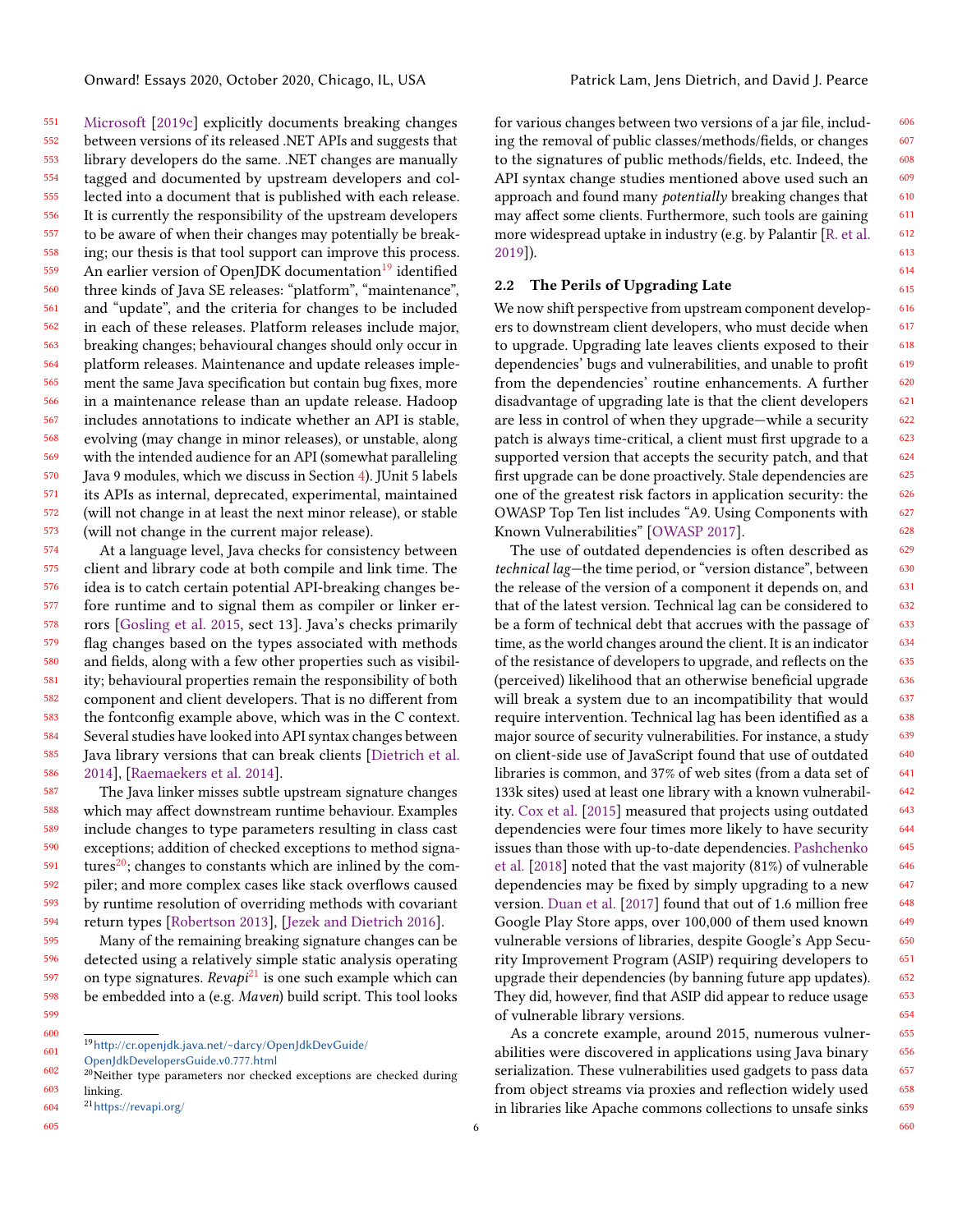661 662 663 664 like Runtime::exec, enabling arbitrary code execution attacks. This affected major web frameworks and application servers, including jenkins (CVE-2017-1000353) and weblogic (CVE-2015-4852).

#### 665 666 667 668 669 670 671 The social and economic consequences of upgrading late can be dire. In 2017, a vulnerability in the Apache struts web framework (CVE-2017-5638) was exploited in an attack on Equifax. Quoting from the testimony of Richard F. Smith, the CEO at the time, before the U.S. House Committee on Energy and Commerce Subcommittee on Digital Commerce and Consumer Protection [\[Smith](#page-21-8) [2017\]](#page-21-8):

672 673 674 675 676 677 678 679 680 681 682 683 "We now know that criminals executed a major cyberattack on Equifax, hacked into our data, and were able to access information for over 140 million American consumers. The information accessed includes names, Social Security numbers, birth dates, addresses, and in some instances, driver's license numbers; credit card information for approximately 209,000 consumers was also stolen, as well as certain dispute documents with personally identifying information for approximately 182,000 consumers."

Incidents are always caused by a chain of mishaps. It seems that, in this case, the chain included the relevant machines not being scanned in a network scan, struts not being detected as being present on the machines, and notifications about the vulnerability going to the wrong employees. The result was that Equifax failed to upgrade the dependency to the version with the patch [\[United States Government](#page-21-9) [Accountability Office](#page-21-9) [2018\]](#page-21-9).

#### <span id="page-6-0"></span>2.3 The Perils of Upgrading Early

Historically, from an end-user point of view, it is well-known that .0 releases are high-risk; prudent users do not live at the bleeding edge, but rather wait for inevitable patch releases.

697 698 699 700 701 702 703 704 705 706 So, why do clients not constantly upgrade even if these upgrades can be automated? No change is risk-free. Changes introduced by upgrades (whether major or minor) can and do introduce compatibility bugs<sup>[22](#page-6-1)</sup>. As mentioned above, deferring changes results in accruing technical debt. Eagerly upgrading dependencies can therefore be considered as an attempt to proactively pay off technical debt. It is not free and often requires developer intervention to work around the introduced compatibility bugs. Reasons to not proactively upgrade might be as follows:

• the upgrade might not provide any immediate benefit to the client (paying technical debt diverts engineering effort from other tasks that may be more immediately needed—in other words, technical debt doesn't matter if one is about to declare bankruptcy).

715

- the client developers may have inadequate continuous integration/continuous delivery/rollback infrastructure, making them unable to discover problems before releasing to production (so each upgrade is risky);
- the upgrade process itself may require non-trivial re-compilation, as documented for React Native<sup>[23](#page-6-2)</sup> (so each upgrade is slow);
- the upgrade might uncover an upstream bug that the upstream developers eventually fix on their own (i.e. some problems fix themselves, from the client perspective; the Firefox/fontconfig bug was one such example, if one was a non-Firefox client of fontconfig); and,
- common upgrade problems are better documented on the Internet if one is not the first to encounter them (i.e. late upgrades are easier for programming-by-Websearch).

#### 2.4 Automating upgrades

From the library client point of view, developers of client code would generally prefer to do less dependency management. To that end, many package managers support some form of automated upgrade of dependencies. Developers supply dependency constraints, and package managers resolve the constraints to actual versions. If the constraints happen to match multiple versions available in a repository, then the package manager can apply heuristics to choose the best version available satisfying the constraint. Examples of dependency constraints include version ranges as well as wild cards for the minor or micro parts in major.minor.microstyle versioning schemes. There are two use cases for underconstrained version specifications: (1) to facilitate conflict resolution for multiple, potentially conflicting versions of the same dependency $^{24}$  $^{24}$  $^{24}$ , a common issue due to transitive dependencies, and (2) to enable automated upgrades—underconstraining allows the package manager to choose the "latest stable" version.

Automated upgrades (e.g. in Maven) usually take effect at build-time. But, the class loading mechanism used in runtime modularity frameworks like OSGi also supports underspecified version matching at runtime, allowing hot upgrades.

In the context of updating to remove vulnerabilities in libraries, tools that notify client developers about relevant changes have recently become more popular. These tools monitor vulnerability databases (primarily CVE) and notify downstream developers about available upgrades. This approach has been integrated into build tools for some ecosystems. Examples include <code>npm audit $^{25}$  $^{25}$  $^{25}$ , cargo audit $^{26}$  $^{26}$  $^{26}$  and</code>

<span id="page-6-1"></span><sup>713</sup> 714  $^{22}$ An industry contact estimates that, in his experience, about 1 in 5 library upgrades are problematic.

<span id="page-6-2"></span><sup>23</sup>[https://github.com/react-native-community/](https://github.com/react-native-community/discussions-and-proposals/issues/68 )

[discussions-and-proposals/issues/68](https://github.com/react-native-community/discussions-and-proposals/issues/68 )

<span id="page-6-3"></span> $24$ Java developers often refer to the problems arising from this as jar or classpath hell (<https://wiki.c2.com/?ClasspathHell>), in reference to DLL hell. <sup>25</sup><https://docs.npmjs.com/cli/audit>

<span id="page-6-5"></span><span id="page-6-4"></span><sup>26</sup><https://github.com/RustSec/cargo-audit>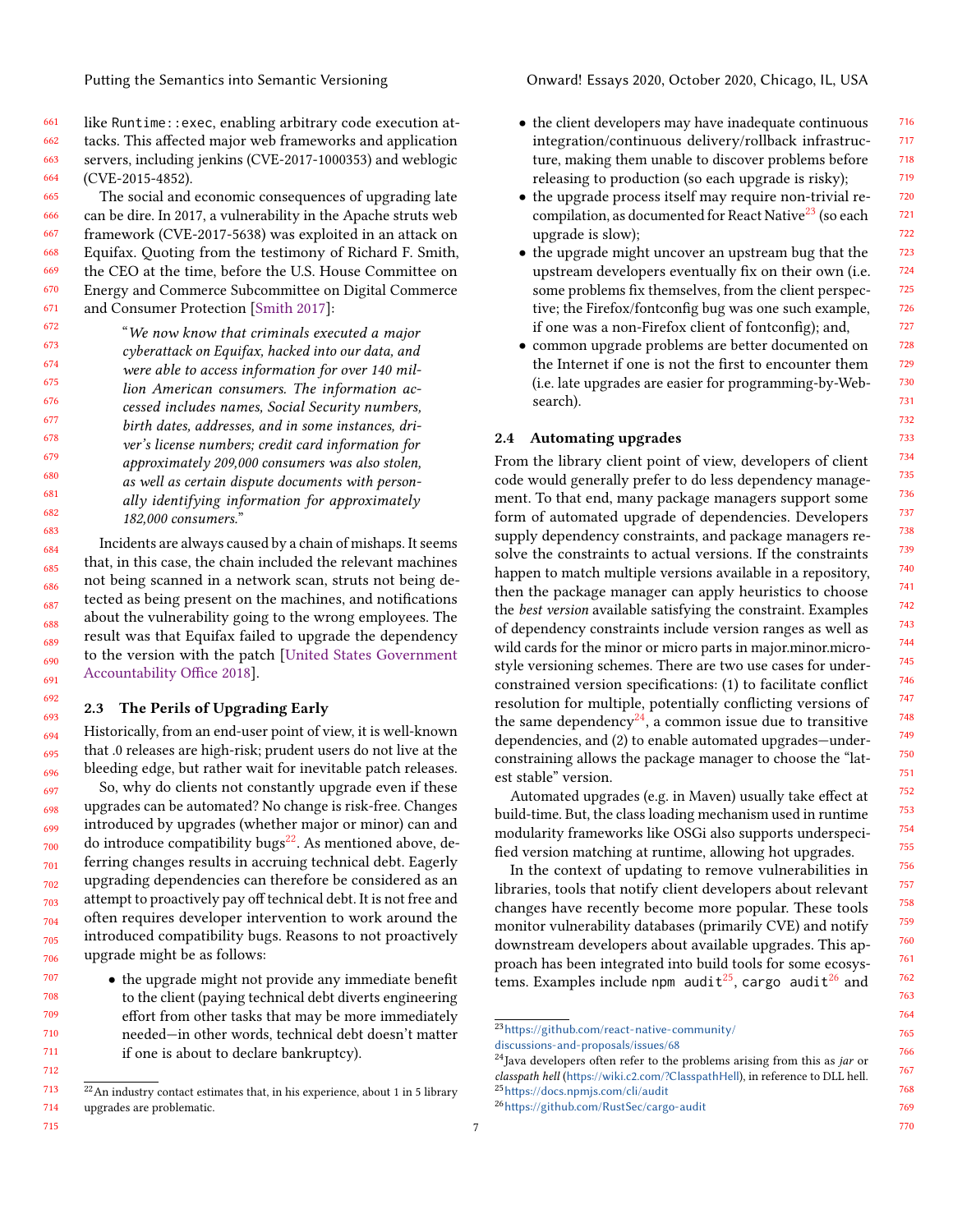771 772 773 774 775 776 777 778 779 780 781 782 783 784 785 786 787 788 the audit plugin for Maven<sup>[27](#page-7-1)</sup>. These tools require proactive steps on the developers' part: they must explicitly include the relevant plugins and incorporate these plugins' feedback, making for a pull model. A more aggressive push model has emerged recently. Push-based tools integrate as services into GitHub and other hosting services and automatically propose upgrades to dependencies, often using the pull request mechanism. Examples of push tools include *dependabot<sup>[28](#page-7-2)</sup>, renovatebot*<sup>[29](#page-7-3)</sup> and sny $k^{30}$  $k^{30}$  $k^{30}$ . Under both the pull and push models, downstream developer workload increases proportionally with the number of (transitive) dependencies: even when a tool automatically proposes a security update, the developer remains responsible for ensuring that the change is actually safe, and weighing that against the severity of the reported vulnerability. [Kikas et al.](#page-20-7) [\[2017\]](#page-20-7) characterized dependency networks and how they grew over time in the JavaScript, Ruby, and Rust ecosystems, implying more update-related work for developers.

789 790 791 792 793 794 795 796 797 798 799 800 801 Example: automated upgrade woes. A related problem to component upgrades arises in the context of server infrastructure running consumer operating systems such as Ubuntu. For consumer products, automated upgrades are critical for avoiding 0-day vulnerabilities; upgrading late leads to compromised client machines. Ubuntu therefore will auto-upgrade and reboot. But Ubuntu also markets itself to data centers for production use. However, professionallymanaged server infrastructure is on a controlled upgrade cycle and does not need automatic upgrades or arbitrary reboots. In this context, uncontrolled upgrades provide all of the risk of breaking changes with few additional benefits.

#### 2.5 Identifying and mitigating changes

804 805 806 807 808 809 810 811 812 813 814 In this section we have discussed upstream developers' responsibilities with respect to breaking changes, as well as the perils faced by downstream developers in upgrading late and early. Ideally, incompatible changes are flagged as such by upstream, typically with new major version numbers. Flagged changes require developers to understand whether the issues changes are applicable, while unflagged changes potentially require developers to debug problems caused by automatic upgrades. In both cases, downstream developers bear the ultimate responsibility for working around compatibility bugs that upstream has introduced.

815 816 817 818 819 820 One of our industrial colleagues reports that their company manages upgrades by hand because it is critical to manage breaking changes while incorporating needed updates. This reinforces the main thesis of this essay: developers (and other software users such as sysadmins) need better tool support to flag relevant changes in components so that they

<span id="page-7-3"></span><span id="page-7-2"></span><span id="page-7-1"></span><sup>28</sup><https://dependabot.com/>

825

802 803 can painlessly apply changes at the appropriate time. In the remainder of this essay, then, we present a vision of the tools that ought to be created to help support developers manage upgrades.

### <span id="page-7-0"></span>3 Contracts: Documenting and Verifying API Behaviours

In the previous section, we discussed reasons that upstream makes breaking changes, as well as the risks downstream developers take in upgrading late (missing beneficial changes) and early (unnecessary work). Understanding the effects of upgrades reduces to understanding the upstream components themselves. Usually this understanding is abridged. Contracts are one way to express relevant properties of the upstream components, for instance by specifying abstractions of program behaviour. Components may change their contracts or their conformance to these contracts. Our interest in contracts in this essay stems mainly from their relevance as one tool for understanding software upgrades.

Even bugfix changes, where programs are modified to better conform to their contracts, may be breaking changes in some cases (and we saw real-world examples of this in Section [2\)](#page-2-0). Clients may rely on specific behaviours that do not meet the specification (or, for that matter, any reasonable specification). Emulation libraries such as the Windows emulator Wine aim to preserve the original system's behaviour at a bug-for-bug level<sup>[31](#page-7-5)</sup>.

Our thesis is that a critical part of helping developers safely upgrade is by detecting changes to contract specifications and implementations. The question then arises: "What exactly is a contract, and how do we find them?" Of course, there are many ways to define contracts! While contracts are often thought of in terms of programming constructs (e.g. types, pre/post-conditions, etc) they equally apply at higher levels (e.g. REST APIs, protocols, etc) and lower levels (e.g. linking) as well as to non-technical artifacts (e.g. licenses). Contracts can cover both functional and non-functional requirements a significant degradation in the performance of a library might be considered a contract violation. Finally, contracts may be explicit (e.g. method foo() returns a List) or implicit (e.g. suggested by a method name such as export()).

Contracts can help both upstream and downstream developers. From the upstream perspective, the constraints imposed by the contract actually represent freedom to change what is not in the contract. Behavioural properties not mentioned in the contract may be changed. Of course, the provider of an upstream component must preserve behaviour that is mentioned in the contract, or else explicitly amend the contract. Non-functional properties may be more fraught: there may be legitimate but undocumented expectations about performance, for instance. From the downstream perspective, unchanged contracts, along with tools to guarantee

<sup>821</sup> 822  $^\mathrm{27}$ <https://sonatype.github.io/ossindex-maven/maven-plugin/>

<sup>823</sup> <sup>29</sup><https://github.com/renovatebot>

<span id="page-7-4"></span><sup>824</sup> <sup>30</sup><https://snyk.io/>

<span id="page-7-5"></span><sup>31</sup>[https://wiki.winehq.org/Wine\\_Features](https://wiki.winehq.org/Wine_Features)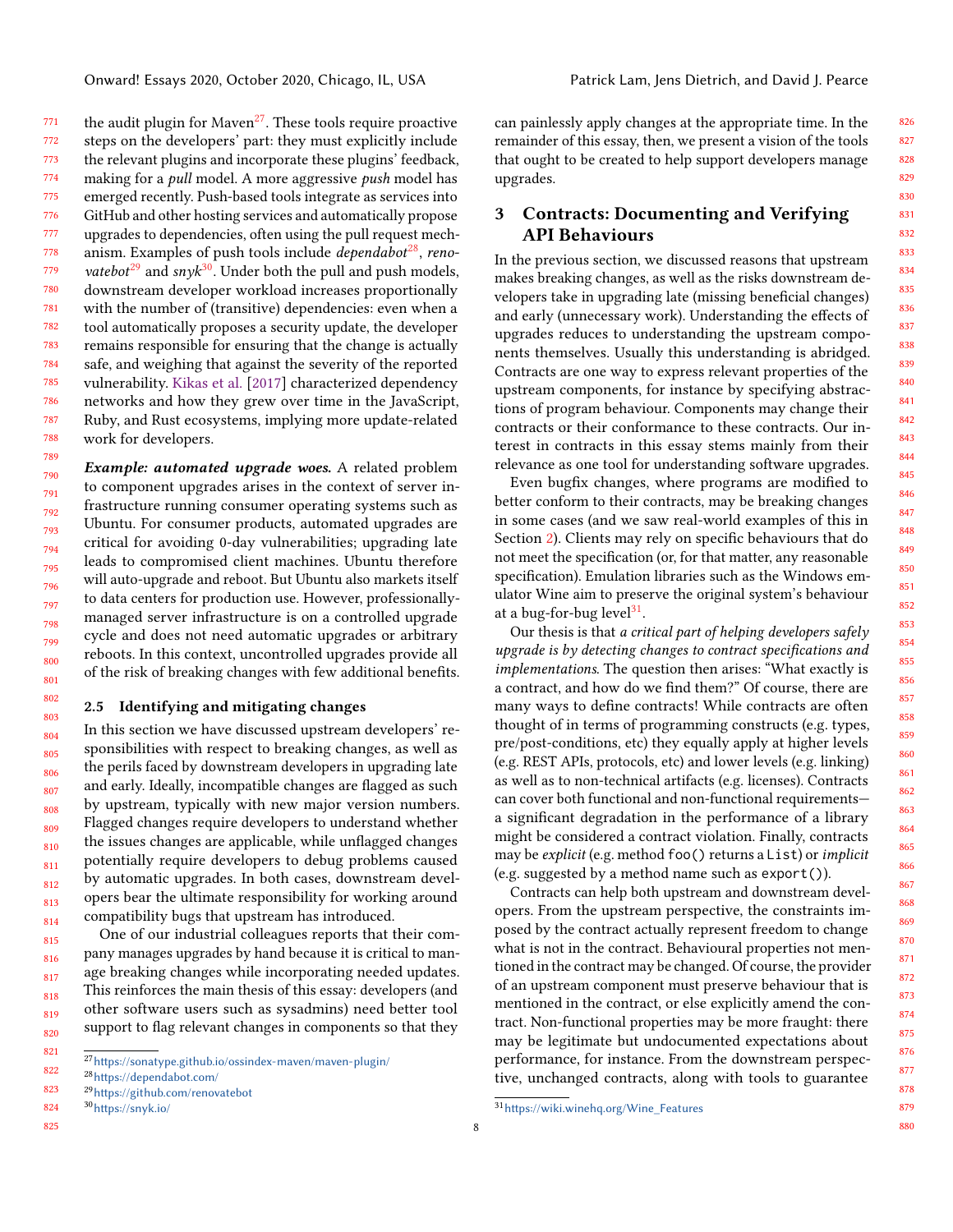881 882 883 884 conformance to those contracts, can give developers more confidence that new versions are safe to upgrade to; differences between contracts point out where adaptation is needed.

885 886 887 888 889 In this section, we summarize related work in the areas of defining and verifying formal and lightweight contracts, as well as work that detects contracts in code that is not already annotated with suitable contracts (i.e. most extant code).

#### <span id="page-8-0"></span>890 3.1 Formal Contracts

891

892 893 894 895 896 897 898 899 900 901 902 903 904 905 In some communities, a function's contract is most commonly given using the tools of preconditions and postconditions. This evolved from the early use of runtime assertions. [Turing](#page-21-10) [\[1949\]](#page-21-10) advocated using assertions as stepping stones "from which the correctness of the whole program easily follows", and stylized assertions upon entry to and exit from Pascal functions were proposed by [Igarashi et al.](#page-20-8) [\[1975\]](#page-20-8). Alphard [\[Wulf et al.](#page-21-11) [1976\]](#page-21-11) was perhaps the first programming language to provide explicit syntax for expressing pre- and post-conditions as logical assertions [\[Rosenblum](#page-21-12) [1995\]](#page-21-12), a trend continued by later languages such as Turing [\[Holt and](#page-20-9) [Cordy](#page-20-9) [1988\]](#page-20-9) and Eiffel [\[Meyer](#page-20-10) [1992\]](#page-20-10). The Java Modeling Language (JML) provided a standard notation for specifying Java [\[Leavens et al.](#page-20-11) [2005\]](#page-20-11).

906 907 908 909 910 911 912 913 Of course, pre- and post-conditions are not the only means to specify programs. For example, using algebraic specifications expressed as axioms [\[Liskov and Zilles](#page-20-12) [1975\]](#page-20-12), has received considerable attention [\[Sannella and Tarlecki](#page-21-13) [1997\]](#page-21-13) and is arguably more expressive [\[Bagge and Haveraaen](#page-18-4) [2014\]](#page-18-4). No matter—for our purposes, any means for specify program behaviour is relevant (especially if machine readable, such as CASL [\[Astesiano et al.](#page-18-5) [2002\]](#page-18-5)) .

914 915 916 917 918 919 920 921 922 923 924 925 926 927 A common argument here is that safe substitution is possible when the replacement artifact *refines* the specification in question (i.e. does not strengthen preconditions or weaken postconditions) [\[Jacobs and Poll](#page-20-13) [2001\]](#page-20-13). Unfortunately, in practice, substitution is only safe when the specifications are sufficiently complete. So, the question is: how complete should functional specifications be? [Murphy-Hill and Gross](#page-20-14)[man](#page-20-14) [\[2014\]](#page-20-14) argue that "formal specifications need not encompass all requirements. We can prove browser security without formalizing everything a web browser must do". Likewise, [Bowen and Hinchey](#page-18-6) [\[1995\]](#page-18-6)'s second commandment of formal methods is "Thou shalt formalize but not over formalize" which arises from the inherent cost of applying formal methods. [Polikarpova et al.](#page-21-14) [\[2013\]](#page-21-14) capture the issue succinctly:

929 930 931 932 933 934 "But what about strong specifications, which attempt to capture the entire (functional) behavior of the software? Should we dismiss them on the grounds that the effort required to write them is not justified against the benefits they bring in the majority of mundane software projects?"

Our position, in line with the above, is that even if (functional) specifications were available, one could not expect them to be complete. A key open challenge, then, is ensuring that relevant contracts are sufficiently complete for the purpose of detecting breaking changes and yet still usable. Usability includes being concise enough and being amenable for reasoning about changes therein, among other considerations. The general challenge of ensuring that software conforms to its contracts also remains important.

Non-functional properties. We reiterate that performance degradations can constitute breaking changes between versions and yet are normally considered "non-functional" properties. The notations for formal contracts highlighted above— Turing, Eiffel, and JML—focus on functional specifications, and thus omit relevant non-functional specifications (e.g. Worst-Case Execution Time). Instead, upstream components often use free-form text to document performance expectations: Java's List API documentation requires that some operations must take linear time, and its subclass ArrayList describes more specific performance expectations for some methods.

#### 3.2 Lightweight Contracts

While contracts written in first-order logic offer considerable expressive power, they are costly to write, check and maintain. Typically, they are only used in extreme situations, such as safety-critical systems [\[Chapman and Schanda](#page-19-8) [2014;](#page-19-8) [Dross et al.](#page-19-9) [2014\]](#page-19-9). We consider more lightweight approaches to also be a form of code contract. These approaches can live at a more accessible cost/benefit tradeoff. Indeed, [Roberson](#page-21-15) [et al.](#page-21-15) [\[2008\]](#page-21-15) observe that "type systems are the most successful and widely used formal methods for detecting programming errors". We believe that more lightweight contracts are also an important tool in helping to detect breaking changes: even if they are less expressive than heavier-weight contracts, there are more of them available to use.

Numerous systems enrich the expressiveness of existing type systems with contract-related concepts. Examples include systems for non-null types [\[Fähndrich and Leino](#page-19-10) [2003\]](#page-19-10), ownership and uniqueness types [\[Clarke et al.](#page-19-11) [1998\]](#page-19-11), and others [\[Foster et al.](#page-19-12) [2002;](#page-19-12) [Vakilian et al.](#page-21-16) [2015\]](#page-21-16). Indeed, the designers of Spec# chose to mix lightweight static analysis for checking non-null types and method purity with automated theorem proving for functional specifications given in first-order logic [\[Barnett et al.](#page-18-7) [2011\]](#page-18-7). Likewise, modern languages are beginning to encode such contracts in their type systems (e.g. ownership in Rust) [\[Rust Team](#page-21-17) [\[n. d.\]\]](#page-21-17).

The Checker Framework [\[Papi et al.](#page-21-18) [2008\]](#page-21-18) is a popular pluggable type system for Java which comes with several checkers (nullness, taint, regex, etc.). It also allows third parties to write additional checkers. The Checker Framework uses standard Java type annotations. For instance, @NonNull

935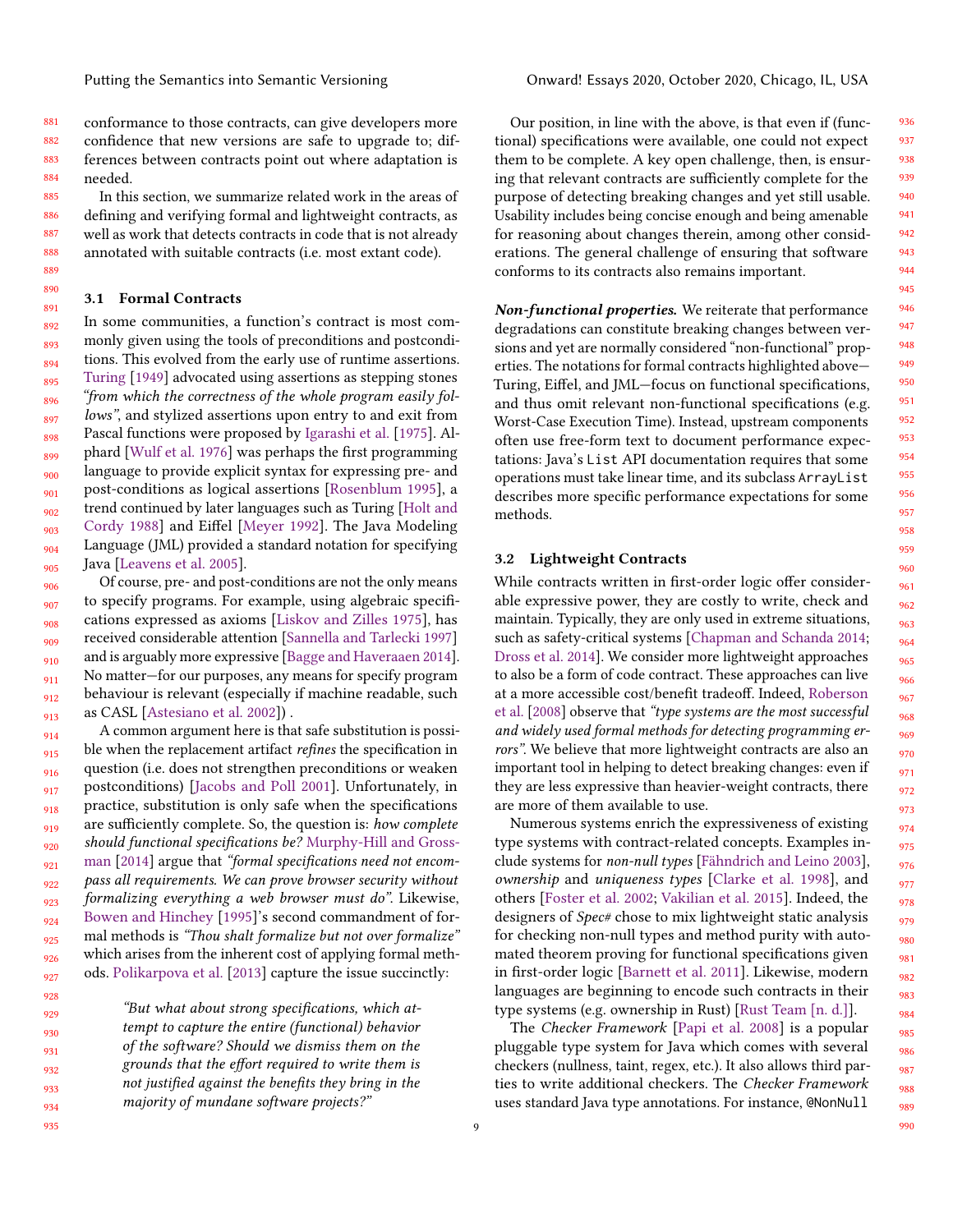991 992 993 994 995 996 997 998 String is considered a subtype of String which is guaranteed to store non-null references only. Checks are performed at compile time. To benefit from the Checker Framework, developers must expend some effort to annotate the program. However, Maven Repository usage statistics for the artifact defining standard Checker Framework annotations<sup>[32](#page-9-0)</sup> suggests that developers responsible for hundreds of projects have chosen to include Checker annotations.

999 1000 1001 1002 1003 1004 1005 1006 1007 1008 1009 1010 1011 1012 Method purity is an interesting case here for several reasons: firstly, checking purity is well within the capability of lightweight static analysis (as long as annotations are provided) [\[Huang and Milanova](#page-20-15) [2012;](#page-20-15) [Nicolay et al.](#page-20-16) [2015;](#page-20-16) [Sălcianu and Rinard](#page-21-19) [2005\]](#page-21-19); secondly, changing the purity status of a method could certainly be considered a breaking change—and yet is rarely considered in practice. One can easily imagine tools such as Revapi being extended to spot changes in purity using an @Pure annotation and an accompanying intraprocedural checker (e.g. *Pure* [\[Pearce](#page-21-20) [2011\]](#page-21-20)). Computational contracts (like effects [\[Gifford and Lucassen](#page-19-13) [1986\]](#page-19-13)) take this further by allowing one to specify, for example, whether a given method must not invoke some other method [\[Scholliers et al.](#page-21-21) [2015\]](#page-21-21).

1013 1014 1015 1016 1017 1018 1019 1020 1021 1022 1023 1024 The simplest form of contract is the set of exported type signatures for public methods (along with the informal expectations on behaviour implied by method names). Tools like clirr and Revapi, mentioned earlier, evaluate version compatibility using type signatures, and the elm programming language's ecosystem tools (elm bump) automatically increase version numbers when they observe incompatible changes in a package's exported types[33](#page-9-1) . rust-semverver performs a similar check for Rust crates. We believe that such tools would benefit from a deeper understanding of the code—one that could be obtained from contracts like those described above.

#### 3.3 Detecting Contracts

1027 1028 1029 1030 1031 1032 An unfortunate challenge with the status quo is that, for the vast majority of existing code, most contracts are implicit (or only described in natural-language documentation). [Arnout](#page-18-8) [and Meyer](#page-18-8) [\[2002\]](#page-18-8) formulated the Closet Contract Conjecture as a means to explain this:

1033 1034 1035 1036 1037 1038 1039 1040 "Because the benefits of contracts are so clear to those who use them, it's natural to suspect that non-Eiffel programmers omit contracts because they have no good way to express them, or haven't even been taught the concepts, but that conceptually contracts are there all the same: that inside every contract-less specification there is a contract wildly signaling to be let out."

1041

1025 1026

1042 1043  $^{32}\mathrm{https://mvnrepository.com/artifact/org. checkerframework/}$ 

<span id="page-9-1"></span><span id="page-9-0"></span>[checker-qual](https://mvnrepository.com/artifact/org.checkerframework/checker-qual)

1044 <sup>33</sup><https://github.com/elm-lang/elm-package/blob/master/src/Bump.hs>

1045

The basic assumption here is that, despite language limitations, programmers will encode some contract information using whatever means they have available. For example, programmers might use exceptions to check pre- and postconditions. Or, they might exploit mechanisms for maintaining invariants over state (e.g. encapsulation). Indeed, a large study of existing code found some use of contracts beyond types [\[Dietrich et al.](#page-19-14) [2017\]](#page-19-14).

However, the argument of [Polikarpova et al.](#page-21-14) [\[2013\]](#page-21-14) that "programmers are willing to write specifications if it brings tangible benefits to their usual development activities" makes one question whether programmers will ever be sufficiently motivated to provide sufficiently detailed code contracts. [Leino](#page-20-17) [\[2001\]](#page-20-17) made the following observation:

"Although annotations capture programmer design decisions and provide a stylized way to record these, the reluctance to cope with the burden of annotating programs remains the major obstacle in the adoption of extended static checking technology into practice."

Likewise, reflections on the Spec# project included observations around the difficulty of converting existing code to include contracts [\[Barnett et al.](#page-18-7) [2011\]](#page-18-7). Non-Null by Default [\[Chalin and James](#page-18-9) [2007\]](#page-18-9) suggests one possible adoption strategy, but may be difficult to generalize to other properties.

We therefore consider the question of how one can identify contracts hidden within legacy code.

Formal contract inference. The traditional problem of specification inference -that is, the automatic inference of preand post-conditions—from legacy code has been studied extensively [\[Cousot et al.](#page-19-15) [2011;](#page-19-15) [Polikarpova et al.](#page-21-22) [2009\]](#page-21-22). Indeed, [Leino](#page-20-17) [\[2001\]](#page-20-17) argues this is crucial to enabling more widespread uptake of verification technology:

> "For programming teams with large amounts of already written code, the initial investment of adding annotations to the legacy code seems daunting."

Most approaches to this problem are based on some combination of inferring weakest preconditions and strongest postconditions [\[Barnett and Leino](#page-18-10) [2005;](#page-18-10) [Dijkstra](#page-19-16) [1976\]](#page-19-16). SnuggleBug is a salient example which employs a range of techniques [\[Chandra et al.](#page-18-11) [2009\]](#page-18-11). For example, it interleaves symbolic analysis with call graph construction to yield a more precise construction, and employs generalization to ensure specifications contain only "pertinent" information.

Program documentation (using natural language processing techniques) is also a source of program properties; for instance, [Yang et al.](#page-21-23) [\[2018\]](#page-21-23) extract endpoints from documentation of web APIs. Such approaches also work for extracting models from documentation [\[Zhai et al.](#page-21-24) [2016\]](#page-21-24) or from code comments.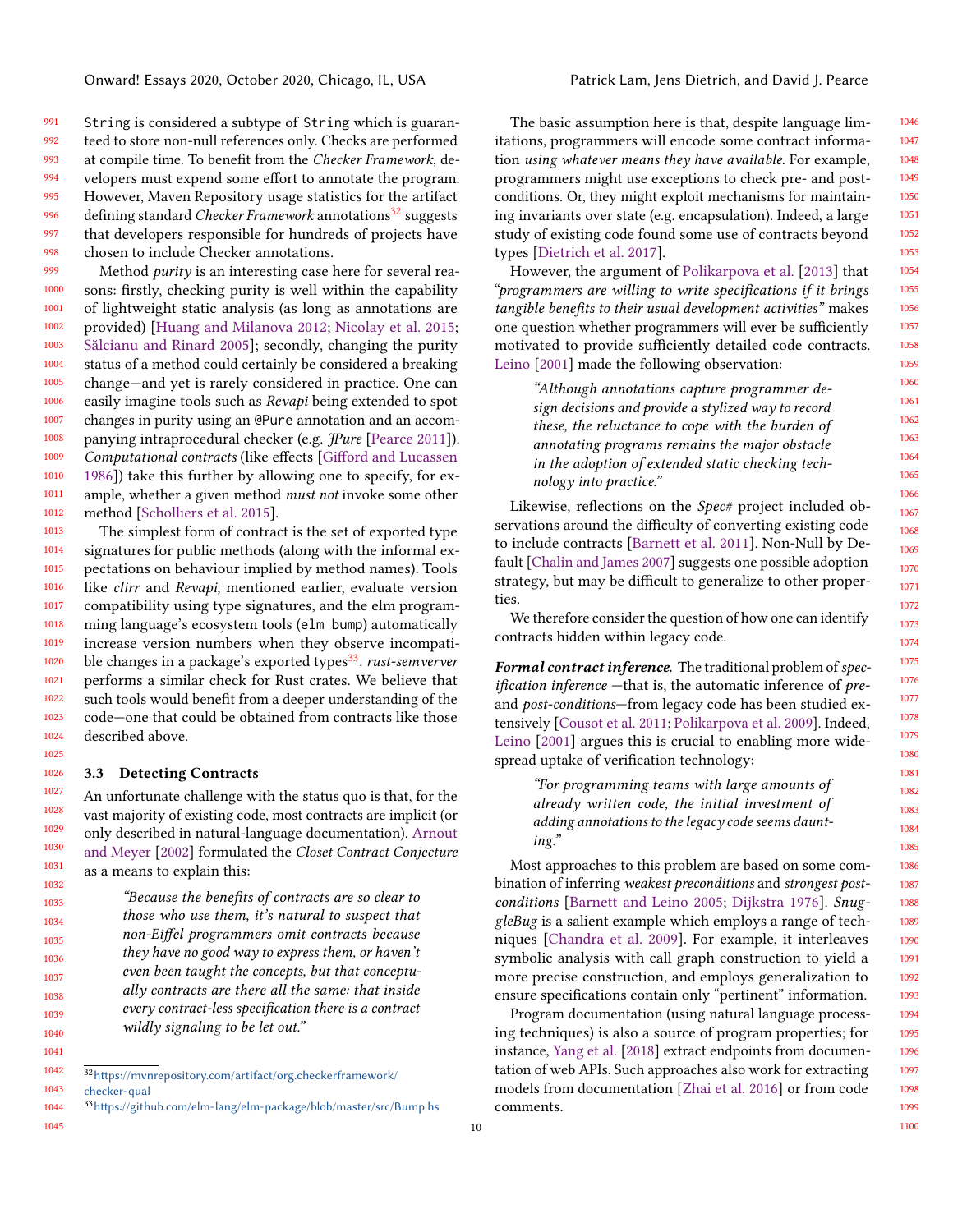1101 1102 1103 1104 1105 1106 1107 1108 1109 1110 1111 Specification inference can also extract properties from program executions as in Daikon [\[Ernst](#page-19-17) [2000\]](#page-19-17). The work of [McCamant and Ernst](#page-20-18) [\[2003\]](#page-20-18) was particularly foresighted and relevant here: they developed an analysis based on dynamic invariant detection for predicting component upgrade problems in the context of a particular client. This essay proposes a research programme which is broader than that work on a number of axes: among others, we include the unknown-client case; propose the use of static and hybrid analyses; and point out the importance of non-behavioural properties.

1113 1114 1115 1116 1117 1118 1119 1120 1121 1122 1123 Lightweight contract inference. While inferring full specifications might be considered an ideal (in some sense), such specifications are expensive and fail to realize their full benefits without tools which can statically check them. As a result, much work has focused on inferring properties that can be viewed either as limited contracts or extended type systems. For example, researchers have developed tools that infer non-null annotations [\[Ekman and Hedin](#page-19-18) [2007\]](#page-19-18) (in a world without Non-Null by Default) and ownership annotations [\[Dymnikov et al.](#page-19-19) [2013;](#page-19-19) [Flanagan and Freund](#page-19-20) [2007;](#page-19-20) [Huang et al.](#page-20-19) [2012;](#page-20-19) [Milanova and Liu](#page-20-20) [2009\]](#page-20-20).

1124 1125 1126 1127 1128 We believe that all of these inferred specifications (whether heavyweight pre/postconditions or lightweight type annotations) can help in detecting breaking changes. After all, any change in an inferred specification implies some potentiallyrelevant change in the implementation.

#### 1130 3.4 Checking Contracts

1131 1132 1133 1134 1135 1136 1137 1138 1139 1140 1141 1142 1143 1144 1145 1146 1147 1148 1149 1150 1151 Inferred contracts clearly reflect their implementations (but can be in danger of over-fitting). And, for declared contracts to be useful in detecting breaking changes, implementations must conform to their declared contracts (which must also be sufficiently complete). Much effort has been devoted to developing tools which statically check implementations against contracts. Indeed, after the success of early prototypes [\[Detlefs et al.](#page-19-21) [1998;](#page-19-21) [Flanagan et al.](#page-19-22) [2002;](#page-19-22) [Luckham et al.](#page-20-21) [1979\]](#page-20-21) work continues apace to develop mature and practically useful tools [\[Barnett et al.](#page-18-7) [2011;](#page-18-7) [Filliâtre and Paskevich](#page-19-23) [2013;](#page-19-23) [Jacobs et al.](#page-20-22) [2011;](#page-20-22) [Leino](#page-20-23) [2010,](#page-20-23) [2012;](#page-20-24) [Pearce and Groves](#page-21-25) [2015\]](#page-21-25). Pragmatically, however, such tools remain unreliable and difficult to use [\[Barnett et al.](#page-18-7) [2011\]](#page-18-7). For example, [Groce](#page-19-24) [et al.](#page-19-24) [\[2014\]](#page-19-24) found that, despite their considerable resources, it was "not feasible to produce a rigorous formal proof of correctness  $[...$  of] a file system". As such, we must accept that the vision of software development routinely using verification tools remains largely unfulfilled and that, perhaps, the initial enthusiasm surrounding Hoare's verification Grand Challenge [\[Hoare](#page-20-25) [2003\]](#page-20-25) has been replaced by a more gritty reality.

1152 1153 1154 In the language of contracts, a change  $A \rightarrow A'$  is breaking, that is, version  $A'$  is incompatible with  $A$ , if: (1) the (relevant) contract for  $A'$  does not imply the contract for  $A$ ; or  $(2)$  the

implementation of A' does not fulfill the (relevant) contract for A. Contract changes can still be breaking even in the absence of implementation changes; consider, for instance, a license change that revokes permissions to use a component.

Despite these observations, we argue that formal contracts even without static checking—still offer significant potential in the battle to detect breaking changes. For example, they could help dynamic analysis tools find witnesses to breaking changes by providing an oracle to work from. [Whittaker](#page-21-26) [\[2000\]](#page-21-26) notes "Without a specification, testers are likely to find only the most obvious bugs"—something which applies equally well to breaking changes.

We also argue that important differences in perspective exist when contract checking as an upstream developer versus as a downstream developer. This is because upstream developers care about whether changes can adversely affect any of their clients (e.g ensuring minor changes are not breaking). In contrast, downstream developers care only about whether they are affected by upstream changes.

For instance, [Mostafa et al.](#page-20-26) [\[2017\]](#page-20-26) employ cross-version testing to find breaking changes in Java libraries. For a given version pair, this checks whether the existing regression tests still pass in the updated version. In a sense, these regression tests serve as placeholders, representing existing downstream clients, and can reveal non-trivial incompatibility errors. Indeed, some of the examples discussed in Section [2.1](#page-3-0) were detected using cross-version testing. Differential regression testing is a similar approach, applied to services [\[Godefroid et al.](#page-19-25) [2020\]](#page-19-25).

Focussing on a single client at a time, the work of [Mezzetti](#page-20-27) [et al.](#page-20-27) [\[2018\]](#page-20-27), which introduces type regression testing, helps upstream developers avoid creating breaking changes in their node.js libraries. They leverage the known dependencies of the library under analysis and use the dependencies' test cases to build a model of that library—in particular, of how the library is actually used downstream. Then, comparing models before and after a change detects changes that are breaking with respect to one client. Looking across clients, [Mujahid et al.](#page-20-28) [\[2020\]](#page-20-28) pool tests from a range of clients to determine whether a particular library change is generally breaking.

In what follows, we consider a range of pragmatic approaches which could be used by both upstream and downstream developers to detect breaking changes. While applicable in both scenarios, it is useful to remember the differences in perspective here. For example, a breaking change in an upstream position may not be breaking in the downstream position (e.g. because the client doesn't use any of the affected method(s) in question).

Dynamic checking. If static checking of certain contracts remains beyond the state-of-the-art, then dynamic checking is the pragmatic choice. Indeed, tools for specificationbased testing have more than proved their worth in recent

1155

1112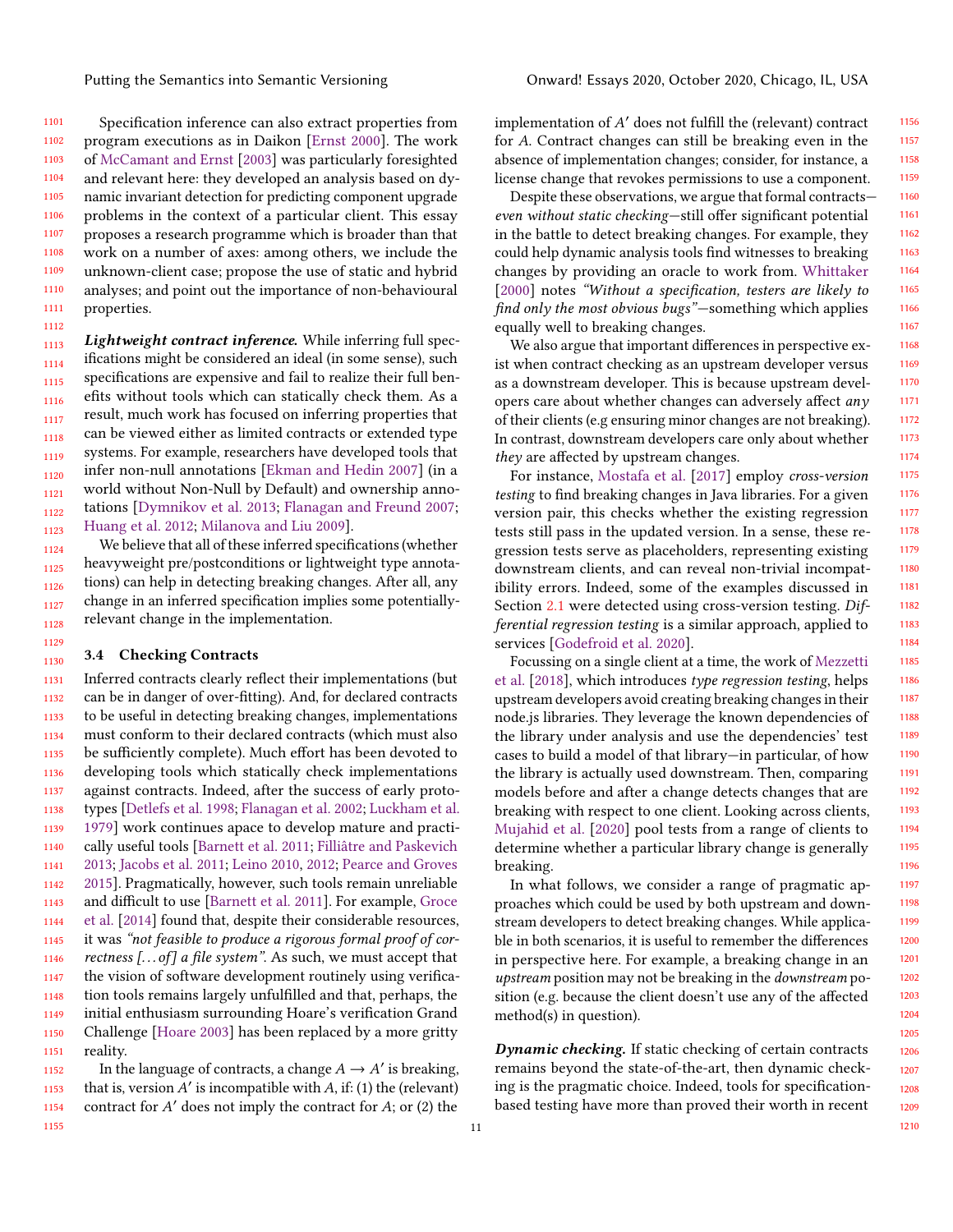1211 1212 1213 1214 1215 1216 1217 1218 times [\[Araujo et al.](#page-18-12) [2014;](#page-18-12) [Barbey et al.](#page-18-13) [1996;](#page-18-13) [Shrestha and](#page-21-27) [Rutherford](#page-21-27) [2011;](#page-21-27) [Stocks and Carrington](#page-21-28) [1996\]](#page-21-28). The introduction in .NET 4.0 of *Code Contracts* checked at runtime [\[Bar](#page-18-7)[nett et al.](#page-18-7) [2011;](#page-18-7) [.NET Foundation](#page-20-29) [2020\]](#page-20-29) is perhaps illustrative of such an approach. They helped push contracts into the mainstream while, at the same time, giving breathing space for work to continue on enabling the static verification of contracts [\[Fähndrich](#page-19-26) [2010\]](#page-19-26).

1219 1220 1221 1222 1223 1224 1225 1226 1227 1228 1229 1230 1231 1232 1233 1234 1235 1236 1237 1238 QuickCheck [\[Claessen and Hughes](#page-19-27) [2000\]](#page-19-27) provides a concrete example which highlights the potential here. This tool automatically generates tests based on user-provided specifications and, while originally developed for Haskell, has subsequently been implemented for other languages including Erlang, Java and C [\[Arts et al.](#page-18-14) [2006;](#page-18-14) [Claessen et al.](#page-19-28) [2009\]](#page-19-28). More importantly, QuickCheck has demonstrated value on industrial-scale projects. For example, it found hundreds of problems in over 1MLOC of low-level C for Volvo [\[Hughes](#page-20-30) [2016\]](#page-20-30)). The Java Modeling Language (JML) provides another case in point. While mature tools for static checking JML contracts have remained stubbornly elusive [\[Flanagan et al.](#page-19-22) [2002\]](#page-19-22), others have found success by stepping back from this ideal and employing dynamic techniques instead. For example, several tools exploit JML contracts for automated test-ing, including JMLUnit [\[Cheon and Leavens](#page-19-29) [2002\]](#page-19-29), JMLUnit-NG [\[Zimmerman and Nagmoti](#page-22-0) [2010\]](#page-22-0), Korat [\[Boyapati et al.](#page-18-15) [2002\]](#page-18-15), JMLAutoTest [\[Xu and Yang](#page-21-29) [2003\]](#page-21-29), TestEra [\[Khurshid](#page-20-31) [and Marinov](#page-20-31) [2004\]](#page-20-31) and more [\[Bouquet et al.](#page-18-16) [2006;](#page-18-16) [Chalin](#page-18-17) [and Rioux](#page-18-17) [2008\]](#page-18-17).

1239 1240 1241 1242 1243 1244 1245 1246 1247 1248 1249 Randoop is another illustrative example [\[Pacheco and](#page-21-30) [Ernst](#page-21-30) [2007;](#page-21-30) [Pacheco et al.](#page-21-31) [2007\]](#page-21-31). It applies random test generation to Java but, in this case, the lack of an obvious test oracle presents a significant obstacle. For example, while throwing a NullPointerException could be considered a test failure, it could equally be considered acceptable behaviour in some circumstances (e.g. a method's preconditions were not met). Like QuickCheck, Randoop relies on user-defined contracts to clarify what should and should not be considered correct behaviour. As a shortcut, it provides various built-in contracts (e.g. computing a hashCode() must not throw an exception).

1250 1251 1252 1253 1254 1255 1256 1257 1258 1259 1260 1261 1262 1263 1264 1265 Finally, some tools do indeed operate successfully in contexts with limited contract information without requiring user intervention [\[Lemieux and Sen](#page-20-32) [2018;](#page-20-32) [Wang and Kang](#page-21-32) [2018\]](#page-21-32). An excellent example would be American Fuzzy Lop (AFL), which has proved effective at generating inputs which crash programs (e.g. by causing segmentation faults). The tool employs an evolutionary algorithm which attempts to increase coverage by mutating test inputs. From the perspective of this paper, however, it is questionable as to whether AFL constitutes a tool for dynamic contract checking. Unlike the other tools highlighted above, AFL gives no indication as to what contract was violated or where this occurred other than checking for the implicit contract that no crash should occur. In some sense, one might instead classify AFL as contract-oblivious. As such, it would seem to offer limited

utility as part of a semantic versioning calculator. Concolic testing, e.g. [\[Sen et al.](#page-21-33) [2005\]](#page-21-33), shares the disadvantages of test generation tools in the context of contract verification.

#### 3.5 Recent Trends in Static Analysis

Lightweight contracts lie at the boundary between the type systems and static analysis communities. On the type systems side, the Checker Framework mentioned earlier enables developers to add and verify custom type annotations in their code, potentially using specialized checkers. Moving towards static analysis, ownership annotations are viewed as types but verified with techniques closer to static analysis (as demonstrated by Rust's flow-sensitive borrow checker). Finally, at the other extreme, interprocedural static analysis can identify that methods are side-effect free or pure [\[Choi](#page-19-30) [et al.](#page-19-30) [1993;](#page-19-30) [Sălcianu and Rinard](#page-21-19) [2005\]](#page-21-19). Such analyses are useful to reason about the evolution of depended-on components: changes to those properties as components evolve can introduce behavioural changes that can break clients.

Any static analysis integrated into modern build processes must be sufficiently fast and accurate. But it is challenging to build analyses that are both fast and accurate. First, the performance of sophisticated interprocedural static analyses, like pointer analysis and callgraph construction, is often poor. This is a consequence of the high complexity of the algorithms being used and the large problem sizes. [Reps](#page-21-34) [\[1998\]](#page-21-34) dubbed this the cubic bottleneck. Second, static analysis lacks important information available only at runtime, and making conservative assumptions introduces false negatives, i.e. reduces recall [\[Livshits et al.](#page-20-33) [2015;](#page-20-33) [Sui et al.](#page-21-35) [2020\]](#page-21-35).

Two recent trends addressing these limitations hold great promise and may apply especially to reasoning about change.

Incremental and scalable static analysis. As software lifecycle iterations become ever shorter and programs ever larger, novel static analysis techniques have been deployed to make timely analysis possible. The elegant solution is to incrementalize—moving from computing results from scratch on each analysis run to updating the static analysis models and reading results from the models. New techniques to incrementalize are emerging for static analysis frameworks like Doop [\[Bravenboer and Smaragdakis](#page-18-18) [2009\]](#page-18-18), bddbddb [\[Whaley et al.](#page-21-36) [2005\]](#page-21-36), and Flix [\[Madsen et al.](#page-20-34) [2016\]](#page-20-34) which are based on Datalog-based representations. The commercial Semmle tools also employ Datalog  $(QL)^{34}$  $(QL)^{34}$  $(QL)^{34}$ . In Datalog, adding information and reading off new incremental results is trivial, as the fixpoint can be easily recomputed. The situation is significantly more complex when information has to be retracted. There is recent research in this space, with the incremental *DDlog* engine recently becoming available [\[Ryzhyk and Budiu](#page-21-37) [2019\]](#page-21-37). The Doop repository contains an experimental analysis based on *DDlog*<sup>[35](#page-11-1)</sup>. There is active

<span id="page-11-0"></span><sup>34</sup><https://help.semmle.com/QL/>

<span id="page-11-1"></span><sup>35</sup><https://bitbucket.org/yanniss/doop/>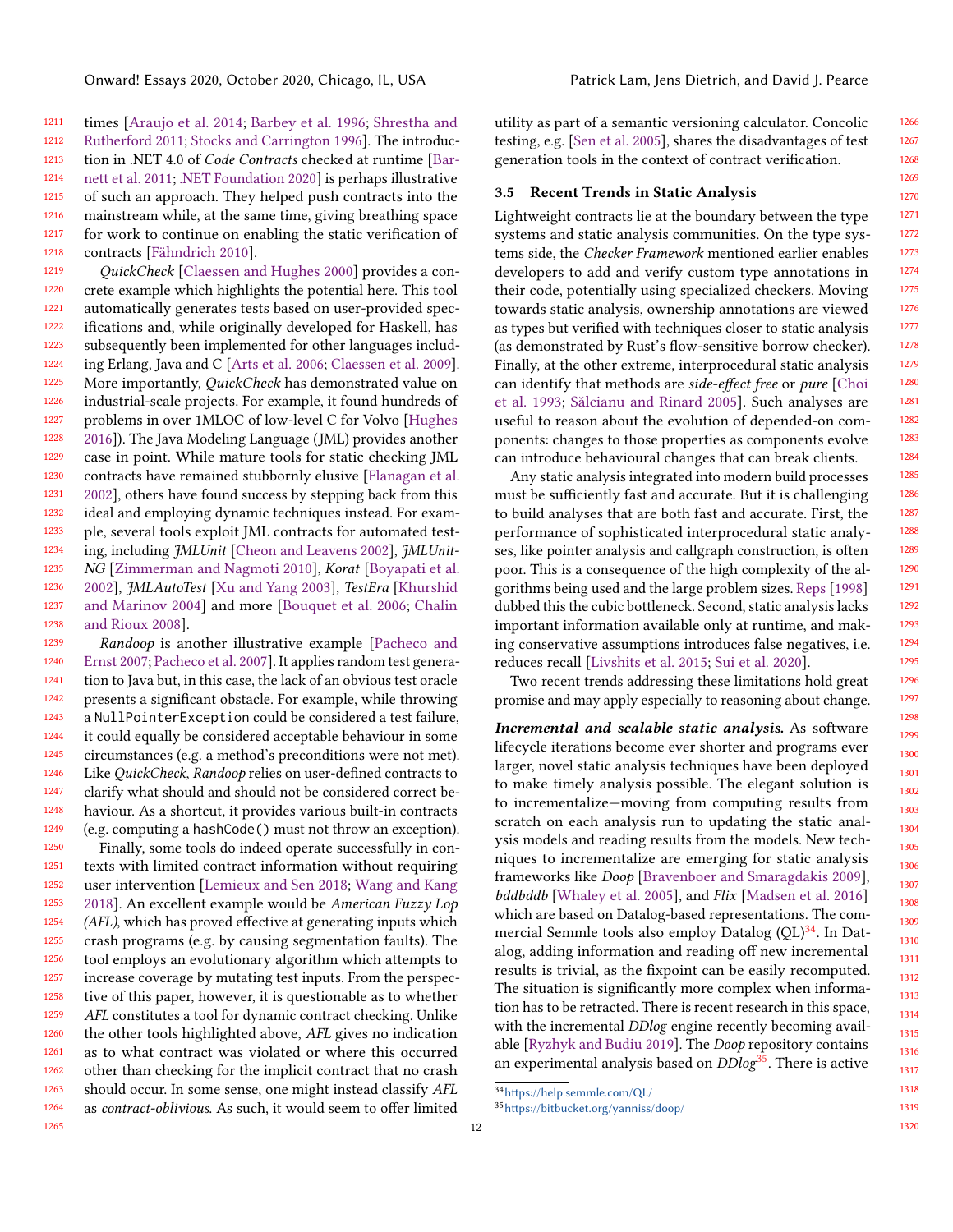1321 1322 work to add incremental computation to Soufflé, the default engine used by Doop [\[Zhao et al.](#page-22-1) [2019\]](#page-22-1).

1323 1324 1325 1326 1327 1328 1329 1330 1331 1332 1333 1334 1335 As another, particularly relevant, example, the Facebook Infer tool [\[O'Hearn et al.](#page-21-38) [2017\]](#page-21-38) performs inference and interprocedural verification of program properties that can be viewed as extended types, including nullness and resource leaks. It uses a compositional shape analysis [\[Calcagno et al.](#page-18-19) [2011\]](#page-18-19). Infer is extremely scalable—it runs quickly enough even on codebases with up to tens of millions of lines—even though it performs an inter-procedural analysis. One key to its scalability is its use of incremental static analysis: it records analysis information on each run and reuses this information on subsequent runs. Infer shows that (with sufficient engineering effort) such tools have the potential to be usable on industrial-sized codebases.

1336

1375

1337 1338 1339 1340 1341 1342 1343 1344 1345 1346 1347 1348 High-recall static analysis. Traditionally static analysis has focused on balancing precision and scalability. More recently, researchers have turned their focus to recall or soundness, i.e. addressing issues around false negatives [\[Livshits](#page-20-33) [et al.](#page-20-33) [2015\]](#page-20-33). [Sui et al.](#page-21-35) [\[2020\]](#page-21-35) have demonstrated the importance of this—standard call graph construction algorithms suffer from significant numbers of false negatives, undermining the utility of graph- and points-to-based analyses. Moreover, there are multiple sources of unsoundness, each having a significant impact, while research has focused on only one category (reflection) [\[Livshits et al.](#page-20-35) [2005;](#page-20-35) [Smarag](#page-21-39)[dakis et al.](#page-21-39) [2015\]](#page-21-39).

1349 1350 1351 1352 1353 1354 1355 1356 1357 Our interest in this essay is in detecting breaking changes. Recall is relevant to this application because a sound, or at least a high-recall, analysis means that there are either no issues being missed, or that the number of issues that are being missed is reduced to an acceptable level. This can give users enough confidence to use tools to detect compatibilityrelated bugs. High-recall tools avoid or minimize chances for expensive runtime errors caused by undetected bugs, and the corresponding need to roll back upgrades.

1358 1359 1360 1361 1362 1363 1364 Recent progress in this field has focused on two areas: modelling of various dynamic language features in pure static analyses [\[Fourtounis et al.](#page-19-31) [2018;](#page-19-31) [Fourtounis and Smaragdakis](#page-19-32) [2019\]](#page-19-32), and hybrid analyses blending information gathered from program runs (via stack sampling, instrumentation, or heap snapshots) into static analyses [\[Bodden et al.](#page-18-20) [2011;](#page-18-20) [Grech et al.](#page-19-33) [2017\]](#page-19-33).

### <span id="page-12-0"></span>4 API Surfaces: Which Upgrades Are Relevant?

1369 1370 1371 1372 1373 1374 An upstream developer makes available some API for their component and is responsible for maintaining it. However, almost always, when a client uses a component, it does not interact with the entire component. If interaction is cast in terms of method invocations and field accesses, then the interaction is usually restricted to a subset of the component's

methods and fields—the component's API surface. A particular downstream developer is only affected by upstream changes in the part of the API surface that they use. The question thus arises: what constitutes a component's API surface?

#### 4.1 The Open World Assumption

The easiest approach is to include all of the component's public fields and methods in the API surface. Furthermore, clients can also access protected methods and fields through subtyping, so they should be included as well. And, since reflection can be used to bypass encapsulation boundaries, all methods and fields are accessible in principle. We can refer to this maximalist approach (with any of the variations discussed) as the open world assumption: everything must be considered to be part of the API surface because some client out there in the open world might use and depend on it.

In many cases, the open world assumption would lead to precision issues: analyses based on such an open world assumption would lead to incompatibilities being detected in parts of components that do not have an impact on any client. The extreme maximalist position which includes reflective accesses, in particular, would declare practically any nontrivial change to a component to be incompatible. This is reflected in the statement by Martin Buchholz quoted in the introduction: "Every change is an incompatible change." But can we do better?

#### 4.2 Limiting the API surface

One idea is to retain the open world assumption, but to add a declaration which restricts the published API surface. This is usually done either by declaring that the component exports certain artifacts, or by declaring that the component publishes certain interfaces and implements services that implement these interfaces. Early successful examples are CORBA IDL modules, OSGi bundles and its various service extensions, and the service loader mechanism in Java widely used in JDBC 4 drivers. A more recent attempt to standardize this as part of the Java language and runtime is Java 9 Modules (JSR 376, formerly known as project jigsaw) [\[Bate](#page-18-21)[man et al.](#page-18-21) [2017\]](#page-18-21). Java modules can declare both a list of exported packages and services (which can be outside the exported packages), and can also restrict reflective access to module internals. While these restrictions are enforced at both compile-time and at runtime, clients can still circumvent encapsulation boundaries $36$ . Circumvention measures are intended to be used temporarily to assist projects with the transition to modules rather than permanently.

Preliminary experiment: API surface width We implemented a simple bytecode analysis to further investigate

<span id="page-12-1"></span> $36$ The  $-add$ -exports option described in [\[Bateman et al.](#page-18-21) [2017\]](#page-18-21) allows the client to declare that a depended-upon component's public API is wider than published by the component authors.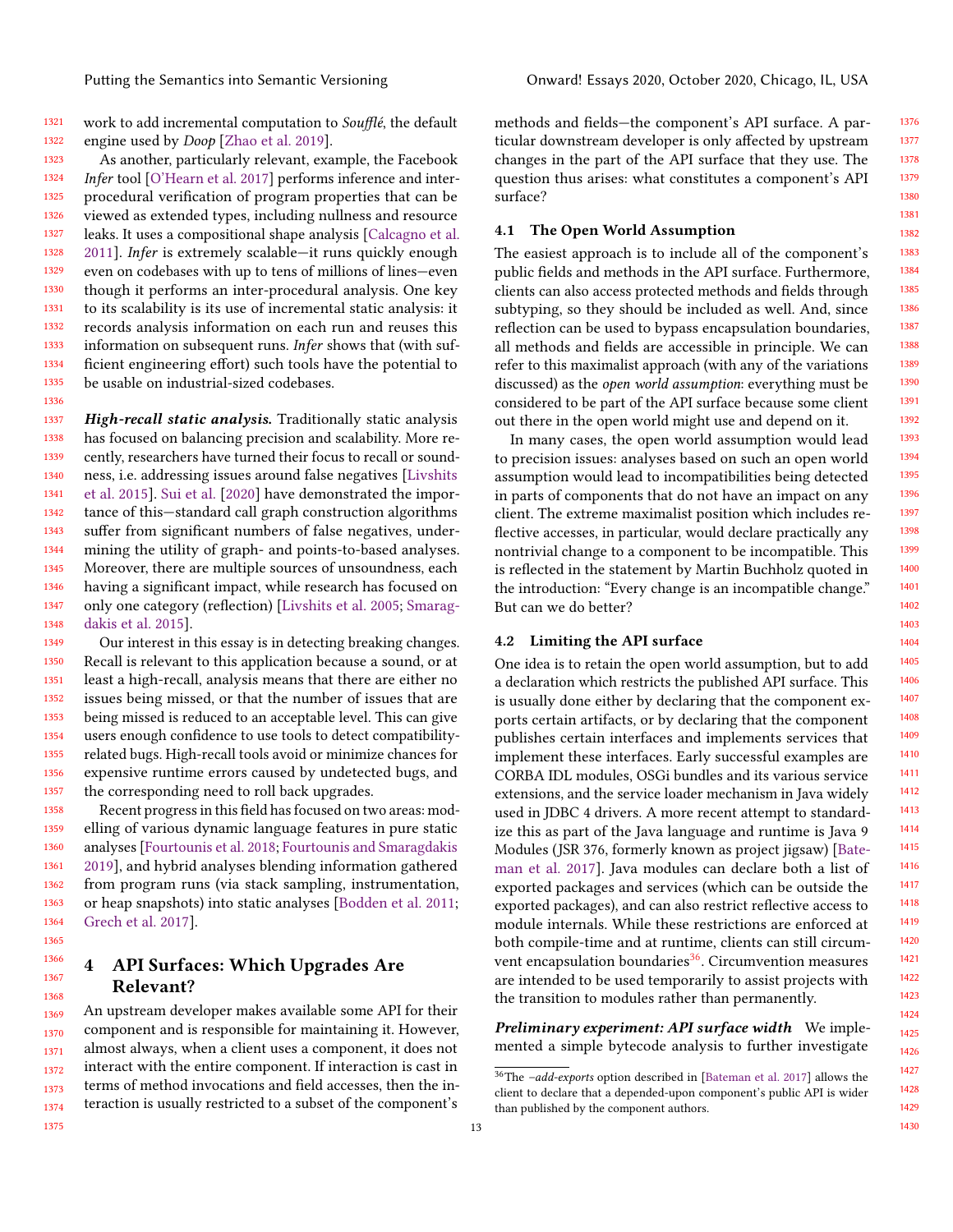<span id="page-13-0"></span>Onward! Essays 2020, October 2020, Chicago, IL, USA Patrick Lam, Jens Dietrich, and David J. Pearce

| 1431 | project                                                      | all     |                                                                    | module  |        |
|------|--------------------------------------------------------------|---------|--------------------------------------------------------------------|---------|--------|
| 1432 |                                                              | methods | fields                                                             | methods | fields |
| 1433 | $log4j - 2.12.1$                                             | 2,259   | 452                                                                | 2,252   | 449    |
| 1434 | org.glassfish/jsonp-1.1.2                                    | 575     | 128                                                                | 36      |        |
| 1435 | Table 2. API surface size of Java libraries can vary widely: |         |                                                                    |         |        |
|      |                                                              |         | $\mathbf{1}$ . $\mathbf{1}$ $\mathbf{0}$ $\mathbf{1}$ $\mathbf{1}$ |         |        |

1436 1437 all non-synthetic public and protected fields and methods, vs exported public and protected methods and fields.

1440 1441 1442 1443 1444 1445 1446 1447 1448 1449 1450 1451 1452 1453 1454 1455 1456 1457 1458 1459 1460 1461 1462 1463 1464 1465 API surfaces. Table [2](#page-13-0) shows the extent of potential versus declared API surfaces in two example libraries. The libraries analyzed are both widely used—log4j is a popular logging framework, while glassfish jsonp is an implementation of the jsonp JSON parser API. Both provide explicit Java 9 module definitions in the form of a module-info.java file. Our results indicate that adding a module definition makes little difference to the size of the log4j API surface—classes in this library implementing the various appenders, configuration, levels, etc. are designed to be accessible by clients to configure logging. We can expect a similar situation for many other libraries that are collections of useful utilities, like guava or Apache commons collections: these components have a deliberately wide API surface and relatively less code behind the surface. The results for org.glassfish/jsonp-1.1.2 paint a very different picture: module information leads to a dramatic reduction of the API surface size. The jsonp component exports only one package (namely, org.glassfish.json.api) and one implementation class (org.glassfish.json.Json-ProviderImpl). jsonp provides a well-defined single piece of functionality, backed up by a complex, but well-encapsulated, implementation. Of course, clients using this component will still need to execute (at least some of) the encapsulated code, and are therefore sensitive to changes. We refer to this as indirect API access.

#### 4.3 Indirect API Access

1468 1469 1470 1471 1472 1473 1474 1475 1476 1477 1478 The discussion so far has focused on APIs directly accessible by clients, i.e. the types, methods and fields that can be referenced in client code. But this ignores the parts of components exposed to clients due to the data flow resulting from pointers and dynamic dispatch. Equivalently, in functional programming terms, clients can get access to program-internal parts of the program through lambdas returned by invoked components. A similar situation arises in languages with function pointers when such pointers are returned to clients, or in callback-oriented programming popular in languages like JavaScript.

1479 1480 1481 1482 Consider for instance yasson, a Java framework which provides a standard binding layer between Java classes and JSON documents $37$ . Yasson-1.0.1 depends on org.glassfish/json-1.1.2, the reference implementation and default provider

<span id="page-13-1"></span><sup>37</sup><https://github.com/eclipse-ee4j/yasson>

1486 1487 1488 1489 1490 1491 1492 1493 1494 1495 1496 1497 1498 1499 1500 1501 1502 1503 1504 1505 1506 1507 for JSR 374 (JSONP). None of the classes in yasson reference any types belonging to a org.glassfish.\* package. Instead of using such types, yasson uses the factory method javax.json.spi.JsonProvider.provider(), which uses a combination of service loader lookup based on provider library metadata plus a default reference (which happens to be org.glassfish.json.JsonProviderImpl, if that is in the class path). However, when executing yasson<sup>[38](#page-13-2)</sup>, it turns out that 87 methods are invoked by the client (test driver), of which only 2 are declared in a class that is part of the exported module API. Field accesses (71 fields read and 84 fields written) and allocations (28 constructors invoked) also happen almost exclusively in non-exported classes and packages, through methods on returned objects. This is hardly surprising, and widely accepted programming techniques mandate exactly this: simple APIs (JsonProvider) hiding complex application internals (glassfish). But as soon as we try to bring the semantics into interface contracts, this starts to matter: if a new version of some private, indirectly invoked method suddenly fails with a NullPointerException, that exception is propagated across component boundaries into clients, and constitutes a breaking change.

This illustrates the need for "deep" program analysis (including pointer analysis) to check interface implementations. Restricting the API with modules or similar is still useful as it can be used to restrict the scope of the analysis by providing meaningful analysis drivers, making it faster, and more accurate. Similar analyses have been proposed for vulnerability detection in service-based systems including Java modules [\[Dann et al.](#page-19-34) [2019\]](#page-19-34) and OSGi [\[Goichon et al.](#page-19-35) [2013\]](#page-19-35).

#### 4.4 Investigating a Closed World

A more radical idea is to abandon the open world assumption completely and adapt a closed world assumption based on a usage analysis with actual clients. For instance, [Mora et al.](#page-20-36) [\[2018\]](#page-20-36) have developed the *Clever* tool which verifies equivalence of two library versions given a specific client. While it is generally not possible to know all clients<sup>[39](#page-13-3)</sup>, for popular components, many clients are known through tracking dependencies in repositories. Restricting the API surface with module definitions can be seen as a step to specify intended uses. Limiting the set of anticipated clients, on the other hand, is a step towards reasoning about actual uses, or to be precise, an approximation of use by actual clients. While usage analyses are tempting, implementing them is challenging. For instance, a reasonable approach would be to use static call graph analysis to detect which library methods are invoked by clients, similar to the approach used in [\[Hejderup](#page-19-36) [et al.](#page-19-36) [2018\]](#page-19-36). This has the usual static analysis issues related to recall and precision. A dynamic analysis is also possible,

1483

1466 1467

<span id="page-13-2"></span> $^{38}\mathrm{We}$  used instrumentation to track method, constructor and field use, using a Maven build (mvn test) as driver.

<span id="page-13-3"></span> $39$ An exception are Java modules which have the unusual feature of allowing components to restrict the clients that they export to.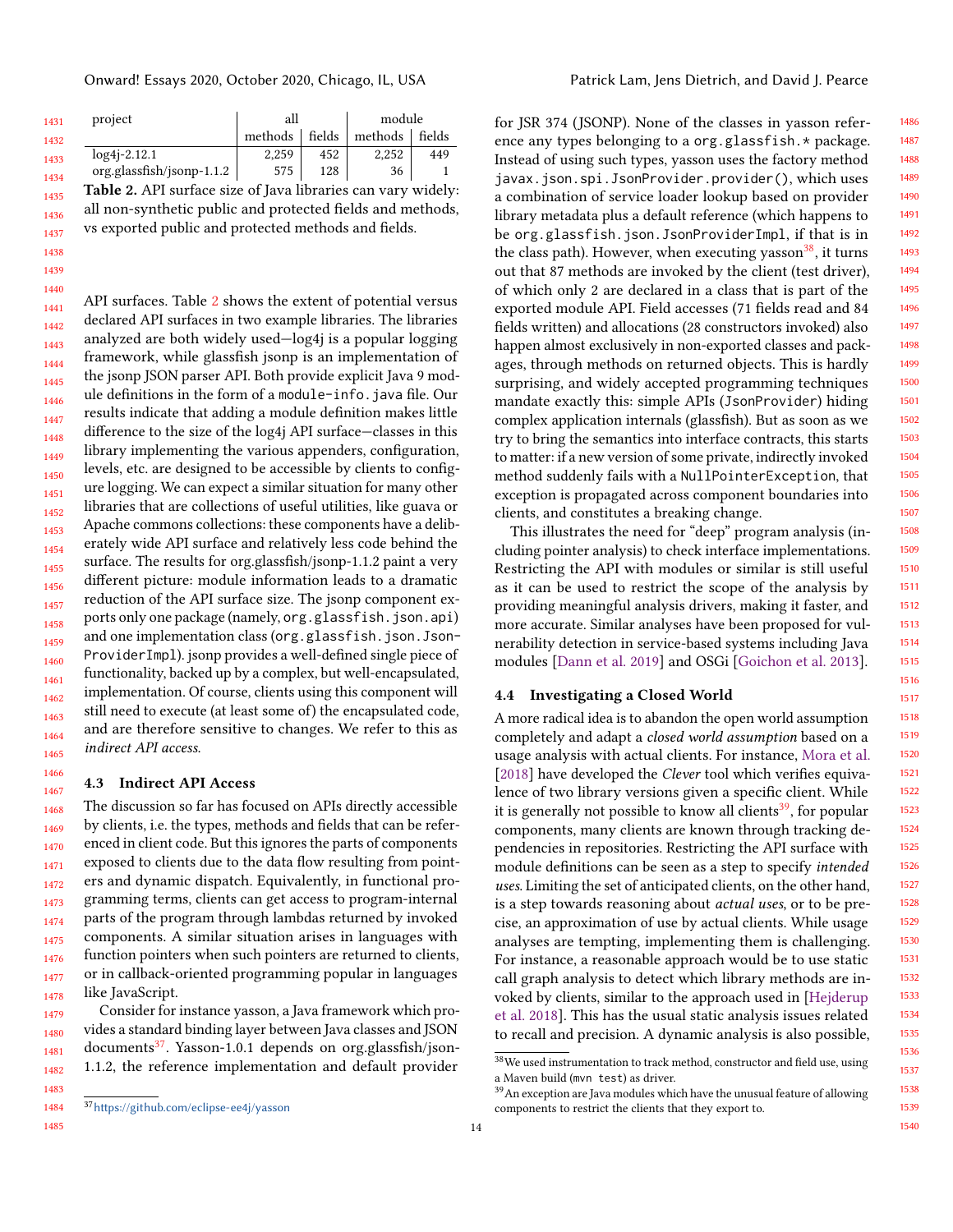1541 1542 1543 1544 1545 for instance by running client tests, instrumenting components, and recording invoked methods and accessed fields, similar to the approach used in [\[Mezzetti et al.](#page-20-27) [2018\]](#page-20-27). Unfortunately, dynamic approaches are unsound and may produce an under-approximation of the actual API surface.

1546

1547 1548

1549 1550

1551 1552 4.5 Integrating API Concepts into Programming Language Design

1553 1554 1555 1556 1557 1558 1559 1560 1561 1562 1563 1564 As discussed earlier in this section, understanding module interfaces requires surprisingly sophisticated program analyses. Programming language design can have a key role to play in enforcing modularity and hence in preventing breaking changes. Many of today's mainstream languages were originally designed in the 90s, when systems were smaller and there was less reuse—certainly not the repositories easily available today. Accordingly, encapsulation boundaries focused on sub-component groupings like packages and namespaces (in Java and C++/C# respectively), which resulted in many classes and methods being declared as public, in turn inflating publicly accessible APIs.

1565 1566 1567 1568 1569 1570 1571 1572 1573 1574 1575 1576 1577 1578 1579 1580 1581 1582 1583 1584 1585 1586 1587 1588 1589 1590 1591 1592 1593 Today, however, as reuse (in the form of vast component ecosystems) and rapid automated evolution continue to gain popularity, language designers can help developers by integrating API-related concepts into languages as first class citizens, as seen for instance in Java 9 modules. It is particularly hard to get the level of granularity right: what constitutes a component, what are the component boundaries, and what is exposed. Java prior to version 9 demonstrates this: without an explicit module system, encapsulation boundaries were defined based on packages and classes, and to a lesser extent, on the class hierarchy. This resulted in the boundaries being required to include large numbers of public classes and methods. Many of those public classes and methods were supposed to be component-internal, but their encapsulation could not be enforced with language constructs. .NET also previously had public APIs defined in namespaces labelled Internal, which were only encapsulated by convention and not by the compiler. Integrating appropriate features into languages to define component APIs has the immediate advantage of making components easier to test and (statically) analyze, and therefore also easier to maintain. Analyzability and testability are core components of the maintainability category in ISO/IEC 25010:201 [\[ISO/IEC](#page-20-37) [2011\]](#page-20-37). In particular, reasoning about change becomes easier as the required scope of the analyses becomes smaller. Language support can thus help upstream developers make fewer accidental breaking changes and downstream developers import fewer such changes.

### <span id="page-14-2"></span>5 Towards A Taxonomy of Breaking Changes

Empirical work on evolution-related practices in different communities [\[Bogart et al.](#page-18-2) [2016;](#page-18-2) [Decan and Mens](#page-19-37) [2019;](#page-19-37) [Di](#page-19-38)[etrich et al.](#page-19-38) [2019\]](#page-19-38) suggests that cultural norms greatly differ across communities when it comes to assigning version numbers, handling API stability, and evolving and adopting semantic versioning. For instance, [Xavier et al.](#page-21-40) [\[2017\]](#page-21-40) analyzed breaking changes in Java libraries hosted on GitHub using a tool to find changes that they identified as breaking; they found that about 15% of changes were breaking but that a median of 2.5% of clients were impacted by such changes. Tool support is crucial to enable faster, less error-prone dependency upgrading. But if tools are to have impact beyond academia and in practice, they need to respect distinctive community practices and facilitate community workflows.

Linters, starting with the classical lint tool [\[Johnson](#page-20-38) [1979\]](#page-20-38), along with lightweight static analysis tools like FindBugs [\[Hov](#page-20-39)[emeyer and Pugh](#page-20-39) [2004\]](#page-20-39) and its spiritual successor SpotBugs, show how tools can succeed. FindBugs employs relatively simple (usually intra-procedural) static checks. Its checks are categorized and associated with severity and confidence values. This information helps users select the most relevant checks and interpret the results. In part because of this categorization, FindBugs has been successfully deployed in both open source and industrial projects [\[Ayewah et al.](#page-18-22) [2008\]](#page-18-22).

At its core, the categorization of checks in FindBugs is based on a taxonomy of issues. Taxonomies for evolutionrelated issues exist, going back to the seminal work of [Beug](#page-18-0)[nard et al.](#page-18-0) [\[1999\]](#page-18-0). While [Beugnard et al.](#page-18-0) provided a high-level classification that can be a useful starting point, more details are needed. Specifically, relevant to this essay's thesis, refined concepts are needed to describe API evolution and compatibility in statically and dynamically typed languages.

Figure [2](#page-15-1) illustrates concepts that might belong to a highlevel generic taxonomy, primarily at a per-function level. It is not intended to be complete.

Such a generic taxonomy can serve as a guide for defining language-specific taxonomies which take language characteristics into account. Some languages already have catalogues of incompatible API changes, notably Java [\[des Riv](#page-19-39)[ières](#page-19-39) [2007\]](#page-19-39), .NET [\[Microsoft](#page-20-4) 2019 $b$ [,c\]](#page-20-5), Haskell $^{40}$  $^{40}$  $^{40}$  and Rust $^{41}$  $^{41}$  $^{41}$ . These catalogues fit in with our the generic notions of compatible and incompatible change patterns. For instance, in the context of static typing and subtyping, our notion of changes to function (method) return types includes 1) specializing return types (which are often compatible changes), and 2) any other changes (incompatible). For both Java and .NET,

<span id="page-14-0"></span><sup>40</sup><https://pvp.haskell.org/>

<span id="page-14-1"></span><sup>41</sup>[https://github.com/rust-lang/rfcs/blob/master/text/1105-api-evolution.](https://github.com/rust-lang/rfcs/blob/master/text/1105-api-evolution.md) [md](https://github.com/rust-lang/rfcs/blob/master/text/1105-api-evolution.md)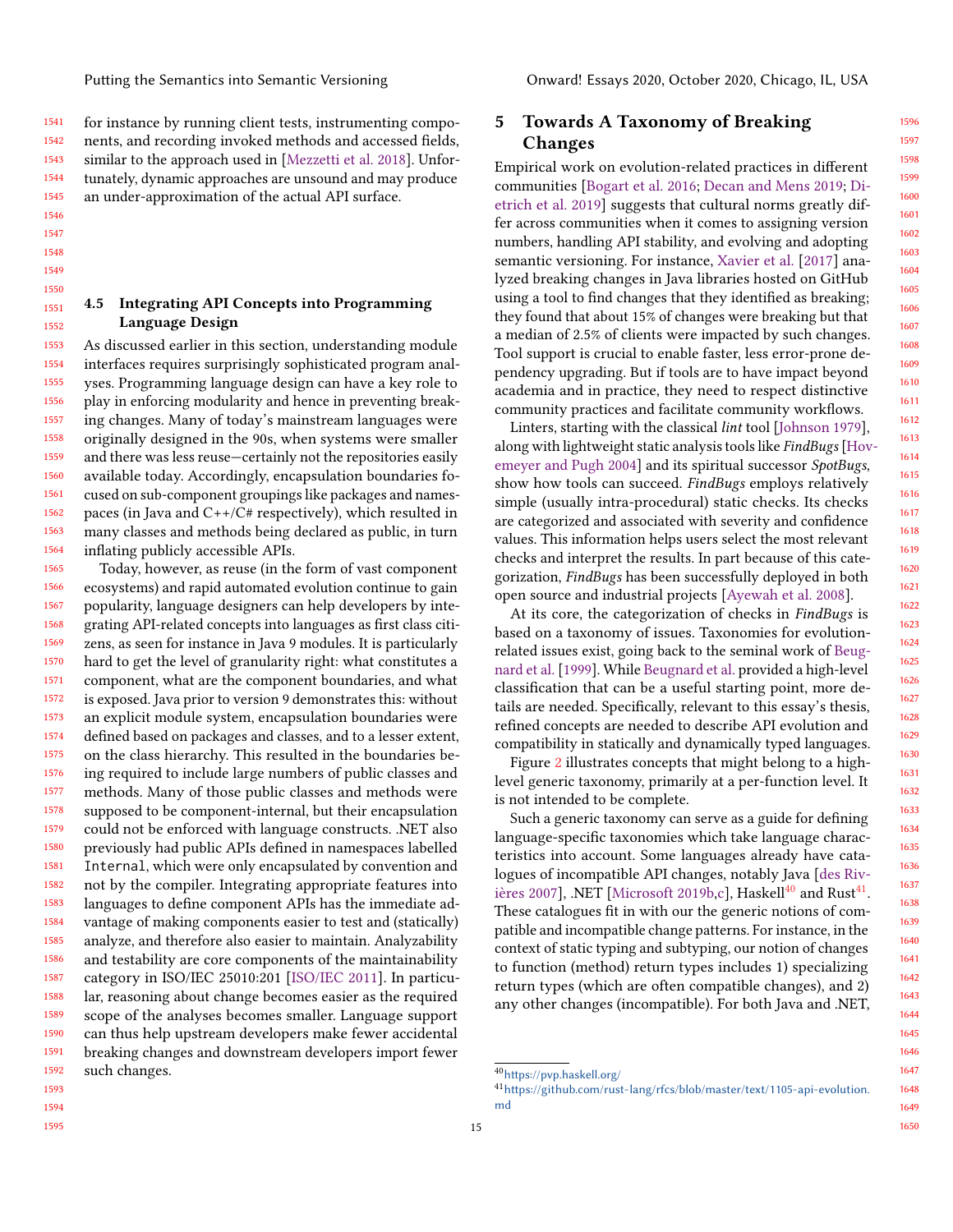1673

1677

<span id="page-15-1"></span>

| A11                                           |
|-----------------------------------------------|
| Structural                                    |
| Function name changed                         |
| _Function parameter added                     |
| _Function parameter removed                   |
| Function parameter order changed              |
| Function parameter type changed               |
| Function return type changed                  |
| Behavioural                                   |
| Function precondition strengthened            |
| _ Function postcondition weakened             |
| $\_$ Function side-effect added               |
|                                               |
| Function side-effect removed                  |
| Resourcing                                    |
| $\equiv$ Function runtime increased           |
| _Memory requirement increased                 |
| Auxiliary                                     |
| License changed from permissive to protective |
| _Platform requirements strengthened           |
| Dependencies changed                          |
|                                               |

1674 1675 1676 Figure 2. An example (incomplete) taxonomy for breaking changes.

1678 1679 1680 1681 1682 1683 changes can further be classified by the time when incompatibility problems arise: compile-, load- or run-time. Specializing the return type of a function is a source-compatible change, but will break binaries during loading and linking as it is not binary compatible. A taxonomy will need to take such modalities into account.

1684 1685 1686 1687 1688 1689 1690 1691 Categorizing certain changes to fit into top-level categories is not always straightforward—changes can span categories. For instance, when the resource requirements of a component increase, then so do the resource requirements of the downstream application. But this increase could also trigger downstream behavioural changes, e.g. timeouts and out of memory errors. Classifications are still useful in understanding changes, but are not a panacea.

At the community level, a taxonomy can help 1) inspire members to build tools to reason about change and 2) form policies to concisely express social contracts within those communities.

#### <span id="page-15-0"></span>1698 6 Towards Declarative Semantic Versioning

1699 1700 1701 1702 1703 1704 1705 If we consider the upgrade process as a collaborative activity that involves both upstream and downstream developers, then the semantic versioning specification from [\[Preston-](#page-21-0)[Werner](#page-21-0) [2013\]](#page-21-0) assigns the cost of upgrading almost entirely to the upstream developer, who must decide on a version number for a new release. If that is properly done, then the

downstream developer can easily automate the upgrade process, perhaps with some additional checks to catch remaining issues resulting from the shortcomings of the (upstream) version calculation.

However, relying on the best intentions of upstream developers is problematic. Better tools might help. However, even improved program analysis tools remain subject to both false positives and false negatives, inevitably resulting in version numbers that are sometimes too optimistic or too pessimistic. We advocate for tools that use taxonomies as a way to significantly improve the situation. Using contracts, such tools could calculate and communicate impacts of changes in a way that is palatable to developers.

We view a taxonomy of changes as a foundation for principled semantic versioning. Both upstream and downstream developers can (semi)formally define their own semantics for a breaking change by including some taxonomy categories and not others. In all cases, tools can perform automated checks and report results using the categories of the taxonomy. An upstream developer can use output from a version calculator tool in two ways: 1) to guide the selection of changes to be included in a release; and, 2) to signal the impacts of their changes (usually through the semantics of version numbers, but also through change logs). A downstream developer can verify proposed upgrades to their dependencies, verifying that the published changes are indeed acceptable. We have discussed how different developers and developer communities, as downstream consumers, are differently motivated by backwards compatibility and weight the severity of potential changes differently.

Although we classify changes as either compatible or incompatible, not all incompatible changes are equally severe. Taxonomies can help both upstream and downstream developers to assess the severity of incompatible changes, the probability of encountering them, and can perhaps even provide information about the detectability of changes, such as the expected recall, precision and performance.

**Data provenance.** Component upgrades are a collaboration between upstream developers and downstream developers. Communication is key to any successful collaboration. Semantic version numbers are a quickly-understood shorthand for communicating about the impacts of changes, and suffice in many contexts, particularly low-consequence ones. However, as we have established throughout this essay, the general version compatibility problem is complicated. Below, we sketch a path forward, which aims to provide both version numbers (when they suffice) backed up by more detailed information (when needed by developers).

We advocate for the use of data provenance, as defined in [\[Buneman et al.](#page-18-23) [2001\]](#page-18-23): "where a piece of data came from and the process by which it arrived in the database". Currently, in semantic versioning, upstream developers provide a version number, a set of code changes, and perhaps a textual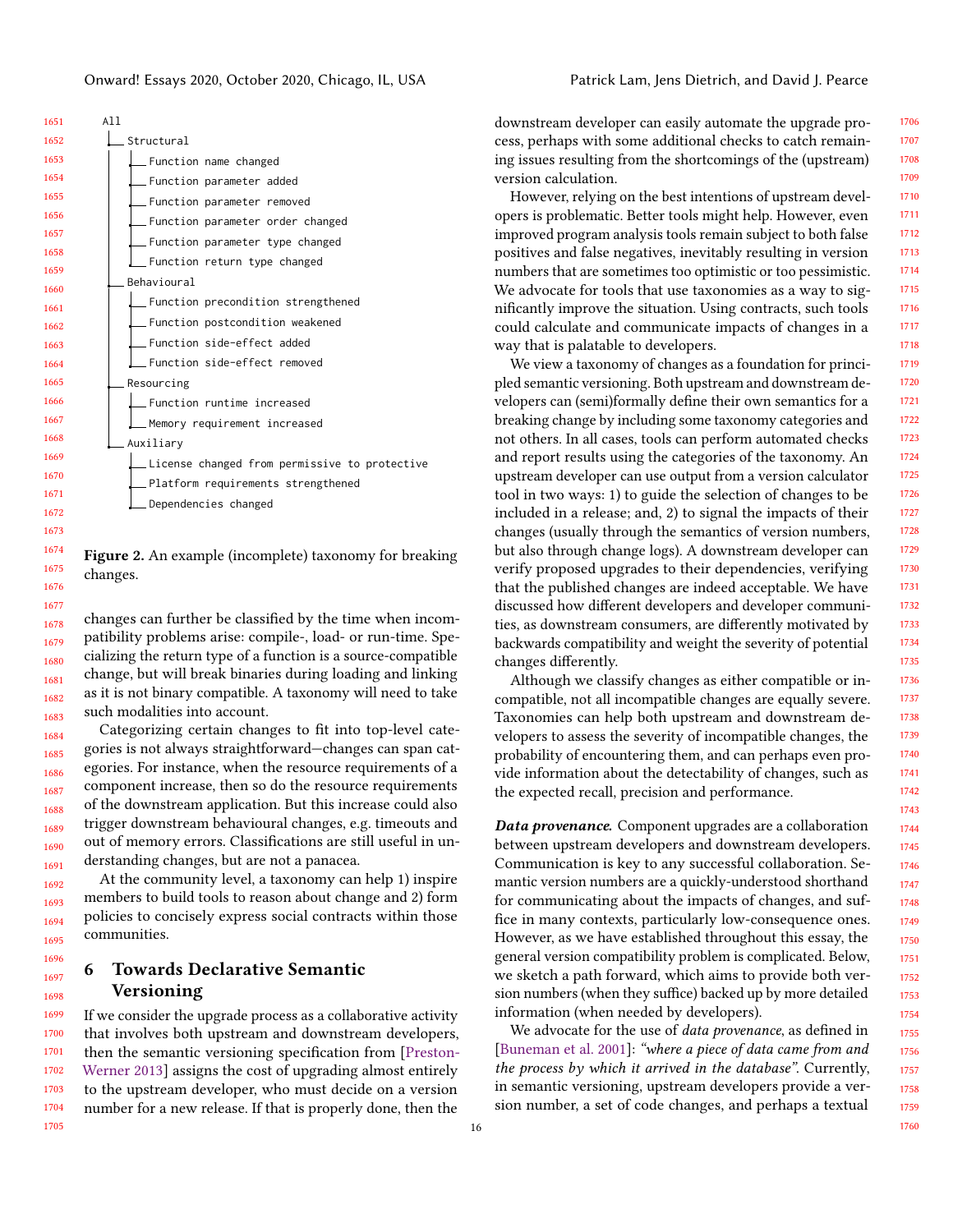

<span id="page-16-0"></span>1766 1767 1768 1769 Figure 3. Parts of a semantic version calculator. Analysis tools analyze the differences between versions A and A' of a component, producing facts which can be manipulated by reasoning tools. Developers can read off the impacts of their changes, including whether the change is breaking or not.

1770 1771 1772 1773 1774 1775 1776 1777 1778 1779 1780 1781 1782 changelog. We envision a future where upstream developers provide, along with the version number, metadata encoding the reasoning behind the choice of that number, as supported by output from a versioning calculator (possibly stored in a database). In this future, downstream developers can use the provenance information to (1) establish trust in a versioning scheme, and (2) help them to assess where additional verification checks for a particular client should be performed. Such metadata could also include developer identities as well as richer reputational information that could help impede dependency attacks like the event-stream incident mentioned in Section [2.1.](#page-3-0)

1783 1784 1785 1786 1787 1788 1789 1790 1791 1792 1793 1794 1795 1796 1797 1798 1799 For instance, an upstream developer making a release would provide the new version of the changed component, but would also attach a (likely machine-readable) record of the steps that were performed to calculate this version, such as "Revapi checks and cross version testing were performed and revealed no API-breaking changes". A downstream developer using this component would then be in a position to make an informed decision based on this information whether to (1) upgrade without further checks, (2) upgrade with additional checks, (3) not upgrade or (4) always automatically upgrade that component from now on (deciding that the processes used upstream are sufficient to ensure compatibility, or more pragmatically, to ensure that the cost of compatibility-breaking changes is sufficiently low). For option (4), the downstream developer would use version ranges or similar syntactic constructs to enable the automated upgrade feature of the respective package manager.

Implementing a calculator. Figure [3](#page-16-0) depicts the use of a semantic version calculator from the point of view of the upstream developers. The downstream developer could read off the impacts of the change and decide which of the above tactics to employ.

The versioning calculator could be implemented using a Datalog-based implementation (or some other reasoning tool) which combines the output of a range of program analysis tools. A simple Datalog-based presentation of those checks looks particularly promising for a number of reasons:

1. Community-specific versioning policies can be written using simple developer-friendly rules.

- 2. In a Datalog-based presentation, a taxonomy can be easily represented as predicates. Facts for those predicates are then produced by various program analyses.
- 3. Datalog has built-in provenance that can reproduce the reasoning process with the rules that were applied to compute a result (a version number).
- 4. Datalog scales well, and has a sound formal foundation with its fixpoint-based semantics.
- 5. Datalog is already widely used by the program analysis community.

We anticipate that the calculator implementation itself would be just a shallow layer that combines the results of sophisticated analyses, classifies them within an appropriate taxonomy, and recommends appropriate actions to the developers.

#### 7 Conclusion

The management of dependencies and their life cycle is an increasingly important aspect of modern software engineering. Not getting it right exposes applications to bugs and vulnerabilities. We have discussed the challenges that developers face when confronted with published component upgrades or when themselves publishing upgrades. In brief, downstream developers must balance the cost of updating their code to newer published versions against the cost of vulnerabilities and bugs in older versions. Upstream developers, on the other hand, are constrained to not unnecessarily break their clients, which can prevent them from making beneficial changes to their libraries.

Choosing an upgrade strategy for one's software requires a deep understanding of the nature and impact of upstream and downstream changes, which requires sophisticated reasoning. And yet, tools for enforcing versioning protocols remain relatively unsophisticated. Reasoning about upgrades can be a rich source of sharply-defined problems for program analysis to handle.

We observe that upgrades can be viewed as changes to contracts (from heavyweight formal contracts down to lightweight type annotations) and to implementations of contracts, both areas that have been extensively studied. The lack of explicit contracts on most legacy code remains a significant obstacle to formal reasoning about such code; research into contract inference will help with the upgrade problem along with many others. Likewise, late binding represents

1816 1817 1818

1827

1831

1837

1841

1857

1867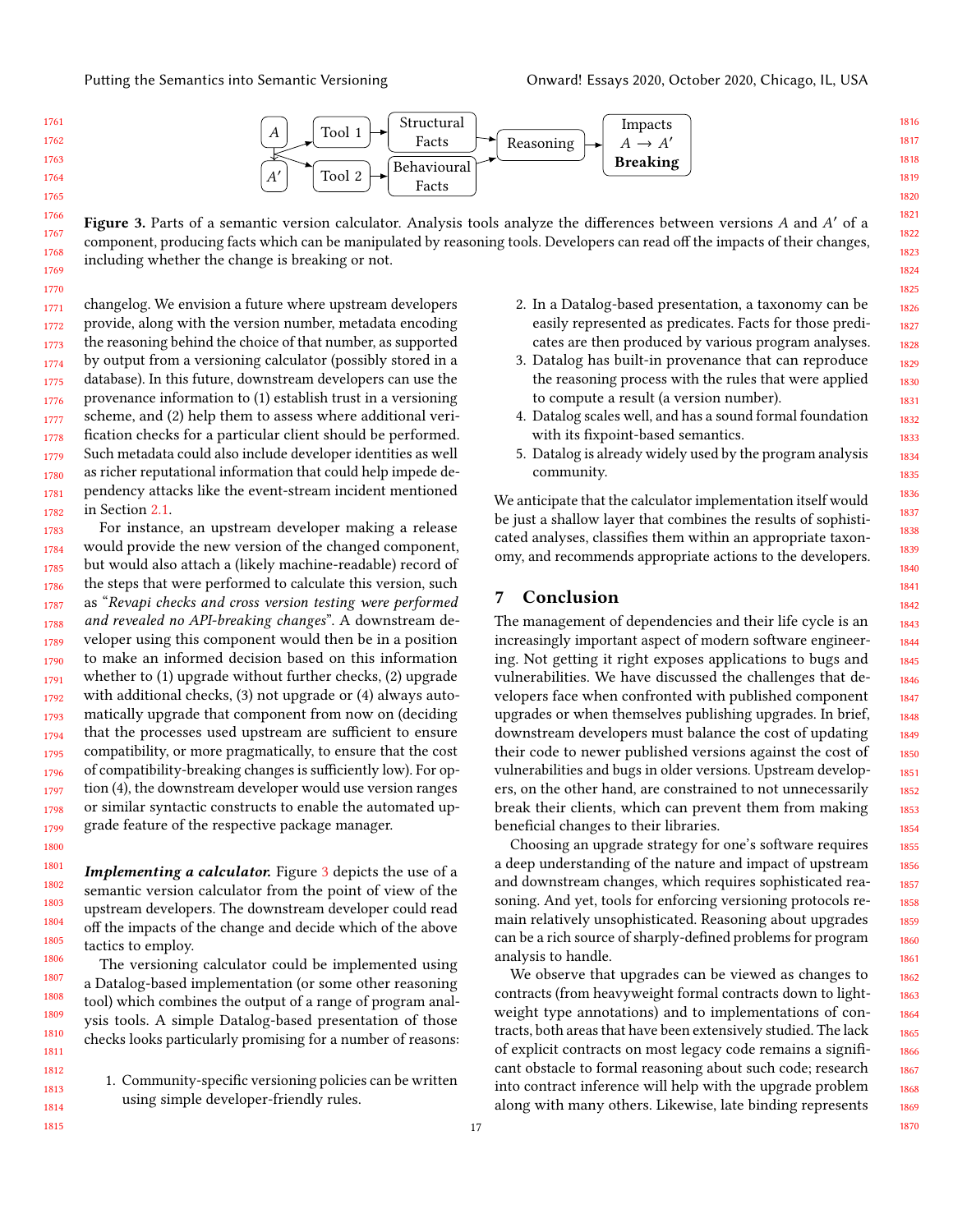1871 1872 1873 1874 1875 1876 1877 1878 another hurdle, as code is rarely run with the exact version of a library it was compiled against. Instead, efforts are required to embed contract information within binaries which can be checked at (dynamic) link time. Additionally, non-functional requirements are equally important and must be considered when upgrading components as well. The question of which APIs are relevant to upgrades is itself both a programming language design and program analysis problem.

1879 1880 1881 Several recent developments lead us to believe that the time is ripe for serious investment in the development of tools for version checking:

1882 1883 1884 1885 1886 1887 1888 • Widely-used automated builds create opportunities to deploy dynamic analysis, for instance by monitoring test executions via instrumentation or sampling. This infrastructure can be exploited to devise hybrid analyses which have shown to be effective in addressing recall issues with pure static analysis.

1889 1890 1891

1914

1925

- Recent advances in test and input generation can be exploited to further improve the recall of dynamic analyses, and to detect faults.
- 1892 1893 1894 1895 1896 1897 1898 1899 1900 • Analyzing the impact of changes is basically an incremental static analysis problem. Effective incremental analysis can address scalability. This has been demonstrated recently by deploying separation-logic-based static analysis on a large scale at Facebook in the context of the Infer tool. There is active research on the incremental computation of fixpoints in Datalog, which will have a direct impact on Datalog-based static analyses in the near future.
	- There are new models of deploying program analysis as a service without having to proselytize developer communities. With consent but without requiring buyin, academic and industrial third parties currently automatically create pull requests on GitHub from analysis results. The third-party approach creates novel opportunities to validate program analyses.

1908 1909 1910 1911 1912 1913 Many prerequisites for better versioning calculators exist today, both in terms of tools, as discussed above, and data, in the form of labelled artifact repositories like Maven's. We believe that integrating the tools and the data can lead to powerful new semantic versioning calculators which will help both upstream and downstream developers.

1915 1916 1917 1918 Limitations of semantic versioning. Semantic versioning collapses the universe of possible changes in a component into three integers and asks the upstream developer to estimate the consequences of their changes

1919 1920 1921 1922 1923 1924 A taxonomy like the one described in Section [5](#page-14-2) makes explicit the many axes along which changes can occur. At an individual change level, some changes are relevant to some clients but not others. The same is true at an axis level: some classes of clients are indifferent to entire axes of changes—for instance, prototype code might not care about performance.

In a sense, we wish to re-imagine the semantic versioning manifesto in a more pragmatic light. The Power of 10 rules for developing safety-critical software offer inspiration here [\[Holzmann](#page-20-40) [2006\]](#page-20-40). Providing safe coding guidelines is a somehow limitless and subjective endeavour. And, like the semantic versioning manifesto, safe coding guidelines often rely on programmers to self-check their conformance. Holzmann believed that such guidelines "offer limited benefit", instead arguing:

"To be effective, though, the set of rules must be small, and it must be clear enough that users can easily understand and remember it. In addition, the rules must be specific enough that users can check them thoroughly and mechanically."

His emphasis was on rules that could be mechanically enforced, rather than rules that relied on the whims of programmers for adherence. In these respects, we agree—tool support is essential and, without this, it is difficult for the idea of semantic versioning to realize its potential.

We argue that the semantic versioning manifesto as stated is woefully idealistic, and that a more pragmatic manifesto is needed—one which pays particular attention to machine checkable rules. As it stands, we rely on the best efforts of developers generally without tools. An industrial colleague commented that "semver is a lie not worth the business risk", at least in the Python and JS ecosystems.

A way forward. Our belief is that a more pragmatic manifesto, along with tools that provide more certainty, would be valuable for developers. However, it is possible that work on better versioning might reveal that the semantic versioning manifesto is fundamentally broken and must be replaced with a new, multidimensional paradigm. Upgrade compatibility may perhaps be too complicated to represent by a triple of numbers.

To that end, taxonomies enable communities and individual downstream developers to look beyond the three numbers of a semantic version and to make fine-grained decisions on the compatibility of new upstream components. Managing evolution is not a pure technical problem but has social aspects and is embedded in a larger context. Any versioning solution that seeks to have impact must be appropriate for its context.

Our generic taxonomy presented many axes to consider when deciding when to upgrade, including the presence of bug fixes and new features, changes in non-functional properties, and various degrees of breaking changes. An ecosystem-appropriate taxonomy of compatibility-related issues formal enough to reason about but that is still practical would be an important step towards semantic semantic versioning. Existing and novel analyses have a role to play in producing information that can be incorporated into taxonomies and leveraged by communities to build tools that suit their needs.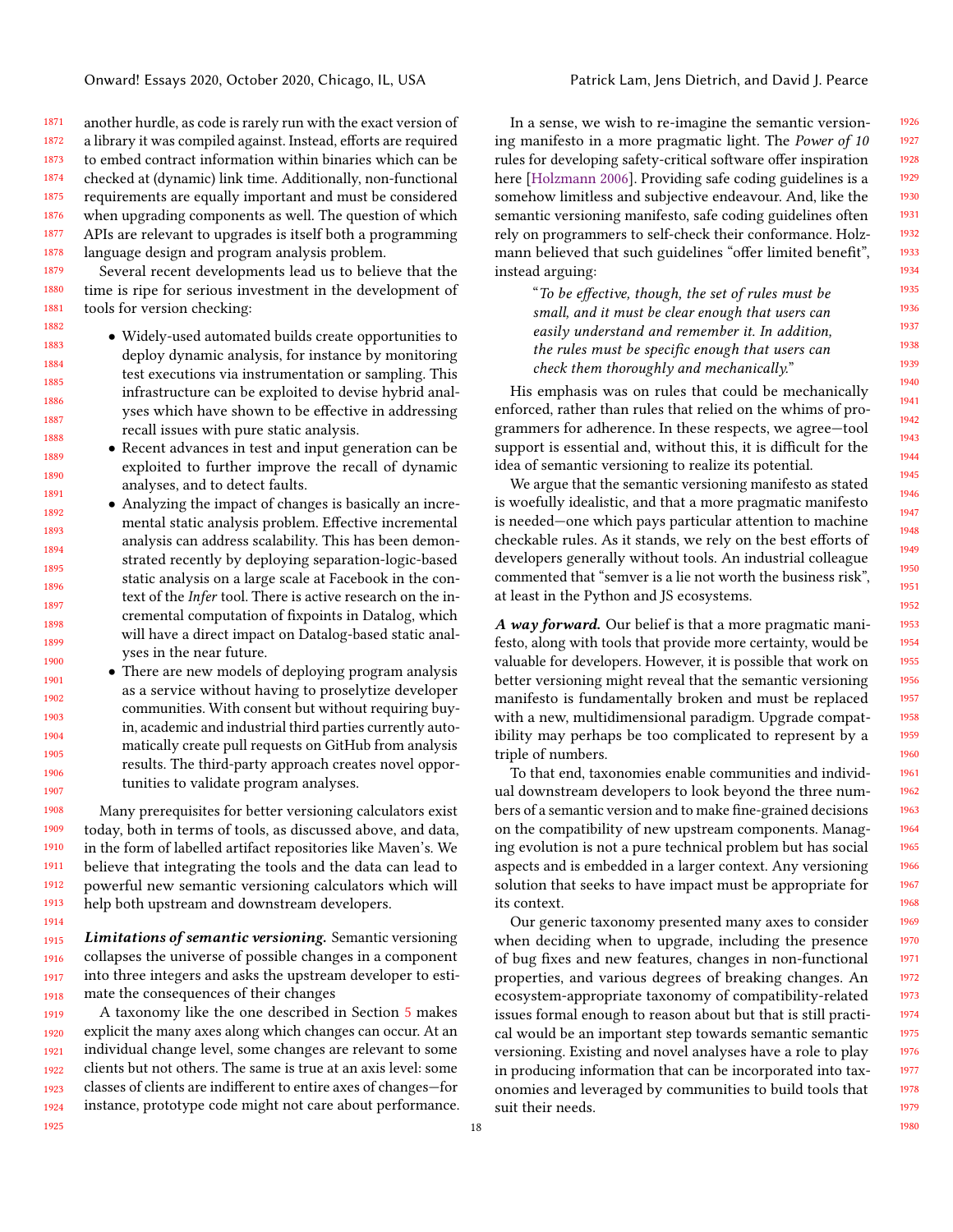1981 1982 1983 1984 1985 1986 1987 Using a broadly-accepted taxonomy, semantic version calculators could be declaratively composed, offsetting each others' shortcomings. Developing declarative rule languages that operate on a taxonomy is not technically challenging generic formats and tools exist and could be used. Once again, the challenge is a social one, i.e. to get researchers, tool builders and developers to agree on formats.

1988 1989 1990 1991 The ultimate validation would be to create tools that are accepted and used in practice. These tools must result in reduced technical lag (and therefore fewer propagated bugs and vulnerabilities), fewer compatibility errors, or both.

1992 1993 1994 1995 1996 1997 1998 In this essay, we have outlined the space of tools to understand versioning and examined some of the important axes of rotation. Today's developer ecosystem—with publiclyavailable releases, version repositories, continuous integration, and issue trackers—provide fertile ground for this research. We hope this essay serves as a "call to arms" for researchers with a broad range of interests, including:

- formal and lightweight contracts: detecting and verifying them, both statically and dynamically, and including incremental and high-recall analysis;
- <span id="page-18-16"></span><span id="page-18-2"></span>• API surfaces: approaches from language design through to hybrid and static analyses to delineate the API surface that needs to be reasoned about;
- <span id="page-18-18"></span><span id="page-18-15"></span><span id="page-18-6"></span>• taxonomies of component changes and tools to reason about them; and,
- human factors research investigating how all of these above tools can be developed in cooperation with specific developer ecosystems.

<span id="page-18-3"></span><span id="page-18-1"></span>We strongly encourage further development of tools specifically aimed at version checking. In our view, the time is right for the program analysis community to create tools that can have a significant impact on industry practice. We invite the community to join us in working on this important problem.

2016 2017 2018 2019 2020 Acknowledgements. We thank Chintan Patel for developing tools to identify some of the breaking changes we used as examples, and Laurian Angelescu, Max Dietrich, Leo Meyerovich, and Lucas Wojciechowski for valuable insights from an industry perspective.

#### <span id="page-18-23"></span><span id="page-18-19"></span><span id="page-18-17"></span><span id="page-18-9"></span>References

2021 2022

2035

- <span id="page-18-12"></span>2023 2024 2025 2026 Wladimir Araujo, Lionel C. Briand, and Yvan Labiche. 2014. On the Effectiveness of Contracts as Test Oracles in the Detection and Diagnosis of Functional Faults in Concurrent Object-Oriented Software. IEEE Transactions on Software Engineering 40, 10 (2014), 971–992.
- <span id="page-18-8"></span>2027 2028 Karine Arnout and Bertrand Meyer. 2002. Finding Implicit Contracts in.NET Components. In Proceedings of the Formal Methods for Components and Objects (FMCO) (LNCS), Vol. 2852. Springer-Verlag, 285–318.
- <span id="page-18-14"></span><span id="page-18-11"></span>2029 2030 2031 Thomas Arts, John Hughes, Joakim Johansson, and Ulf T. Wiger. 2006. Testing telecoms software with QuviQ QuickCheck. In Proceedings of the Erlang Workshop. 2–10.
- <span id="page-18-5"></span>2032 2033 2034 Egidio Astesiano, Michel Bidoit, Bernd Krieg-Brückner, Héléne Kirchner, Peter D. Mosses, Donald Sannella, and Andrzej Tarlecki. 2002. CASL the Common Algebraic Specification Language. Theoretical Computer Science 286 (2002), 153–196.

<span id="page-18-22"></span><span id="page-18-21"></span><span id="page-18-20"></span><span id="page-18-13"></span><span id="page-18-10"></span><span id="page-18-7"></span><span id="page-18-4"></span><span id="page-18-0"></span>

| Nathaniel Ayewah, William Pugh, David Hovemeyer, J. David Morgenthaler,<br>and John Penix. 2008. Using static analysis to find bugs. IEEE Software                                                                           |  |
|------------------------------------------------------------------------------------------------------------------------------------------------------------------------------------------------------------------------------|--|
| 25, 5 (2008), 22-29.                                                                                                                                                                                                         |  |
| Anya Helene Bagge and Magne Haveraaen. 2014. Specification of generic<br>APIs, or: why algebraic may be better than pre/post. In Proceedings of the                                                                          |  |
| Conference on High Integrity Language Technology (HILT). ACM Press,<br>$71 - 80.$                                                                                                                                            |  |
| Stéphane Barbey, Didier Buchs, and Cécile Péraire. 1996. A Theory of                                                                                                                                                         |  |
| Specification-Based Testing for Object-Oriented Software. In Proceed-<br>ings of the European Dependable Computing Conference (EDC) (LNCS),                                                                                  |  |
| Vol. 1150. Springer-Verlag, 303-320.                                                                                                                                                                                         |  |
| Mike Barnett, Manuel Fähndrich, K. Rustan M. Leino, Peter Müller, Wolfram<br>Schulte, and Herman Venter. 2011. Specification and verification: the<br>Spec# experience. Commun. ACM 54, 6 (2011), 81-91.                     |  |
| Mike Barnett and K. Rustan M. Leino. 2005. Weakest-precondition of un-                                                                                                                                                       |  |
| structured programs. In Proceedings of the Workshop on Program Analysis<br>for Software Tools and Engineering (PASTE). ACM Press, 82-87.                                                                                     |  |
| Alan Bateman, Alex Buckley, Jonathan Gibbons, and Mark Reinhold. 2017.                                                                                                                                                       |  |
| JEP 261: Module System. https://openjdk.java.net/jeps/261.                                                                                                                                                                   |  |
| Antoine Beugnard, Jean-Marc Jézéquel, Noël Plouzeau, and Damien Watkins.<br>1999. Making components contract aware. Computer 32, 7 (1999), 38-45.                                                                            |  |
| Eric Bodden, Andreas Sewe, Jan Sinschek, Hela Oueslati, and Mira Mezini.                                                                                                                                                     |  |
| 2011. Taming reflection: Aiding static analysis in the presence of reflec-<br>tion and custom class loaders. In 2011 33rd International Conference on                                                                        |  |
| Software Engineering (ICSE). IEEE, 241-250.                                                                                                                                                                                  |  |
| Christopher Bogart, Christian Kästner, James Herbsleb, and Ferdian Thung.<br>2016. How to break an API: cost negotiation and community values in                                                                             |  |
| three software ecosystems. In Proc. FSE'16.                                                                                                                                                                                  |  |
| Fabrice Bouquet, Frédéric Dadeau, and Bruno Legeard. 2006. Automated                                                                                                                                                         |  |
| Boundary Test Generation from JML Specifications. In Proceedings of the<br>Symposium on Formal Methods (FM). 428-443.                                                                                                        |  |
| Jonathan P. Bowen and Michael G. Hinchey. 1995. Ten Commandments of                                                                                                                                                          |  |
| Formal Methods. IEEE Computer 28, 4 (1995), 56-63.                                                                                                                                                                           |  |
| Chandrasekhar Boyapati, Sarfraz Khurshid, and Darko Marinov. 2002. Korat:<br>Automated Testing Based on Java Predicates (Proceedings of the Interna-<br>tional Symposium on Software Testing and Analysis (ISSTA)). 123-133. |  |
| Martin Bravenboer and Yannis Smaragdakis. 2009. Strictly declarative                                                                                                                                                         |  |
| specification of sophisticated points-to analyses. In Proceedings of the<br>24th ACM SIGPLAN conference on Object oriented programming systems                                                                               |  |
| languages and applications. 243-262.                                                                                                                                                                                         |  |
| Aline Brito, Laerte Xavier, Andre Hora, and Marco Tulio Valente. 2018. Why<br>and how Java developers break APIs. In Proc. SANER'18. IEEE.                                                                                   |  |
| Eric Bruneton, Romain Lenglet, and Thierry Coupaye. 2002. ASM: a code                                                                                                                                                        |  |
| manipulation tool to implement adaptable systems. Adaptable and ex-<br>tensible component systems 30, 19 (2002).                                                                                                             |  |
| Peter Buneman, Sanjeev Khanna, and Tan Wang-Chiew. 2001. Why and                                                                                                                                                             |  |
| where: A characterization of data provenance. In International conference<br>on database theory. Springer, 316-330.                                                                                                          |  |
| Cristiano Calcagno, Dino Distefano, Peter W. O'Hearn, and Hongseok Yang.<br>2011. Compositional Shape Analysis by Means of Bi-Abduction. J. ACM<br>58, 6, Article Article 26 (Dec. 2011), 66 pages. https://doi.org/10.1145/ |  |
| 2049697.2049700                                                                                                                                                                                                              |  |
| Patrice Chalin and Perry R. James. 2007. Non-null References by Default in<br>Java: Alleviating the Nullity Annotation Burden. In Proceedings of the<br>European Confereince on Object-Oriented Programming (ECOOP). 227-    |  |
| 247.                                                                                                                                                                                                                         |  |
| Patrice Chalin and Frédéric Rioux. 2008. JML Runtime Assertion Check-                                                                                                                                                        |  |
| ing: Improved Error Reporting and Efficiency Using Strong Validity. In<br>Proceedings of the Symposium on Formal Methods (FM) (LNCS), Vol. 5014.                                                                             |  |
| Springer-Verlag, 246-261.                                                                                                                                                                                                    |  |
| Satish Chandra, Stephen J. Fink, and Manu Sridharan. 2009. Snugglebug: a<br>powerful approach to weakest preconditions. In Proceedings of the ACM                                                                            |  |
| conference on Programming Language Design and Implementation (PLDI).<br>ACM Press, 363-374.                                                                                                                                  |  |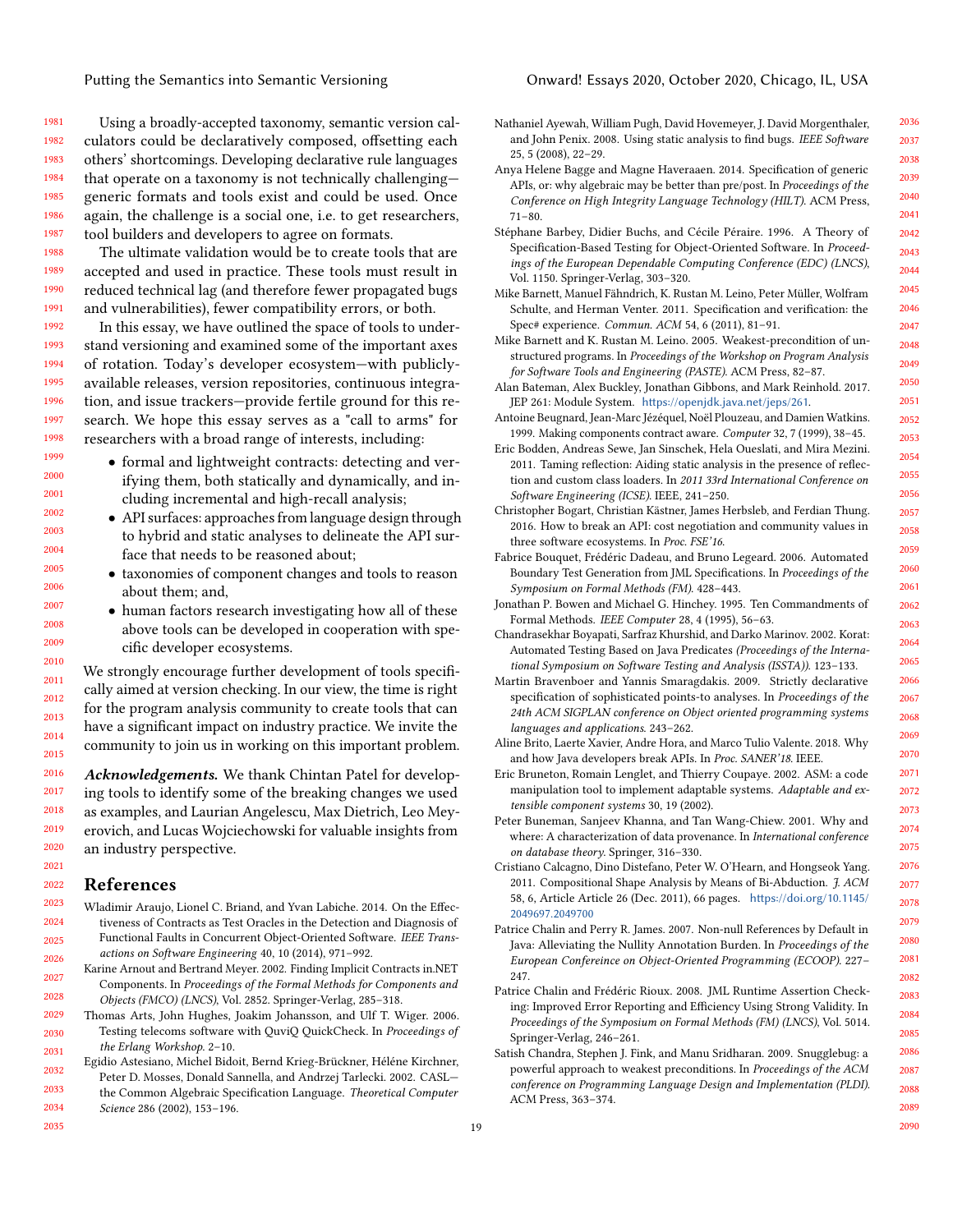- <span id="page-19-8"></span>2091 2092 2093 Roderick Chapman and Florian Schanda. 2014. Are We There Yet? 20 Years of Industrial Theorem Proving with SPARK. In Proceedings of the Conference on Interactive Theorem Proving (ITP). 17–26.
- <span id="page-19-29"></span>2094 2095 2096 Yoonsik Cheon and Gary T. Leavens. 2002. A Simple and Practical Approach to Unit Testing: The JML and JUnit Way. In Proceedings of the European Confereince on Object-Oriented Programming (ECOOP). Springer, 231– 255.
- <span id="page-19-30"></span>2097 2098 2099 Jong-Deok Choi, Michael Burke, and Paul Carini. 1993. Efficient flowsensitive interprocedural computation of pointer-induced aliases and side effects. In Proceedings of the ACM symposium on the Principles Of Programming Languages (POPL). 232–245.
- <span id="page-19-27"></span>2100 2101 2102 2103 Koen Claessen and John Hughes. 2000. QuickCheck: A Lightweight Tool for Random Testing of Haskell Programs. In Proceedings of the ACM International Conference on Functional Programming (ICFP). ACM Press, 268–279.
- <span id="page-19-28"></span>2104 2105 2106 2107 Koen Claessen, Michal H. Palka, Nicholas Smallbone, John Hughes, Hans Svensson, Thomas Arts, and Ulf T. Wiger. 2009. Finding race conditions in Erlang with QuickCheck and PULSE. In Proceedings of the ACM International Conference on Functional Programming (ICFP). ACM Press, 149–160.
- <span id="page-19-11"></span>2108 2109 2110 David Clarke, John Potter, and James Noble. 1998. Ownership Types for Flexible Alias Protection. In Proceedings of the ACM conference on Object-Oriented Programming, Systems, Languages and Applications (OOPSLA). 48–64.
- <span id="page-19-15"></span>2111 2112 Patrick Cousot, Radhia Cousot, and Francesco Logozzo. 2011. Precondition Inference from Intermittent Assertions and Application to Con-
- 2113 2114 tracts on Collections. In Proceedings of the Conference on Verification, Model Checking, and Abstract Interpretation (VMCAI) (LNCS), Vol. 6538. Springer-Verlag, 150–168.
- <span id="page-19-6"></span>2115 2116 Joël Cox, Eric Bouwers, Marko Van Eekelen, and Joost Visser. 2015. Measuring dependency freshness in software systems. In Proc. ICSE'15. IEEE.
- <span id="page-19-0"></span>2117 2118 Russ Cox. 2019. Surviving software dependencies. Commun. ACM 62, 9 (2019), 36–43.
- <span id="page-19-34"></span>2119 2120 Andreas Dann, Ben Hermann, and Eric Bodden. 2019. ModGuard: Identifying Integrity & Confidentiality Violations in Java Modules. IEEE Transactions on Software Engineering (2019).
- <span id="page-19-37"></span>2121 2122 2123 Alexandre Decan and Tom Mens. 2019. What do package dependencies tell us about semantic versioning? IEEE Transactions on Software Engineering (2019).
- <span id="page-19-39"></span>2124 Jim des Rivières. 2007. Evolving Java-based APIs. [https://wiki.eclipse.org/](https://wiki.eclipse.org/Evolving_Java-based_APIs) [Evolving\\_Java-based\\_APIs](https://wiki.eclipse.org/Evolving_Java-based_APIs) Accessed 4 May 2020.
- <span id="page-19-21"></span>2125 2126 2127 David L. Detlefs, K. Rustan M. Leino, Greg Nelson, and James B. Saxe. 1998. Extended Static Checking. SRC Research Report 159. Compaq Systems Research Center.
- <span id="page-19-5"></span>2128 2129 Jens Dietrich, Kamil Jezek, and Premek Brada. 2014. Broken promises: An empirical study into evolution problems in Java programs caused by library upgrades. In Proc. CSMR-WCRE'14. IEEE.
- <span id="page-19-2"></span>2130 2131 2132 Jens Dietrich, Kamil Jezek, and Premek Brada. 2016. What Java developers know about compatibility, and why this matters. Empirical Software Engineering 21, 3 (2016), 1371–1396.
- <span id="page-19-38"></span>2133 2134 Jens Dietrich, David Pearce, Jacob Stringer, Amjed Tahir, and Kelly Blincoe. 2019. Dependency versioning in the wild. In Proc. MSR'19. IEEE.
- <span id="page-19-14"></span>2135 2136 Jens Dietrich, David J. Pearce, Kamil Jezek, and Premek Brada. 2017. Contracts in the Wild: A Study of Java Programs. In Proceedings of the European Confereince on Object-Oriented Programming (ECOOP). 06:1–06:4.
- <span id="page-19-3"></span>2137 2138 Danny Dig and Ralph E. Johnson. 2006. How do APIs evolve? A story of refactoring. Software Maintenance 18, 2 (April 2006), 83–107.
- <span id="page-19-16"></span>2139 Edsger W. Dijkstra. 1976. A Discipline of Programming. Prentice-Hall.
- <span id="page-19-9"></span>2140 2141 Claire Dross, Pavlos Efstathopoulos, David Lesens, David Mentre, and Yannick Moy. 2014. Rail, space, security: Three case studies for SPARK 2014. In Proc. ERTS.
- <span id="page-19-7"></span>2142 2143 Ruian Duan, Ashish Bijlani, Meng Xu, Taesoo Kim, and Wenke Lee. 2017. Identifying Open-Source License Violation and 1-Day Security Risk at
- Large Scale. In Proceedings of the 2017 ACM SIGSAC Conference on Computer and Communications Security (CCS '17). Association for Computing Machinery, New York, NY, USA, 2169–2185. [https://doi.org/10.1145/](https://doi.org/10.1145/3133956.3134048) [3133956.3134048](https://doi.org/10.1145/3133956.3134048)
- <span id="page-19-19"></span>Constantine Dymnikov, David J. Pearce, and Alex Potanin. 2013. OwnKit: Inferring Modularly Checkable Ownership Annotations for Java. In Proceedings of the Australasian Software Engineering Conference (ASWEC). 181–190.
- <span id="page-19-18"></span>Torbjörn Ekman and Görel Hedin. 2007. Pluggable Checking and Inferencing of Non-Null Types for Java. Journal of Object Technology 6, 9 (2007), 455–475.
- <span id="page-19-17"></span>Michael D. Ernst. 2000. Dynamically Discovering Likely Program Invariants. Ph.D. Dissertation. University of Washington Department of Computer Science and Engineering, Seattle, Washington.
- <span id="page-19-26"></span>Manuel Fähndrich. 2010. Static Verification for Code Contracts. In Static Analysis, Radhia Cousot and Matthieu Martel (Eds.). Springer Berlin Heidelberg, Berlin, Heidelberg, 2–5.
- <span id="page-19-10"></span>Manuel Fähndrich and K. Rustan M. Leino. 2003. Declaring and checking non-null types in an object-oriented language. In Proceedings of the ACM conference on Object-Oriented Programming, Systems, Languages and Applications (OOPSLA). ACM Press, 302–312.
- <span id="page-19-23"></span>Jean-Christophe Filliâtre and Andrei Paskevich. 2013. Why3 — Where Programs Meet Provers. In Proceedings of the European Symposium on Programming (ESOP). 125–128.
- <span id="page-19-20"></span>Cormac Flanagan and Stephen N. Freund. 2007. Type inference against races. Science of Computer Programming 64, 1 (2007), 140–165.
- <span id="page-19-22"></span>Cormac Flanagan, K. Rustan M. Leino, Mark Lillibridge, Greg Nelson, James B. Saxe, and Raymie Stata. 2002. Extended Static Checking for Java. In Proceedings of the ACM conference on Programming Language Design and Implementation (PLDI). 234–245.
- <span id="page-19-12"></span>Jeffrey S. Foster, Tachio Terauchi, and Alex Aiken. 2002. Flow-sensitive type qualifiers. In Proceedings of the ACM conference on Programming Language Design and Implementation (PLDI). 1–12.
- <span id="page-19-31"></span>George Fourtounis, George Kastrinis, and Yannis Smaragdakis. 2018. Static analysis of Java dynamic proxies. In Proceedings of the 27th ACM SIGSOFT International Symposium on Software Testing and Analysis. 209–220.
- <span id="page-19-32"></span>George Fourtounis and Yannis Smaragdakis. 2019. Deep Static Modeling of invokedynamic. In Proceedings ECOOP'19.
- <span id="page-19-13"></span>David K. Gifford and John M. Lucassen. 1986. Integrating functional and imperative programming. In Proceedings of the conference on LISP and Functional Programming. ACM Press, 28–39.
- <span id="page-19-25"></span>Patrice Godefroid, Daniel Lehmann, and Marina Polishchuk. 2020. Differential regression testing for REST APIs. In Proceedings of the 29th ACM SIGSOFT International Symposium on Software Testing and Analysis. 312–323.
- <span id="page-19-35"></span>François Goichon, Guillaume Salagnac, Pierre Parrend, and Stéphane Frénot. 2013. Static vulnerability detection in Java service-oriented components. Journal of Computer Virology and Hacking Techniques 9, 1 (2013), 15–26.
- <span id="page-19-4"></span>James Gosling, Bill Joy, Guy Steele, Gilad Bracha, and Alex Buckley. 2015. The Java Language Specification, Java SE 8 Edition. Oracle.
- <span id="page-19-33"></span>Neville Grech, George Fourtounis, Adrian Francalanza, and Yannis Smaragdakis. 2017. Heaps don't lie: countering unsoundness with heap snapshots. Proceedings of the ACM on Programming Languages 1, OOPSLA (2017), 1–27.
- <span id="page-19-24"></span>Alex Groce, Klaus Havelund, Gerard J. Holzmann, Rajeev Joshi, and Ru-Gang Xu. 2014. Establishing flight software reliability: testing, model checking, constraint-solving, monitoring and learning. Annals of Mathematics and Artificial Intelligence 70, 4 (2014), 315–349.
- <span id="page-19-36"></span>Joseph Hejderup, Arie van Deursen, and Georgios Gousios. 2018. Software ecosystem call graph for dependency management. In Proc. ICSE'18 (ICSE-NIER track). IEEE.
- <span id="page-19-1"></span>Michael Hicks. 2001. Dynamic Software Updating. Ph.D. Dissertation. University of Pennsylvania.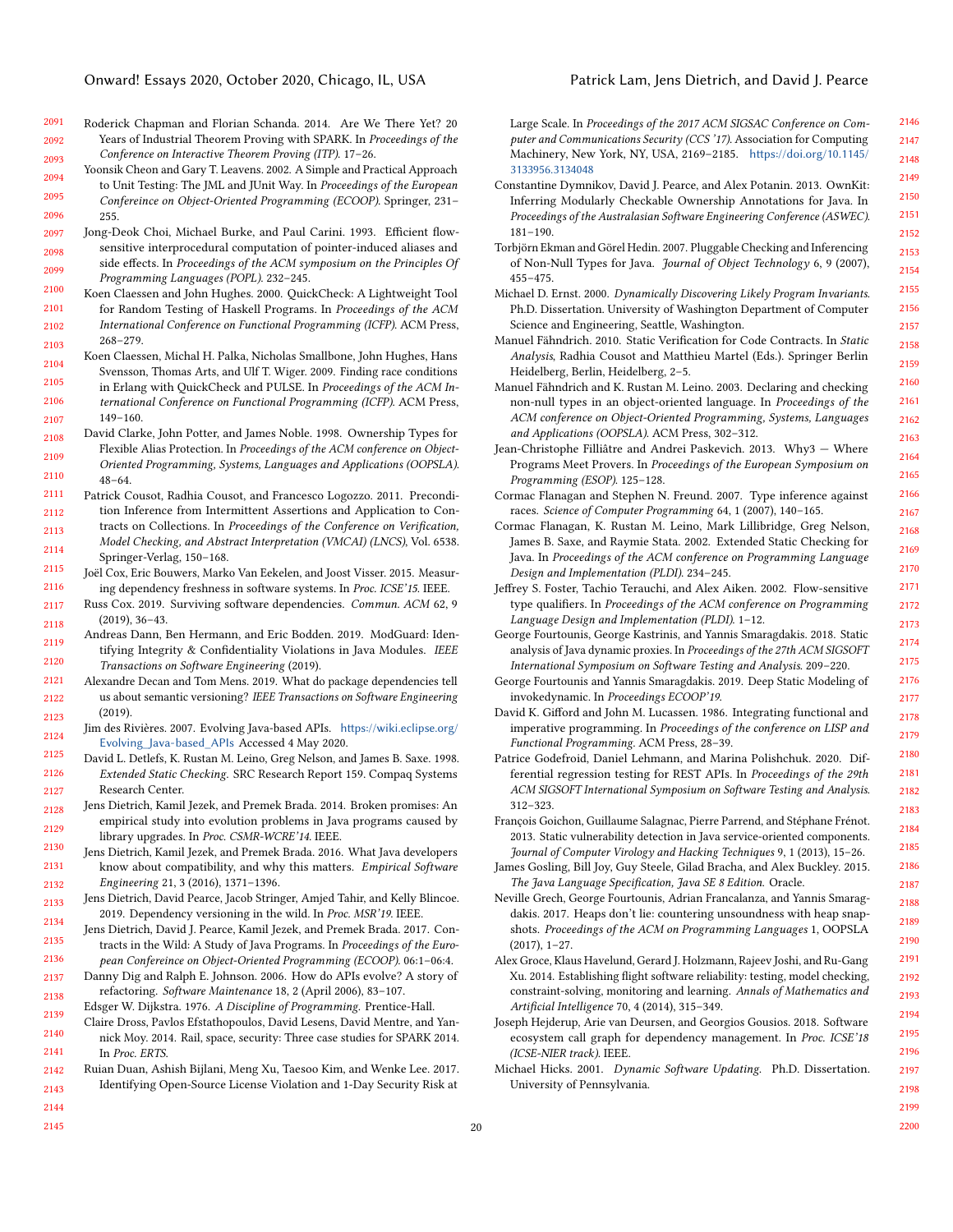- <span id="page-20-25"></span>2201 2202 C.A.R. Hoare. 2003. The verifying compiler: A grand challenge for computing research. Journal of the ACM 50, 1 (2003), 63–69.
- <span id="page-20-9"></span>2203 2204 Richard C. Holt and James R. Cordy. 1988. The Turing Programming Language. Commun. ACM 31, 12 (Dec. 1988), 1410–1423. [https:](https://doi.org/10.1145/53580.53581) [//doi.org/10.1145/53580.53581](https://doi.org/10.1145/53580.53581)
- <span id="page-20-40"></span>2205 2206 Gerard J. Holzmann. 2006. The Power of 10: Rules for Developing Safety-Critical Code. 39, 6 (2006), 95–97.
- <span id="page-20-39"></span>2207 2208 David Hovemeyer and William Pugh. 2004. Finding bugs is easy. ACM SIGPLAN Notices 39, 12 (2004), 92–106.
- <span id="page-20-19"></span>2209 2210 Wei Huang, Werner Dietl, Ana Milanova, and Michael D. Ernst. 2012. Inference and Checking of Object Ownership. In Proceedings of the European Confereince on Object-Oriented Programming (ECOOP). 181–206.
- <span id="page-20-15"></span>2211 2212 2213 Wei Huang and Ana Milanova. 2012. ReImInfer: method purity inference for Java. In Proceedings of the ACM Symposium on the Foundations of Software Engineering (FSE). 38.
- <span id="page-20-30"></span>2214 2215 John Hughes. 2016. Experiences with QuickCheck: Testing the Hard Stuff and Staying Sane. In A List of Successes That Can Change the World— Essays Dedicated to Philip Wadler on the Occasion of His 60th Birthday.
- <span id="page-20-8"></span>2216 2217 2218 Shigeru Igarashi, Ralph L. London, and David C. Luckham. 1975. Automatic program verification. I. A logical basis and its implementation. Acta Informatica 4 (1975), 145–182.
- <span id="page-20-37"></span>2219 2220 ISO/IEC. 2011. ISO/IEC 25010: 2011 Systems and software engineering— Systems and software Quality Requirements and Evaluation (SQuaRE)— System and software quality models.
- <span id="page-20-13"></span>2221 2222 2223 Bart Jacobs and Eric Poll. 2001. A Logic for the Java Modeling Language JML. In Proceedings of the Conference on Fundamental Approaches to Software Engineering. 284–299.
- <span id="page-20-22"></span>2224 2225 2226 Bart Jacobs, Jan Smans, Pieter Philippaerts, Frédéric Vogels, Willem Penninckx, and Frank Piessens. 2011. VeriFast: A Powerful, Sound, Predictable, Fast Verifier for C and Java. In Proceedings of the NASA Formal Methods Symposium. 41–55.
- <span id="page-20-6"></span>2227 Kamil Jezek and Jens Dietrich. 2016. Magic with Dynamo–Flexible Cross-
- 2228 2229 Component Linking for Java with Invokedynamic. In 30th European Conference on Object-Oriented Programming (ECOOP 2016). Schloss Dagstuhl-Leibniz-Zentrum fuer Informatik.
- <span id="page-20-38"></span>2230 2231 Stephen C. Johnson. 1979. Lint, a C program checker. UNIX Programmer's Supplementary Documents (1979).
- <span id="page-20-31"></span>2232 2233 2234 Sarfraz Khurshid and Darko Marinov. 2004. TestEra: Specification-Based Testing of Java Programs Using SAT. Automated Software Engineering 11, 4 (2004), 403–434.
- <span id="page-20-7"></span>2235 2236 2237 Riivo Kikas, Georgios Gousios, Marlon Dumas, and Dietmar Pfahl. 2017. Structure and Evolution of Package Dependency Networks. In Proceedings of the 14th International Conference on Mining Software Repositories (MSR '17). IEEE Press, 102–112. <https://doi.org/10.1109/MSR.2017.55>
- <span id="page-20-11"></span>2238 2239 Gary T. Leavens, Yoonsik Cheon, Curtis Clifton, Clyde Ruby, and David R. Cok. 2005. How the Design of JML Accommodates Runtime Assertion Checking and Formal Verification. Science of Computer Programming 55,
- 2240 2241 1-3 (2005), 185–208. Meir M. Lehman. 1980. Programs, life cycles, and laws of software evolution.
- <span id="page-20-2"></span>2242 Proc. IEEE 68, 9 (1980), 1060–1076.
- <span id="page-20-17"></span>2243 2244 K. Rustan M. Leino. 2001. Extended Static Checking: A Ten-Year Perspective. In Informatics — 10 Years Back, 10 Years Ahead (LNCS), Vol. 2000. 157–175.
- <span id="page-20-23"></span>2245 2246 2247 K. Rustan M. Leino. 2010. Dafny: An Automatic Program Verifier for Functional Correctness. In Proceedings of the Conference on Logic for Programming, Artificial Intelligence, and Reasoning (LPAR) (LNCS), Vol. 6355. Springer-Verlag, 348–370.
- <span id="page-20-24"></span>2248 2249 K. Rustan M. Leino. 2012. Developing Verified Programs with Dafny. In Proceedings of the Conference on Verified Software: Theories, Tools, Experiments (VSTTE). 82–82.
- <span id="page-20-32"></span>2250 2251 2252 2253 Caroline Lemieux and Koushik Sen. 2018. FairFuzz: a targeted mutation strategy for increasing greybox fuzz testing coverage. In Proceedings of the Conference on Automated Software Engineering (ASE). 475–485.
- <span id="page-20-0"></span>Tim Lindholm, Frank Yellin, Gilad Bracha, and Alex Buckley. 2014. The Java® Virtual Machine Specification, Java SE 8 Edition (1st ed.). Addison-Wesley Professional.
- <span id="page-20-12"></span>Barbara Liskov and Stephen Zilles. 1975. Specification Techniques for Data Abstractions. IEEE Transactions on Software Engineering 1, 1 (1975), 7–19.
- <span id="page-20-1"></span>Barbara H. Liskov and Jeannette M. Wing. 1994. A behavioral notion of subtyping. ACM Transactions on Programming Languages and Systems (TOPLAS) 16, 6 (1994), 1811–1841.
- <span id="page-20-33"></span>Benjamin Livshits, Manu Sridharan, Yannis Smaragdakis, Ondřej Lhoták, J. Nelson Amaral, Bor-Yuh Evan Chang, Samuel Z. Guyer, Uday P. Khedker, Anders Møller, and Dimitrios Vardoulakis. 2015. In defense of soundiness: A manifesto. Commun. ACM 58, 2 (2015), 44–46.
- <span id="page-20-35"></span>Benjamin Livshits, John Whaley, and Monica S. Lam. 2005. Reflection Analysis for Java. In Proceedings of the Third Asian Conference on Programming Languages and Systems (APLAS'05). Springer-Verlag, Berlin, Heidelberg, 139–160. [https://doi.org/10.1007/11575467\\_11](https://doi.org/10.1007/11575467_11)
- <span id="page-20-21"></span>David C. Luckham, Steven M. German, Friedrich W. von Henke, Richard A. Karp, P. W. Milne, Derek C. Oppen, Wolfgang H. Polak, and William L. Scherlis. 1979. Stanford Pascal Verifier user manual. Technical Report CS-TR-79-731. Stanford University, Department of Computer Science. 124 pages.
- <span id="page-20-34"></span>Magnus Madsen, Ming-Ho Yee, and Ondřej Lhoták. 2016. From Datalog to Flix: A Declarative Language for Fixed Points on Lattices. In Proceedings of the 37th ACM SIGPLAN Conference on Programming Language Design and Implementation (PLDI '16). Association for Computing Machinery, New York, NY, USA, 194–208. <https://doi.org/10.1145/2908080.2908096>
- <span id="page-20-18"></span>Stephen McCamant and Michael D. Ernst. 2003. Predicting problems caused by component upgrades. In Proceedings of the 11th ACM SIGSOFT Symposium on Foundations of Software Engineering 2003 held jointly with 9th European Software Engineering Conference, ESEC/FSE 2003, Helsinki, Finland, September 1-5, 2003, Jukka Paakki and Paola Inverardi (Eds.). ACM, 287–296. <https://doi.org/10.1145/940071.940110>
- <span id="page-20-10"></span>Bertrand Meyer. 1992. Eiffel: The Language. Prentice-Hall, Inc., USA.
- <span id="page-20-27"></span>Gianluca Mezzetti, Anders Møller, and Martin Toldam Torp. 2018. Type regression testing to detect breaking changes in Node.js libraries. In Proc. ECOOP'18. Schloss Dagstuhl-Leibniz-Zentrum für Informatik.
- <span id="page-20-3"></span>Microsoft. 2019a. Breaking Change Definitions. [https:](https://github.com/dotnet/runtime/blob/master/docs/coding-guidelines/breaking-change-definitions.md) [//github.com/dotnet/runtime/blob/master/docs/coding-guidelines/](https://github.com/dotnet/runtime/blob/master/docs/coding-guidelines/breaking-change-definitions.md) [breaking-change-definitions.md](https://github.com/dotnet/runtime/blob/master/docs/coding-guidelines/breaking-change-definitions.md) Accessed 30 April 2020.
- <span id="page-20-4"></span>Microsoft. 2019b. Breaking Change Rules. [https://github.com/dotnet/](https://github.com/dotnet/runtime/blob/master/docs/coding-guidelines/breaking-change-rules.md) [runtime/blob/master/docs/coding-guidelines/breaking-change-rules.](https://github.com/dotnet/runtime/blob/master/docs/coding-guidelines/breaking-change-rules.md) [md](https://github.com/dotnet/runtime/blob/master/docs/coding-guidelines/breaking-change-rules.md) Accessed 30 April 2020.
- <span id="page-20-5"></span>Microsoft. 2019c. Breaking Changes. [https://github.com/dotnet/runtime/](https://github.com/dotnet/runtime/blob/master/docs/coding-guidelines/breaking-changes.md) [blob/master/docs/coding-guidelines/breaking-changes.md](https://github.com/dotnet/runtime/blob/master/docs/coding-guidelines/breaking-changes.md) Accessed 30 April 2020.
- <span id="page-20-20"></span>Ana Milanova and Yin Liu. 2009. Static ownership inference for reasoning against concurrency errors. In Proceedings of the International Conference of Software Engineering (ICSE). 279–282.
- <span id="page-20-36"></span>Federico Mora, Yi Li, Julia Rubin, and Marsha Chechik. 2018. Client-specific equivalence checking. In ASE. IEEE, Montpellier, France, 441–451.
- <span id="page-20-26"></span>Shaikh Mostafa, Rodney Rodriguez, and Xiaoyin Wang. 2017. Experience paper: a study on behavioral backward incompatibilities of Java software libraries. In Proc. ISSTA'17. ACM.
- <span id="page-20-28"></span>Suhaib Mujahid, Rabe Abdalkareem, Emad Shihab, and Shane McIntosh. 2020. Using Others' Tests to Identify Breaking Updates. In MSR. ACM, Seoul, Republic of Korea.
- <span id="page-20-14"></span>Emerson Murphy-Hill and Dan Grossman. 2014. How Programming Languages Will Co-evolve with Software Engineering: a Bright Decade Ahead. In Proceedings of the Future on Software Engineering (FOSE). ACM.
- <span id="page-20-29"></span>.NET Foundation. 2018 (accessed 19 April 2020). Code Contracts. [https://docs.microsoft.com/en-us/dotnet/framework/](https://docs.microsoft.com/en-us/dotnet/framework/debug-trace-profile/code-contracts) [debug-trace-profile/code-contracts](https://docs.microsoft.com/en-us/dotnet/framework/debug-trace-profile/code-contracts)
- <span id="page-20-16"></span>Jens Nicolay, Carlos Noguera, Coen De Roover, and Wolfgang De Meuter. 2015. Detecting function purity in JavaScript. 101–110.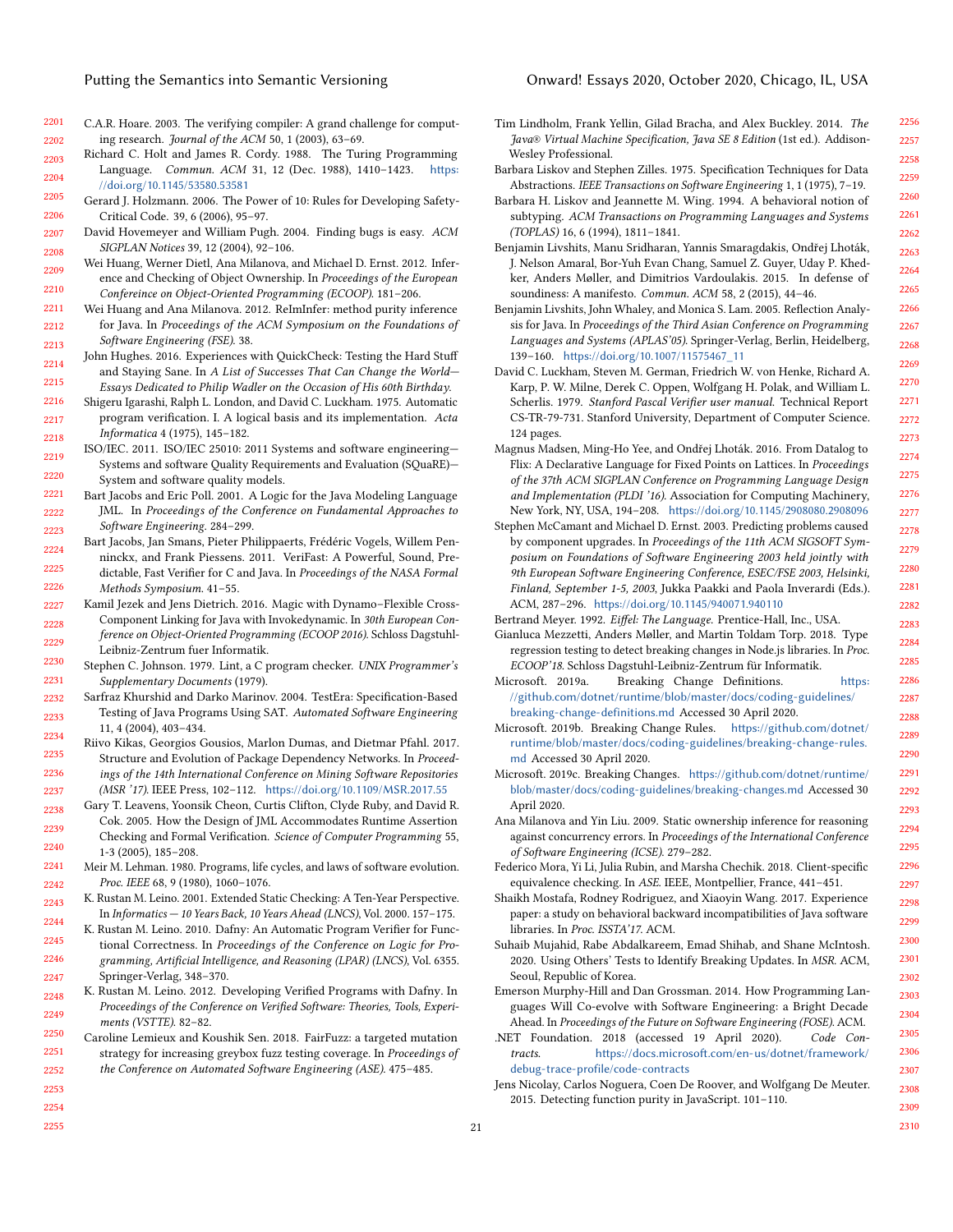- <span id="page-21-38"></span>2311 2312 2313 Peter O'Hearn, Sam Blackshear, Dino Distefano, Martino Luca, and Jules Villard. 2017. Finding inter-procedural bugs at scale with Infer static analyzer. [https://engineering.fb.com/android/](https://engineering.fb.com/android/finding-inter-procedural-bugs-at-scale-with-infer-static-analyzer/)
- 2314 [finding-inter-procedural-bugs-at-scale-with-infer-static-analyzer/](https://engineering.fb.com/android/finding-inter-procedural-bugs-at-scale-with-infer-static-analyzer/) Accessed 4 May 2020.
- <span id="page-21-6"></span>2315 2316 OWASP 2017. OWASP Top Ten. [https://owasp.org/www-project-top-ten/](https://owasp.org/www-project-top-ten/OWASP_Top_Ten_2017/) [OWASP\\_Top\\_Ten\\_2017/](https://owasp.org/www-project-top-ten/OWASP_Top_Ten_2017/).
- <span id="page-21-30"></span>2317 2318 2319 Carlos Pacheco and Michael D. Ernst. 2007. Randoop: feedback-directed random testing for Java. In Companion to the ACM conference on Object-Oriented Programming, Systems, Languages and Applications (OOPSLA). 815–816.
- <span id="page-21-31"></span>2320 2321 2322 Carlos Pacheco, Shuvendu K. Lahiri, Michael D. Ernst, and Thomas Ball. 2007. Feedback-Directed Random Test Generation. In Proceedings of the International Conference of Software Engineering (ICSE). 75–84.
- <span id="page-21-18"></span>2323 2324 2325 Matthew M. Papi, Mahmood Ali, Telmo Luis Correa Jr, Jeff H. Perkins, and Michael D. Ernst. 2008. Practical pluggable types for Java. In Proceedings of the 2008 International Symposium on Software Testing and Analysis. 201–212.
- <span id="page-21-7"></span>2326 2327 2328 Ivan Pashchenko, Henrik Plate, Serena Elisa Ponta, Antonino Sabetta, and Fabio Massacci. 2018. Vulnerable open source dependencies: Counting those that matter. In Proc. ESEM'18.
- <span id="page-21-20"></span>2329 David J. Pearce. 2011. JPure: a Modular Purity System for Java. In Proceedings of the confererence on Compiler Construction (CC). 104–123.
- <span id="page-21-25"></span>2330 2331 2332 David J. Pearce and Lindsay Groves. 2015. Designing a Verifying Compiler: Lessons Learned from Developing Whiley. Science of Computer Programming (2015), 191–220.
- <span id="page-21-22"></span>2333 2334 2335 Nadia Polikarpova, Ilinca Ciupa, and Bertrand Meyer. 2009. A comparative study of programmer-written and automatically inferred contracts. In Proceedings of the International Symposium on Software Testing and Analysis (ISSTA). ACM Press, 93–104.
- <span id="page-21-14"></span>2336 2337 2338 Nadia Polikarpova, Carlo A. Furia, Yu Pei, Yi Wei, and Bertrand Meyer. 2013. What good are strong specifications?. In Proceedings of the International Conference of Software Engineering (ICSE). 262–271.
- <span id="page-21-0"></span>2339 Tom Preston-Werner. 2013. Semantic Versioning 2.0.0. (2013). [https:](https://semver.org/) [//semver.org/](https://semver.org/).
- <span id="page-21-5"></span>2340 2341 2342 2343 Callum R., Dan F., Dan S., and Felipe O. 2019. Preventing Java API/ABI breaks with gradle-revapi. [https://medium.com/palantir/](https://medium.com/palantir/preventing-java-api-abi-breaks-with-gradle-revapi-c03cbdb0e940) [preventing-java-api-abi-breaks-with-gradle-revapi-c03cbdb0e940](https://medium.com/palantir/preventing-java-api-abi-breaks-with-gradle-revapi-c03cbdb0e940). Accessed 27 July 2020.
- <span id="page-21-3"></span>2344 2345 Steven Raemaekers, Arie Van Deursen, and Joost Visser. 2014. Semantic versioning versus breaking changes: A study of the Maven repository. In Proc. SCAM'14. IEEE.
- <span id="page-21-34"></span>2346 2347 Thomas Reps. 1998. Program analysis via graph reachability. Information and software technology 40, 11-12 (1998), 701–726.
- <span id="page-21-1"></span>2348 2349 Henry Gordon Rice. 1953. Classes of recursively enumerable sets and their decision problems. Trans. Amer. Math. Soc. 74, 2 (1953), 358–366.
- <span id="page-21-15"></span>2350 2351 2352 2353 Michael Roberson, Melanie Harries, Paul T. Darga, and Chandrasekhar Boyapati. 2008. Efficient software model checking of soundness of type systems. In Proceedings of the ACM conference on Object-Oriented Programming, Systems, Languages and Applications (OOPSLA). ACM Press, 493–504.
- <span id="page-21-4"></span>2354 Ian Robertson. 2013. A Hazard of Covariant Return Types and Bridge Methods. <https://www.artima.com/weblogs/viewpost.jsp?thread=354443>.
- <span id="page-21-12"></span>2355 2356 David S. Rosenblum. 1995. A Practical Approach to Programming With Assertions. IEEE Transactions on Software Engineering 21, 1 (1995), 19–31.
- <span id="page-21-17"></span>2357 2358 Rust Team. [n. d.]. The Rust Programming Language. [doc.rust-lang.](https://doc.rust-lang.org/book/) [org/book/](https://doc.rust-lang.org/book/). Retrieved 2016-05-01.
- <span id="page-21-37"></span>2359 Leonid Ryzhyk and Mihai Budiu. 2019. Differential Datalog. [https://](https://research.vmware.com/publications/differential-datalog) [research.vmware.com/publications/differential-datalog](https://research.vmware.com/publications/differential-datalog).
- <span id="page-21-13"></span>2360 2361 2362 Donald Sannella and Andrzej Tarlecki. 1997. Essential Concepts of Algebraic Specification and Program Development. Formal Aspects of Computing 9, 3 (1997), 229–269.
- <span id="page-21-21"></span>2363 2364 Christophe Scholliers, Éric Tanter, and Wolfgang De Meuter. 2015. Computational contracts. Science of Computer Programming 98, 3 (2015),

360–375.

- <span id="page-21-33"></span>Koushik Sen, Darko Marinov, and Gul Agha. 2005. CUTE: a concolic unit testing engine for C. In Proceedings of the ACM Symposium on the Foundations of Software Engineering (FSE). ACM Press, 263–272.
- <span id="page-21-27"></span>Kavir Shrestha and Matthew J. Rutherford. 2011. An Empirical Evaluation of Assertions as Oracles. In Proceedings of the International Conference on Software Testing, Verification and Validation (ICST). IEEE Computer Society Press, 110–119.
- <span id="page-21-39"></span>Yannis Smaragdakis, George Balatsouras, George Kastrinis, and Martin Bravenboer. 2015. More sound static handling of Java reflection. In Asian Symposium on Programming Languages and Systems. Springer, 485–503.
- <span id="page-21-8"></span>Richard F. Smith. 2017. Prepared Testimony of Richard F. Smith before the U.S. House Committee on Energy and Commerce Subcommittee on Digital Commerce and Consumer Protection. [http://docs.house.gov/meetings/IF/IF17/20171003/106455/](http://docs.house.gov/meetings/IF/IF17/20171003/106455/HHRG-115-IF17-Wstate-SmithR-20171003.pdf) [HHRG-115-IF17-Wstate-SmithR-20171003.pdf](http://docs.house.gov/meetings/IF/IF17/20171003/106455/HHRG-115-IF17-Wstate-SmithR-20171003.pdf).
- <span id="page-21-28"></span>Phil Stocks and David Carrington. 1996. A Framework for Specification-Based Testing. IEEE Transactions on Software Engineering 22, 11 (1996), 777–793.
- <span id="page-21-19"></span>Alexandru Sălcianu and Martin C. Rinard. 2005. Purity and Side Effect Analysis for Java Programs. In Proceedings of the Conference on Verification, Model Checking, and Abstract Interpretation (VMCAI). 199–215.
- <span id="page-21-35"></span>Li Sui, Jens Dietrich, Amjed Tahir, and George Fourtounis. 2020. On the Recall of Static Call Graph Construction in Practice. In Proc. ICSE'20. IEEE.
- <span id="page-21-10"></span>Alan M. Turing. 1949. Checking a Large Routine. In Report of a Conference on High Speed Automatic Calculating Machines, EDSAC Inaugural Conference. 67–69.
- <span id="page-21-9"></span>United States Government Accountability Office. 2018. GAO-18-559, DATA PROTECTION: Actions Taken by Equifax and Federal Employees in Response to the 2017 Breach. [https://www.warren.senate.gov/imo/media/](https://www.warren.senate.gov/imo/media/doc/2018.09.06%20GAO%20Equifax%20report.pdf) [doc/2018.09.06%20GAO%20Equifax%20report.pdf](https://www.warren.senate.gov/imo/media/doc/2018.09.06%20GAO%20Equifax%20report.pdf).
- <span id="page-21-16"></span>Mohsen Vakilian, Amarin Phaosawasdi, Michael D. Ernst, and Ralph E. Johnson. 2015. Cascade: A Universal Programmer-Assisted Type Qualifier Inference Tool. In Proceedings of the International Conference of Software Engineering (ICSE). 234–245.
- <span id="page-21-32"></span>Chenxin Wang and Shunyao Kang. 2018. ADFL: An Improved Algorithm for American Fuzzy Lop in Fuzz Testing. In Proceedings of the International Conference on Cloud Computing and Security (ICCCS). 27–36.
- <span id="page-21-2"></span>Hillel Wayne. 2019. STAMPing on event-stream. [https://www.hillelwayne.](https://www.hillelwayne.com/post/stamping-on-eventstream/) [com/post/stamping-on-eventstream/](https://www.hillelwayne.com/post/stamping-on-eventstream/).
- <span id="page-21-36"></span>John Whaley, Dzintars Avots, Michael Carbin, and Monica S. Lam. 2005. Using Datalog with binary decision diagrams for program analysis. In Asian Symposium on Programming Languages and Systems. Springer, 97–118.
- <span id="page-21-26"></span>James A. Whittaker. 2000. What is software testing? And why is it so hard? IEEE Software 17, 1 (2000), 70–79.
- <span id="page-21-11"></span>William A. Wulf, Ralph L. London, and Mary Shaw. 1976. An Introduction to the Construction and Verification of Alphard Programs. IEEE Transactions on Software Engineering SE-2, 4 (December 1976), 253–265.
- <span id="page-21-40"></span>Laerte Xavier, Aline Brito, Andre Hora, and Marco Tulio Valente. 2017. Historical and Impact Analysis of API Breaking Changes: A Large-Scale Study. In SANER. Klagenfurt, Austria, 138–147.
- <span id="page-21-29"></span>Guoqing (Harry) Xu and Zongyuang Yang. 2003. JMLAutoTest: A Novel Automated Testing Framework Based on JML and JUnit. In Proceedings of the Workshop on Formal Approaches to Testing of Software (FATES). 70–85.
- <span id="page-21-23"></span>Jinqiu Yang, Erik Wittern, Annie T. T. Ying, Julian Dolby, and Lin Tan. 2018. Towards Extracting Web API Specifications from Documentation. In Mining Software Repositories (MSR). Gothenburg, Sweden.
- <span id="page-21-24"></span>Juan Zhai, Jianjun Huang, Shiqing Ma, Xiangyu Zhang, Lin Tan, Jianhua Zhao, and Feng Qin. 2016. Automatic Model Generation from Documentation for Java API Functions. In International Conference on Software Engineering (ICSE). Austin, TX, USA.

2365